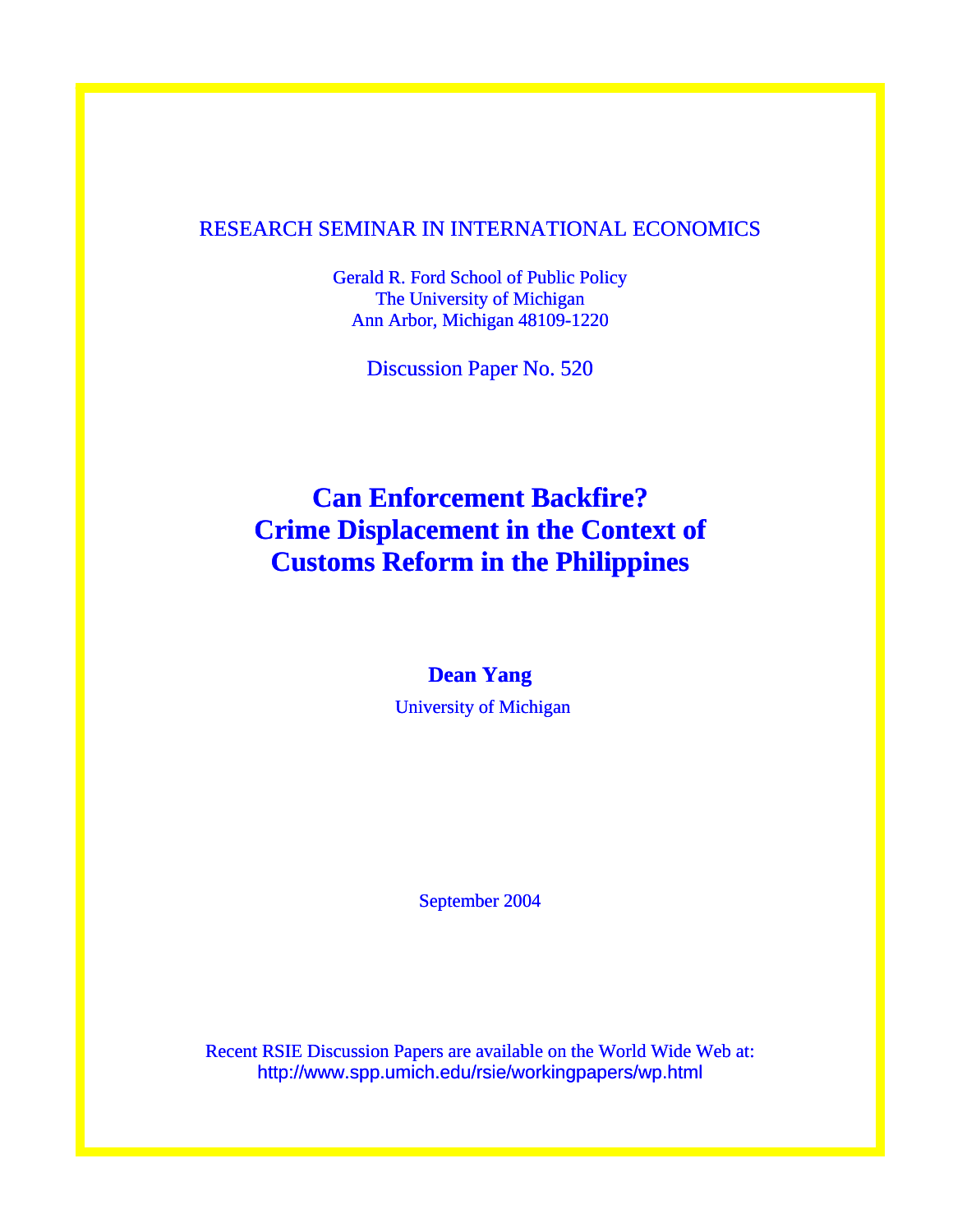## **Can Enforcement Backfire? Crime Displacement in the Context of Customs Reform in the Philippines**

Dean Yang<sup>∗</sup>

Gerald R. Ford School of Public Policy and Department of Economics, University of Michigan

September 2004

#### **Abstract**

Increased enforcement can lead crime to be displaced to alternative lawbreaking methods. In theory, crime displacement should respond positively to the size of profits threatened by enforcement. If enforcement displaces crime towards lawbreaking methods with lower variable costs, the overall crime rate need not fall. This paper examines a customs reform in the Philippines that raised enforcement against a specific method of avoiding import duties. The reform constituted a quasi-experiment: the increased enforcement applied only to shipments from a subset of countries, so that corresponding shipments from all other countries serve as a comparison group. Increased enforcement reduced the targeted method of duty avoidance, but led to substantial displacement to an alternative duty-avoidance method (shipping via duty-exempt export processing zones), amounting to 2.7 percent of total imports from treatment countries. The hypothesis that the reform led to zero change in total duty avoidance cannot be rejected. Displacement was greater for products with higher tariff rates and import volumes, consistent with the existence of fixed costs of switching to alternative duty-avoidance methods.

(*JEL* D73, F13, H26, K42, O23)

 $\overline{a}$ 

<sup>∗</sup> Assistant Professor, Gerald R. Ford School of Public Policy, University of Michigan, 440 Lorch Hall, 611 Tappan Street, Ann Arbor, MI 48109. Email: deanyang@umich.edu. Special thanks are due to Caroline Hoxby, Larry Katz, Michael Kremer, and Dani Rodrik. I also thank Abhijit Banerjee, Becky Blank, Francesco Caselli, David Cutler, John DiNardo, Esther Duflo, Ray Fisman, Ed Glaeser, Elhanan Helpman, Seema Jayachandran, Asim Khwaja, Louis Maccini, Sharon Maccini, Marc Melitz, Ben Olken, Andrei Shleifer, and key informants in the Philippines and elsewhere. Thanks for research support are due to: the Social Science Research Council's Program in Applied Economics; the MacArthur Network on the Effects of Inequality on Economic Performance; and the Rockefeller Foundation.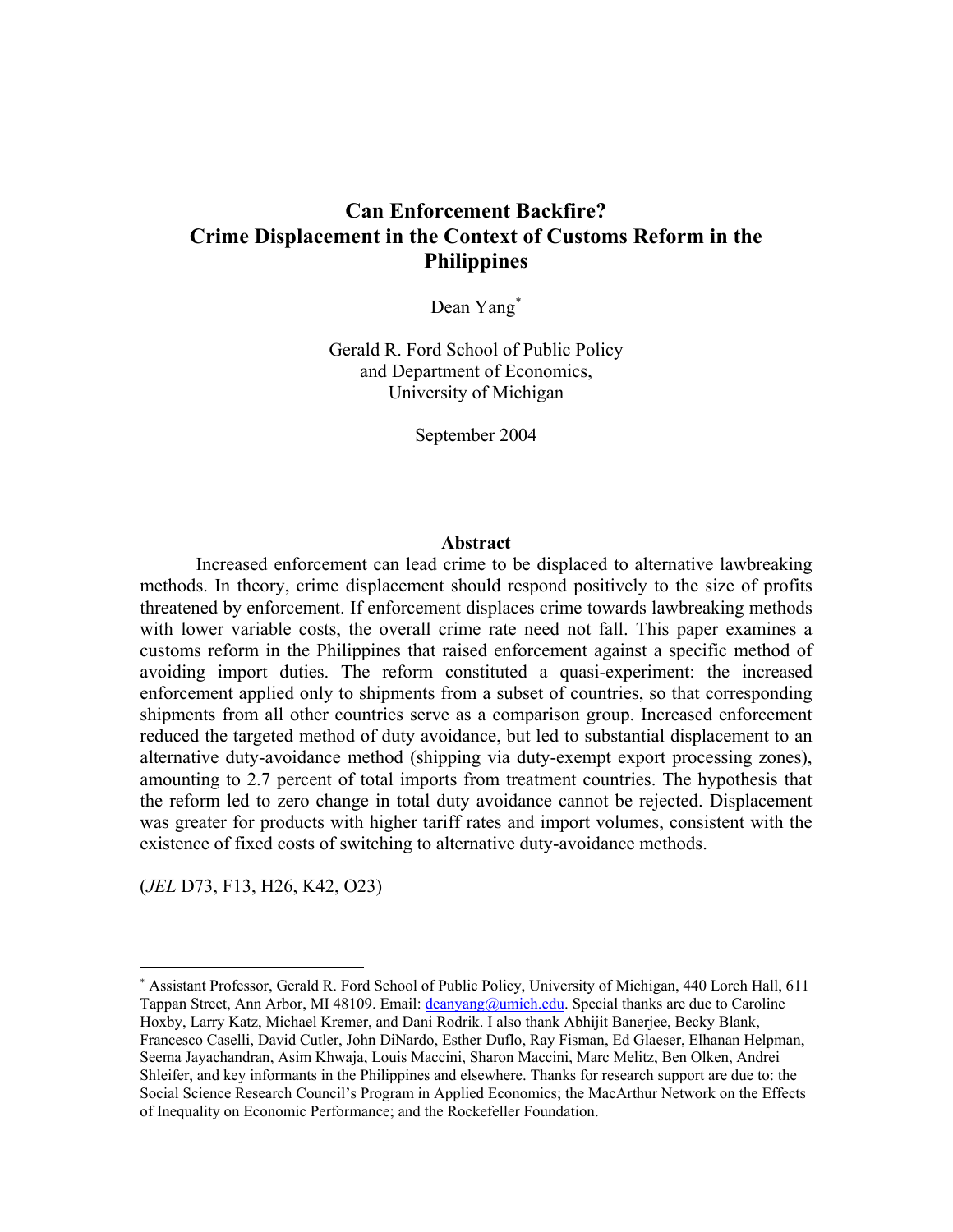## 1 Introduction

Economic theory posits that criminal activity arises from rational assessment of the costs and benefits of lawbreaking. In the wake of Becker's (1968) economic model of crime, there has been substantial interest in the economics of illegal activity (Ehrlich (1973), Witte (1980), Andreoni (1991), Freeman (1996), among others). In particular, establishing the impact of law enforcement on crime is central, and several papers have made important strides in this area (McCormick and Tollison (1984), Levitt (1997), Corman and Mocan (2000), Bar-Ilan and Sacerdote (2001), Di Tella and Schargrodsky (2004), among others).

There has been a longstanding concern in crime studies that increased enforcement can lead criminal activity to be displaced to alternative lawbreaking methods (Repetto (1976)). A simple model predicts that, when alternative lawbreaking methods involve fixed costs of entry, crime displacement should respond positively to the size of illicit profits threatened by enforcement. But there is little empirical evidence on the relationship between crime displacement and basic economic factors: for the most part, empirical analyses of enforcement's impact have addressed displacement as a mere sidenote, at most examining the existence or amount of displacement.<sup>1</sup> Evidence on the determinants of crime displacement could shed light on the importance of economic motives in the decisions of lawbreakers more generally.<sup>2</sup>

Moreover, existing studies typically conclude that displacement is a minor phenomenon, finding either no evidence of displacement or that it is small in magnitude.3 But in theory, increased enforcement can actually backfire, leading crime rates to be unchanged or even to increase. This perverse outcome can occur when alternative methods have higher fixed costs but lower variable costs than previously-used methods.

This paper is an empirical study of such unintended consequences of law enforcement, and examines crime displacement in the context of customs reform in the Philippines. In 1990, the Philippine government raised enforcement in customs against a specific method of avoiding import duties. The reform constituted a quasi-experiment: the increased enforcement applied only

 $\frac{1}{1}$ See Chaiken, et al (1974), McPheters, et al (1984), Ayres and Levitt (1998), Levitt (1998), Braga, et al (1999), and Di Tella and Schargrodsky (2004), among others. See also Hesseling's (1994) overview.

<sup>&</sup>lt;sup>2</sup>A related line of research is the literature on marginal deterrence, which considers lawbreakers' choices among different types of crimes (Stigler (1970)). Shavell (1992), Wilde (1992), and Mookherjee and Png (1994) examine social welfare-maximizing punishment schedules for a set of differentially-harmful crimes.

<sup>3</sup>For example, DiNardo and Lemieux (2001) find small amounts of displacement from alcohol to marijuana consumption in response to increases in state-level drinking ages.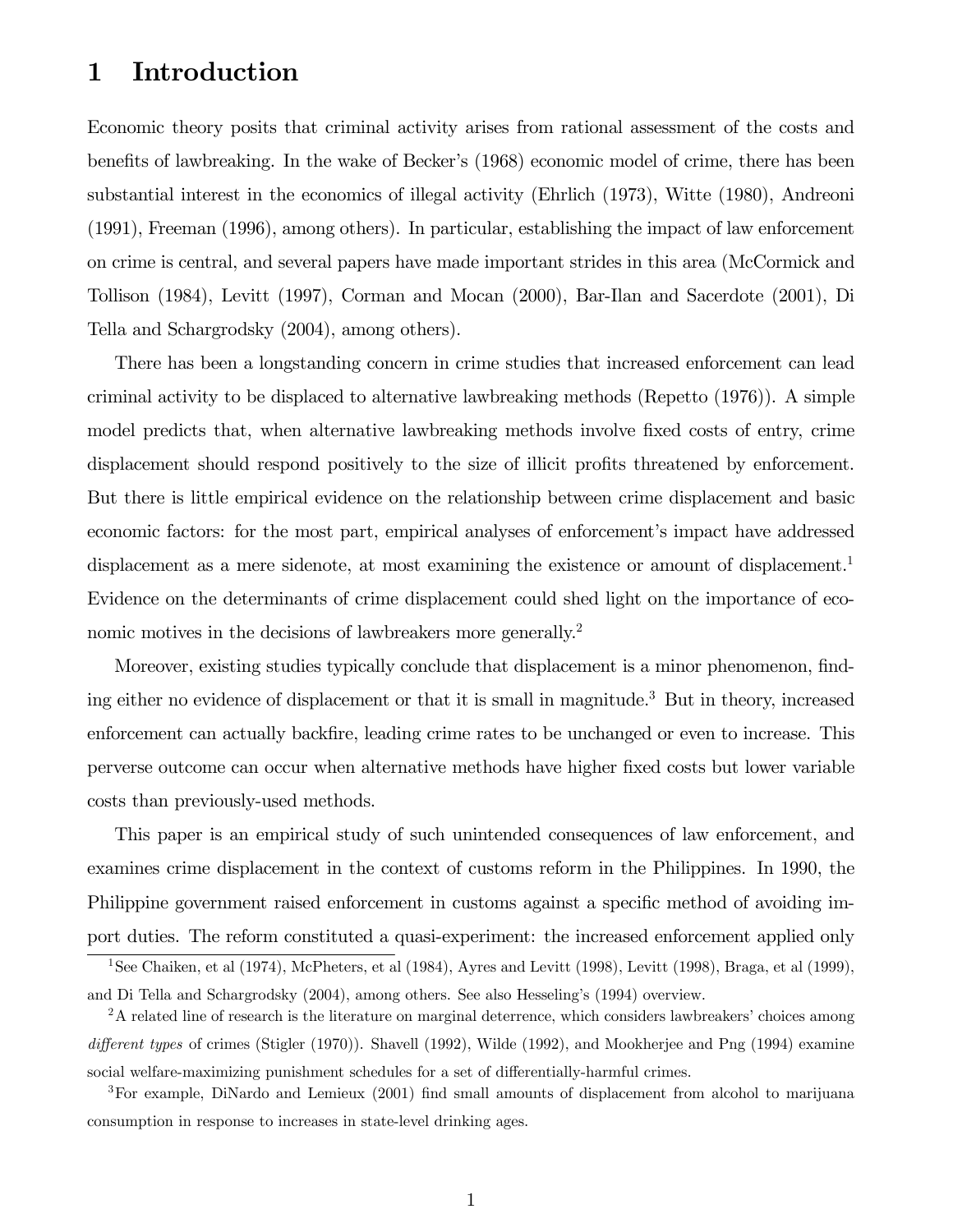to shipments from a subset of countries, so that corresponding shipments from all other countries serve as a comparison group. Increased enforcement reduced the targeted method of duty avoidance, but led to substantial displacement to an alternative duty-avoidance method (shipping via duty-exempt export processing zones), amounting to 2.7 percent of total imports from treatment countries. The hypothesis that the reform led to zero change in total duty avoidance cannot be rejected. Displacement was greater for products with higher tariff rates and import volumes, consistent with the existence of fixed costs of switching to alternative duty-avoidance methods.

While studying the impact of enforcement in customs can shed light on the economics of crime displacement, it is also important for the public finances of nearly all developing countries.4 Smuggling<sup>5</sup> and customs corruption are rife in many countries, and trade taxes are an important source of government revenue.<sup>6</sup> In 1995, import duties accounted for an average of  $23\%$  of central government tax revenue among non-OECD developing countries, but the fraction was as high as  $31\%$  in the Philippines,  $32\%$  in Cote d'Ivoire, and  $37\%$  in the Dominican Republic.<sup>7</sup> Most commonly, an importer under-reports the value of an incoming shipment so as to pay lower import duties (a practice known as underinvoicing), and customs officials may agree to overlook the fraudulent declaration in return for bribes. Government revenue ultimately suffers. Moreover, a government having difficulty collecting trade taxes may have to resort to more distortionary methods of public finance in the long term.

The Philippine customs reform examined in this paper is also of more general interest, as it was an example of a very common approach to fighting smuggling and customs corruption: hiring private firms to conduct preshipment inspection of imports (known as PSI). When a government implements a PSI program, foreign inspectors verify the tariff classification and value of indi-

<sup>6</sup>In the international trade context, existing research finds evidence of tax avoidance and evasion, but does not examine the impact of enforcement on these activities. Pritchett and Sethi (1994) find that collected import duties as a share of import value rise less than one-for-one with the tariff rate, and interpret this as evidence of tax evasion/avoidance. Fisman and Wei (2004) find that the extent of import underinvoicing rises in the tariff rate among Chinese imports from Hong Kong. A number of authors examine tax-induced transfer pricing within multinational firms (Bernard and Weiner (1990), Hines and Rice (1994) and Clausing (1998), among others). In the related realm of income tax evasion, Klepper and Nagin (1989) examine cross-sectional correlates of income underreporting on specific line items of US tax returns.

7The source of these figures is World Development Indicators 2002.

<sup>4</sup>Slemrod and Yitzhaki (2002) appeal for research on the responses of tax evaders to greater enforcement.

<sup>5</sup>Following common usage in the customs field, in this paper the term 'smuggling' refers to any illicit means by which an importer reduces duties paid on a shipment, whether the shipment passes through formal customs channels or avoids formal channels entirely.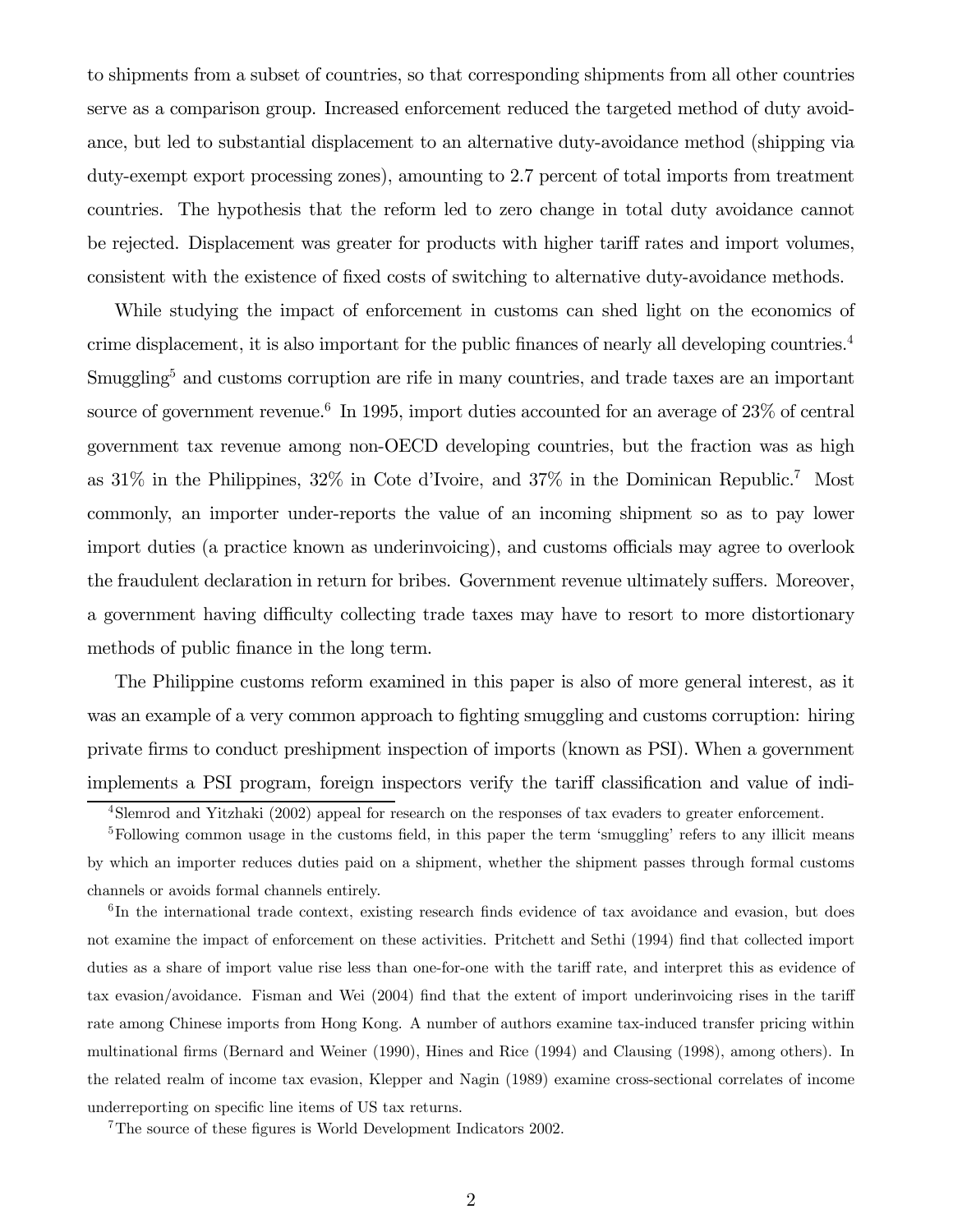vidual incoming shipments before they leave their origin countries. In nearly all cases, however, the responsibility for collecting customs duties remains in the hands of the importing country's customs officials, who may choose to ignore PSI reports on specific shipments. PSI programs can fail to reduce import duty evasion if enforcers fail to use the new information available to them in the PSI reports, or if importers can find alternative methods of avoiding duties (that may involve avoiding PSI, or bringing shipments into the country outside of formal customs channels so that shipments never appear before a customs officer). The latter possibility–that importers find alternative duty-avoidance methods—is the focus of this paper. (See the Appendix for more details on the functioning of preshipment inspection programs.)

A standard problem when assessing the impact of increased enforcement is establishing a credible counterfactual, with which the causal impact of the new enforcement can be separated from time trends in crime rates, from the impact of other simultaneous enforcement efforts, or from reverse causation (higher crime rates leading to more enforcement). To establish the causal impact of increased enforcement, this paper takes advantage of the fact that–for the 28-month period of interest–the Philippines' PSI program only covered imports from a subset of countries. Then, during the course of the study period, the Philippine government increased enforcement against duty-avoidance for imports from PSI-covered countries, by expanding inspections to a previously exempt shipment category (shipments below a certain dollar value). The key element of the identification strategy is the existence of a plausible control category–imports from countries not covered by the Philippine PSI program–against which changes in imports from PSI countries can be compared. The empirical analysis finds that when the Philippine government increased enforcement by expanding inspections to low-value shipments, imports from treatment countries shifted differentially to an alternative duty-avoidance method: shipping via duty-exempt export processing zones.

Because changes over time in a treatment group are compared with corresponding changes in a control group, this difference-in-difference identification strategy purges the empirical estimates of time trends in the use of various duty-avoidance methods, as well as general changes in customs enforcement that should affect imports from all countries equally (such as changes in legal sanctions against smugglers, salaries of customs officials, etc.). A possible remaining worry concerns the endogeneity of treatment: certain countries might have been chosen to be included in the Philippines' PSI program because imports from these countries were expected to exhibit the observed changes in the use of different duty-avoidance methods (in other words, the observed changes would have occurred even without the increased enforcement). While this possibility is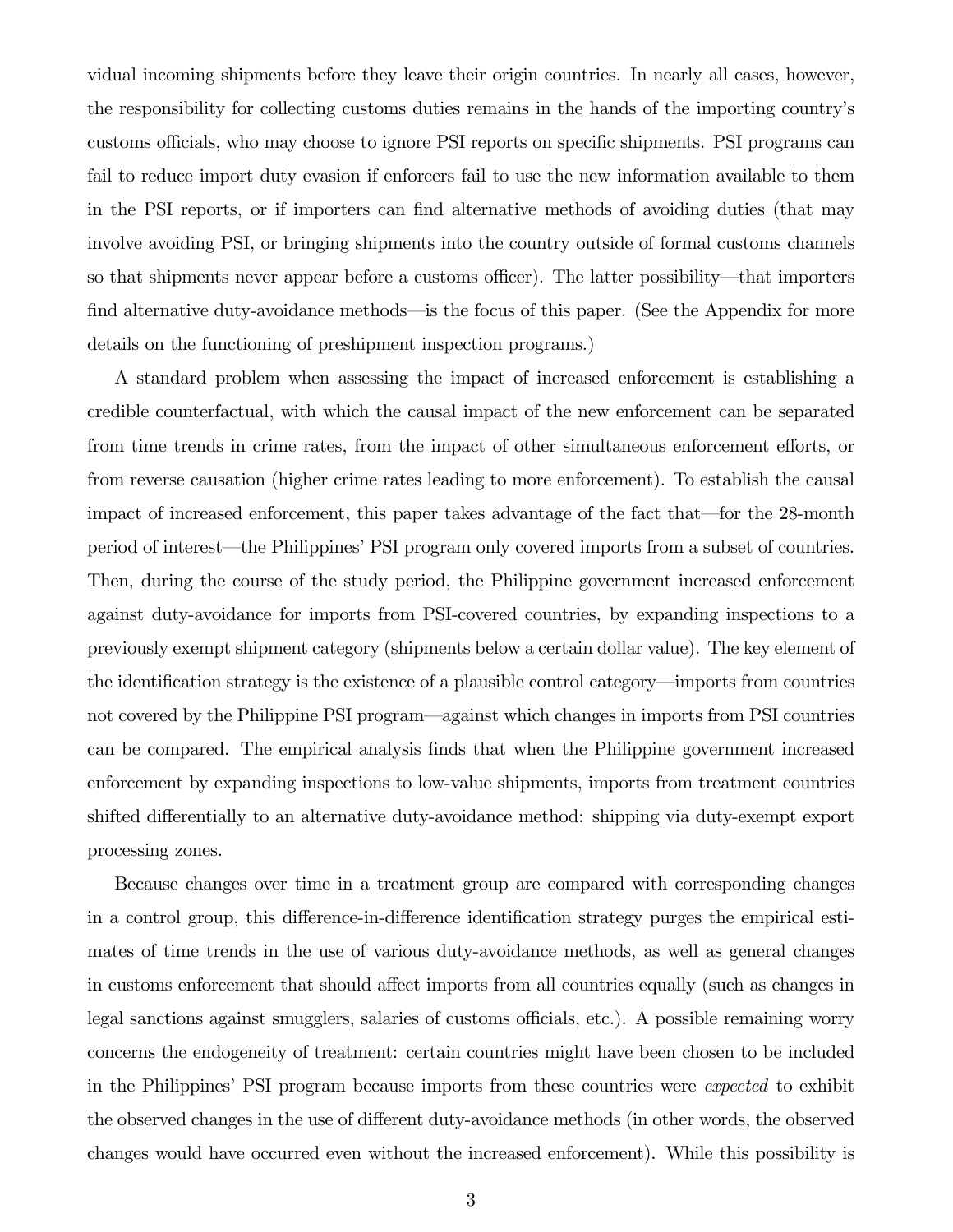difficult to rule out directly, an indirect test does not raise such concerns: there is no evidence of differential trends in the use of the different duty-avoidance methods immediately prior to the policy change of interest.8

Section 2 outlines a simple model of crime displacement, applied to import duty evasion (smuggling). Section 3 presents empirical evidence on the economics of displacement in the context of the Philippine PSI program. Section 4 concludes. The Appendix provides more detail on the functioning of PSI programs generally, and on the calculation of the revenue loss to the Philippine government due to the reform studied.

## 2 Crime displacement in theory

I describe here a simple model of the impact of enforcement on criminal activity, when enforcement only targets a subset of methods by which a particular crime can be carried out. In this situation we should expect crime to be displaced to the alternative, untargeted methods. The extent of displacement to alternative lawbreaking methods depends on the relative fixed and variable costs of the different methods, and on the size of illicit profits that are threatened by enforcement.

Departing from standard crime models (such as Becker (1968)), I assume fixed costs of using particular lawbreaking methods. Enforcement can lead to no change (and even an increase) in the crime rate when enforcement targets just one of several methods of lawbreaking (the one lawbreakers currently use), and when the alternative methods have lower variable costs but higher fixed costs than the original method. Higher fixed costs can make lawbreaking less profitable for criminals when they use an alternative method, even if they are committing more crime overall. Prior to the increase in enforcement, lawbreakers may refrain from using the lower-variable-cost methods because they have higher fixed costs (and thus lower profitability). An enforcement effort can then encourage lawbreakers to bear the fixed cost of entry into new, lower-variable-cost lawbreaking methods, so that the amount of illegal activity actually increases.<sup>9</sup>

To keep the discussion concrete, I focus on the example of enforcement against import duty evasion, but it should be clear that the logic can apply to enforcement against other crimes whose methods have similar relative cost structures. Crucially, preshipment inspection targets smuggling methods that are usually not the only possible methods of avoiding import duties, and so leaves

<sup>8</sup>Section 3.6 below describes the results of this 'false experiment'.

<sup>9</sup>This finding is reminiscent of the possible perverse impact of managerial incentives in the multi-task principalagent problem (Holmstrom and Milgrom (1991), Prendergast (2000)).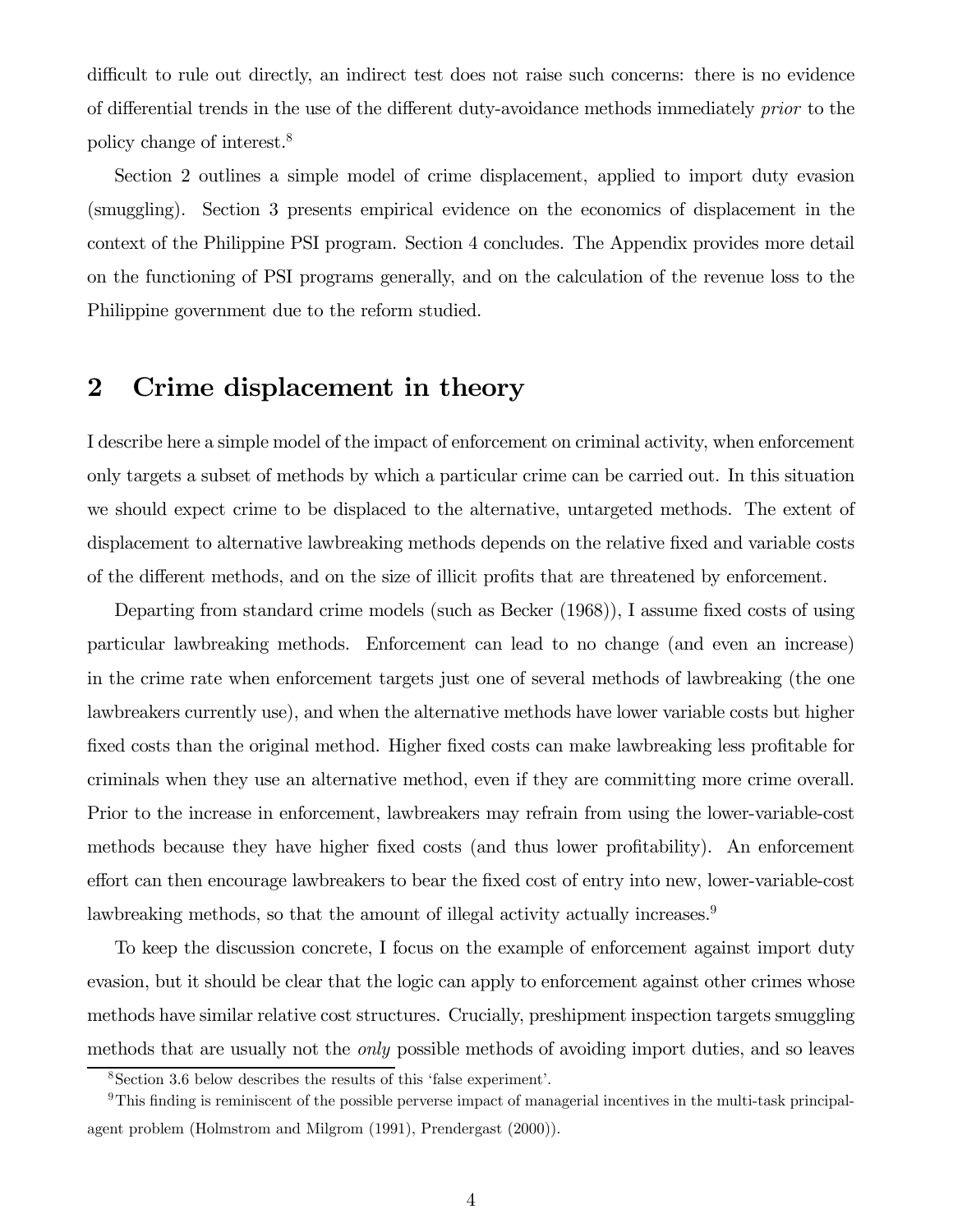open the possibility of displacement.

Consider an importer choosing between smuggling methods 1 and 2, each of which has distinct fixed and variable costs. Fixed costs include the costs of falsifying documentation, of finding and maintaining suppliers willing to collude in smuggling, or of setting up and maintaining smuggling facilities (like front companies). Bribes paid to government officials may also have fixed components. Variable costs include legal penalties, which rise in expectation if the likelihood of detection increases in the amount smuggled. In addition, legal penalties themselves may be a function of the value of smuggled goods, particularly if offending shipments are confiscated. Bribes paid could also rise in the amount smuggled because facilitating the smuggling of larger shipments is riskier for the bribe-takers.

Assume for simplicity that many identical firms each inelastically import a fixed amount M (say that they face capacity constraints). The importer must decide which of the two smuggling methods to use; without loss of generality, assume that method one is the initially-chosen method.<sup>10</sup> The importer chooses the smuggling rate  $\gamma_1$ , the fraction smuggled out of total imports.

Let the net benefit of using smuggling method  $1 (B_1)$  be as follows:

$$
B_1 \equiv \tau M \gamma_1 - v_1 \gamma_1^2 - F_1 \tag{1}
$$

 $\tau$  is the tariff rate per unit of imports.  $\tau M\gamma_1$  is therefore the value of tariffs avoided via smuggling. Smuggling costs are convex—assumed here to rise in the square of the smuggling rate and are parameterized by  $v_1$ .  $F_1$  is the fixed cost of smuggling method 1. Convex smuggling costs could arise if the authorities devoted more effort to apprehending large smugglers than smaller ones. Alternately, it could become increasingly difficult to hide evidence of smuggling when the total amount of smuggling is large.

The curve labeled  $B_1$  in Figure 1 displays the net benefit for smuggling method 1 as a function of the smuggling rate. The importer chooses a smuggling rate  $\gamma_1^*$ , the maximum point on the net benefit curve, found by maximizing equation (1) with respect to  $\gamma_1$ :

$$
\gamma_1^* = \frac{\tau M}{2v_1}.\tag{2}
$$

The government can increase enforcement on a smuggling method by raising the costs (either fixed or variable) of that method. Say that the government implements an anti-smuggling program (like PSI) that targets just smuggling method 1, raising its variable cost parameter  $v_1$ . If the importer is constrained to only use method 1, an increase in  $v_1$  must lead an optimizing importer

 $10I$  assume here that the importer only chooses to use one smuggling method, never both simultaneously.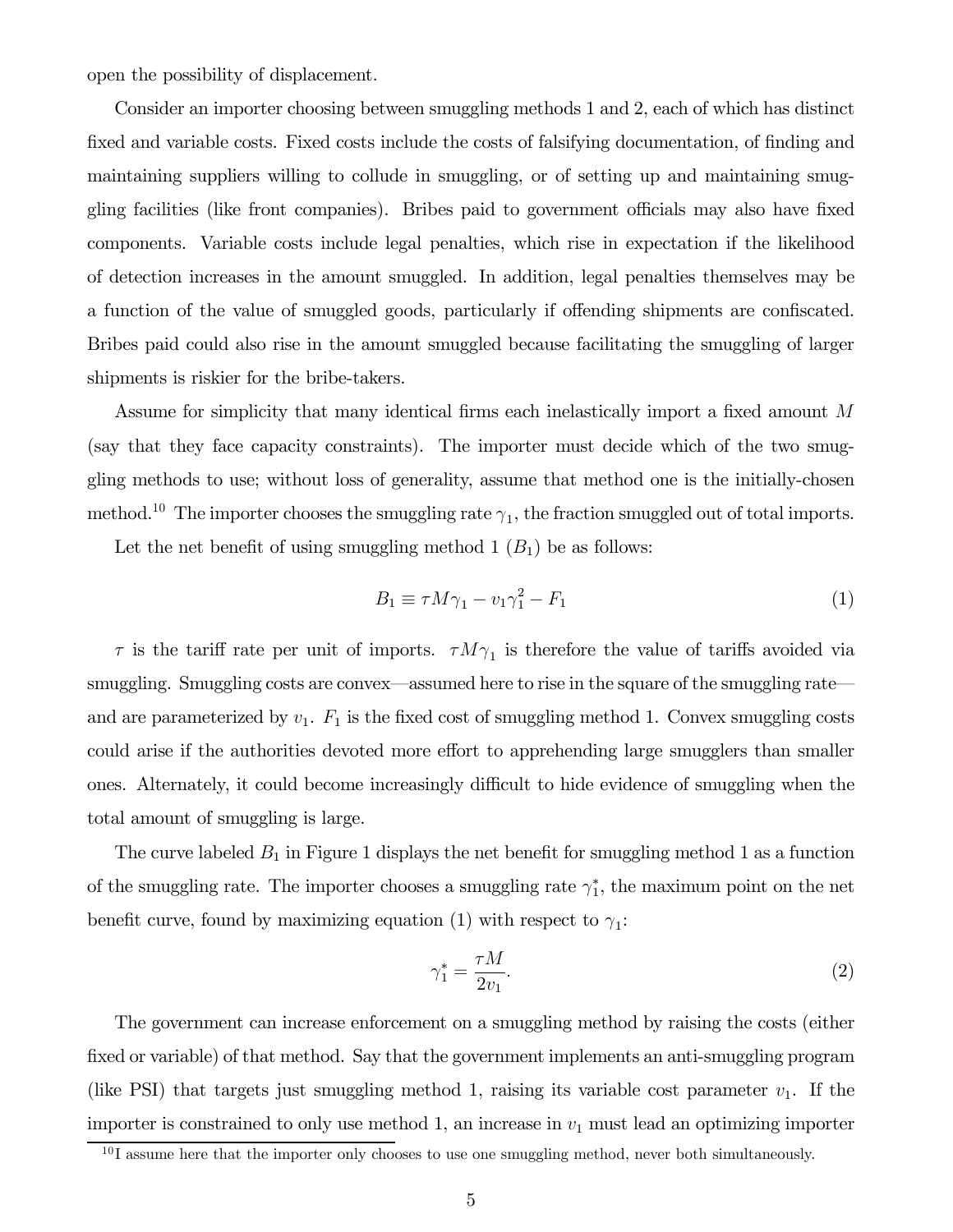to choose a lower smuggling rate. Graphically in Figure 1, an increase in  $v_1$  shifts the net benefit curve downwards and to the left (from  $B_1$  to  $B'_1$ ).

But the importer will not continue using smuggling method 1. The importer also has access to smuggling method 2, with net benefit function  $B_2$  in Figure 1. Before the rise in  $v_1$ , method 1 was the preferred smuggling method, because the peak of curve  $B_1$  was above that of  $B_2$ . But the peak of  $B_1'$  is lower than the peak of  $B_2$ , so the importer switches to smuggling method 2, with optimal smuggling rate  $\gamma_2^*$ . In the case depicted, the smuggling rate rises  $(\gamma_2^* > \gamma_1^*)$ .

Intuitively, for the smuggling rate to rise after the switch, smuggling method 2 must have a lower variable cost parameter than method 1  $(v_2 < v_1)$ . For the importer to have chosen method 1 over method 2 initially, method 2 must have a higher fixed cost  $(F_2 > F_1)$ , so that smuggling method 1 was initially more profitable overall. Of course, a switch in smuggling methods does not *necessarily* lead to a higher smuggling rate. Smuggling method 2 could have *higher* variable costs, so that the smuggling rate would fall even with a switch of smuggling methods (in this case, the peak of curve  $B_2$  would be to the left of  $\gamma_1^*$  in Figure 1).<sup>11</sup>

Of course, an importer may not always find it profitable to switch to an alternative smuggling method. What determines whether an importer will choose to switch smuggling methods in response to increased enforcement? The expressions for the net benefit from smuggling (equation (1)) and for the optimal smuggling rate (equation (2)) can be used to write the net benefit from optimally using smuggling method 2 as:

$$
B_2^* \equiv \frac{\tau^2 M^2}{4v_2} - F_2 \tag{3}
$$

It will be optimal for the importer to switch to method 2 if:

$$
B_2^* \equiv \frac{\tau^2 M^2}{4v_2} - F_2 > 0,
$$

Rearranged, this becomes:

$$
\tau M > 2\sqrt{v_2 F_2}.
$$

This inequality provides a very simple and intuitive condition for displacement to method 2 to be profitable for an importer: total tariffs on one's imports  $(\tau M)$  must exceed a certain threshold

 $11$ The simple model presented here assumes away elements that are easy to consider. A fuller model of smuggling displacement is available from the author on request. The basic conclusion–that the smuggling rate can either rise or fall in response to targeted enforcement–holds when assuming a more general functional form for the convex variable cost, and when allowing the domestic market price and each firm's total import volume to be endogenously determined.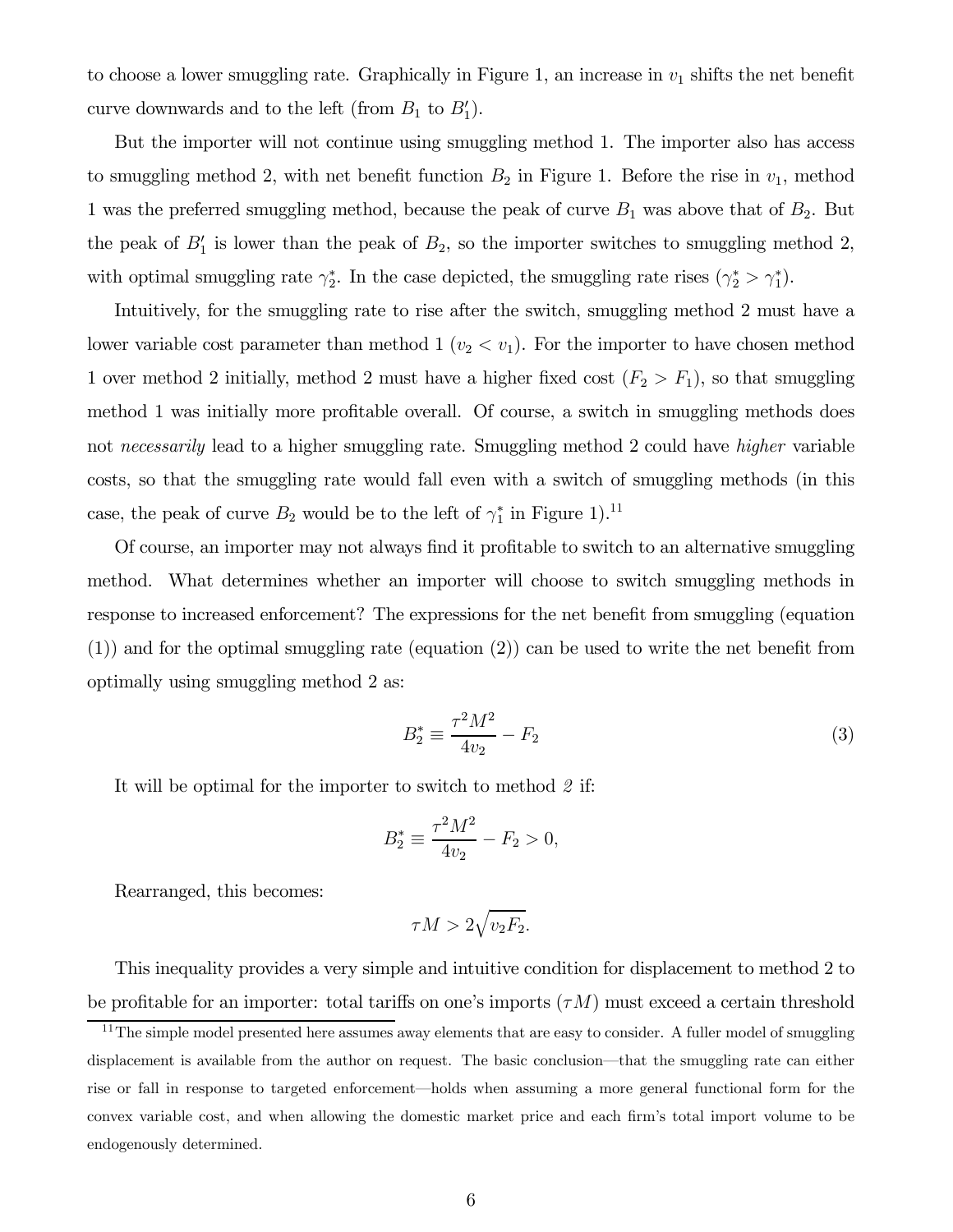$2\sqrt{v_2F_2}$  (determined by the enforcement parameter and the fixed cost of using the alternative method).

The implication of this inequality for the empirical analysis to follow is straightforward. Let there be an increase in enforcement against a specific smuggling method, and let  $d_h$  be displacement of imports of a certain product  $h$  to an alternative method in response to an increase in enforcement. Displacement to an alternative method should rise in the tariff rate  $\tau$  and in the volume of imports M:

$$
\frac{\partial d_h}{\partial \tau_h} > 0, \text{ and } \frac{\partial d_h}{\partial M_h} > 0.
$$

In addition, the fact that displacement occurs as long as  $\tau M_h$  exceeds a certain threshold means that the impact of increases in the tariff rate on displacement will matter less when import volume is already high, and vice versa. In other words, the cross-partial derivative should be negative:

$$
\frac{\partial d_h^2}{\partial \tau_h \partial M_h} < 0.
$$

These predictions as to the determinants of the amount of displacement will be tested in the empirical analysis to follow.

## 3 Smuggling displacement in the Philippines

This section documents that in response to increased enforcement on a specific smuggling method, Philippine importers shifted dramatically to an alternative method of avoiding import duties: shipping via export processing zones. As predicted by theory, displacement is greater when the size of profits from displacement (proxied by the tariff rate and import volume at the level of the product group) are higher. The amount of displacement was so large that I cannot reject that the overall fraction of imports in shipment categories amenable to import duty avoidance was unchanged after the reform.

I focus on a 28-month period in the Philippine PSI program during which preshipment inspections were only required for imports from a subset of origin countries. Over the course of 1990, the government made changes to the PSI program that made it harder to avoid PSI using a previously-exploited exemption. I ask whether shipments from countries requiring PSI subsequently shifted to other methods of avoiding import duties. To account for potential changes over time in the attractiveness of different duty-avoidance methods, it is helpful that a comparison group exists for which PSI was not required at all during the period of analysis.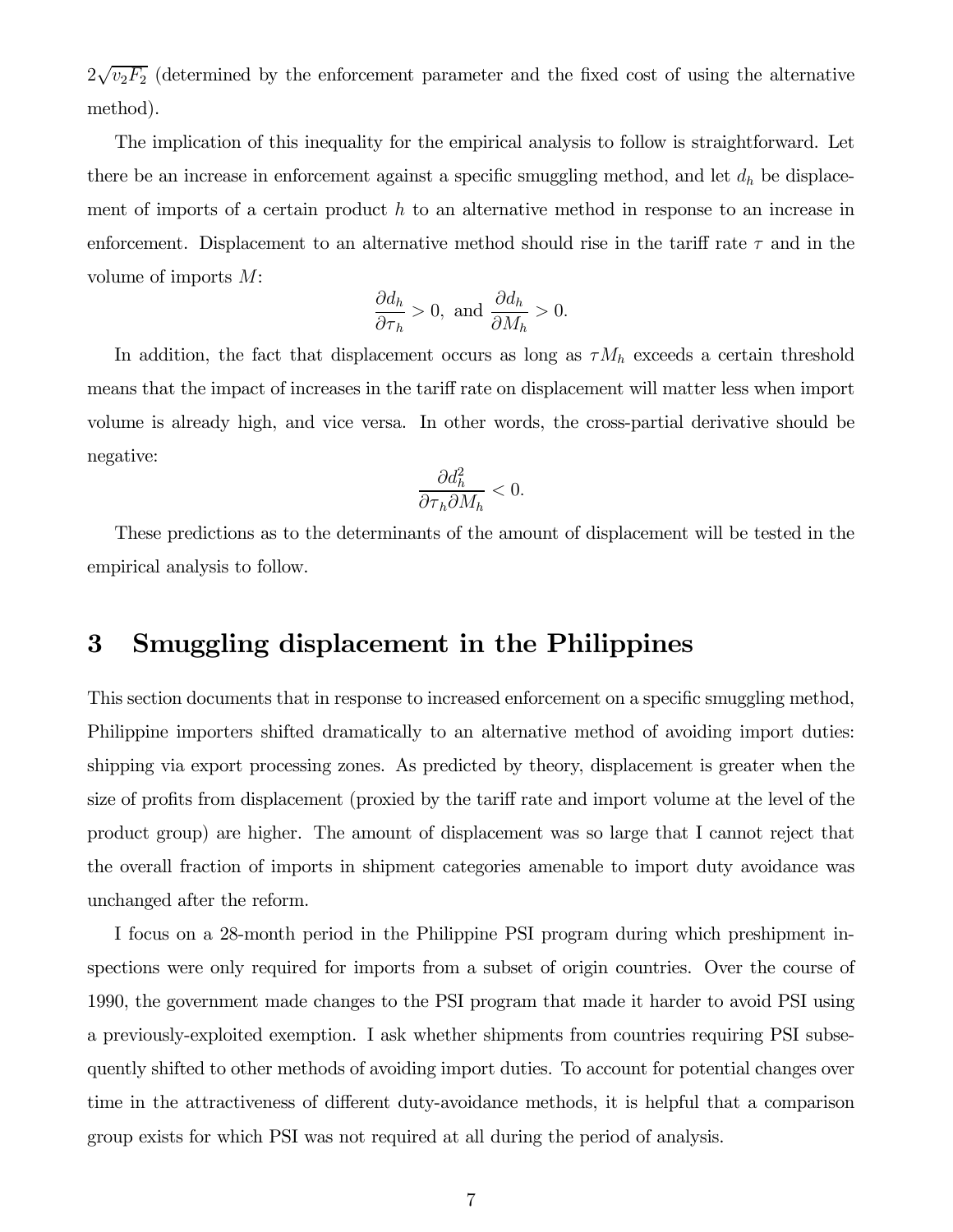During the study period, between November 1989 and February 1992, PSI was only required for imports from nine countries (Brunei, Hong Kong, Japan, Indonesia, Malaysia, Singapore, South Korea, Taiwan, and Thailand). I use imports from countries not subject to PSI–all other countries–as the comparison group during this period to identify the impact of the rule changes on PSI-country imports. From now on, I will refer to the nine countries whose imports were included in the program as the 'treatment countries', and all other countries as the 'control countries'. I take November 1989 as the beginning of the study period because six of the treatment countries were newly added to the PSI program in the previous month.<sup>12</sup> The end of the study period is February 1992 because the PSI program was extended to cover all countries in the following month (no control group exists after that date).<sup>13</sup>

In general, it can be reasonable for a government to exempt some types of taxable transactions from monitoring, if the expected gain from monitoring the transactions is small relative to monitoring costs. At the beginning of the Philippine PSI program, a shipment from a PSI-covered country was exempt from preshipment inspection if its declared f.o.b.<sup>14</sup> value was less than \$5,000. However, an obvious drawback of exempting certain transactions from monitoring is that exemptions may be exploited by tax evaders. In practice, smugglers did seek to take advantage of the \$5,000 threshold to avoid PSI, by simply declaring shipment values below that threshold. Anecdotal evidence suggests that the main approach was to split shipments into batches that each could reasonably be declared as valued below \$5,000. In addition, single shipments that were somewhat above the threshold in actual value were simply underinvoiced to fall below the threshold.

On two dates in 1990, the government took steps to remove this exemption. On May 2, 1990, the government lowered the minimum value threshold to \$2,500. Six months later, on November 1, 1990, the government further lowered the threshold to \$500. In terms of the theoretical model, these threshold reductions increased the variable cost of using a particular duty-avoidance method: exploiting the minimum value threshold exemption. Packaging and freight costs become much

<sup>&</sup>lt;sup>12</sup>The countries added to the program in October 1989 were Brunei, Indonesia, Malaysia, Singapore, South Korea, and Thailand. The only change in country coverage during the study period was the inclusion of the Portuguese enclave of Macau in the PSI program on May 2, 1990. For this reason, imports from Macau will be excluded from the analysis. This exclusion is of very minor importance: recorded imports from Macau are negligible, at just US\$5.3 million over the entire period (0.02% of total imports).

<sup>&</sup>lt;sup>13</sup>See Appendix Table 1 for a detailed description of changes in country coverage and minimum value thresholds for the Philippine PSI program.

<sup>&</sup>lt;sup>14</sup>The f.o.b., or 'free-on-board,' value of a shipment is its value excluding the costs of freight and insurance.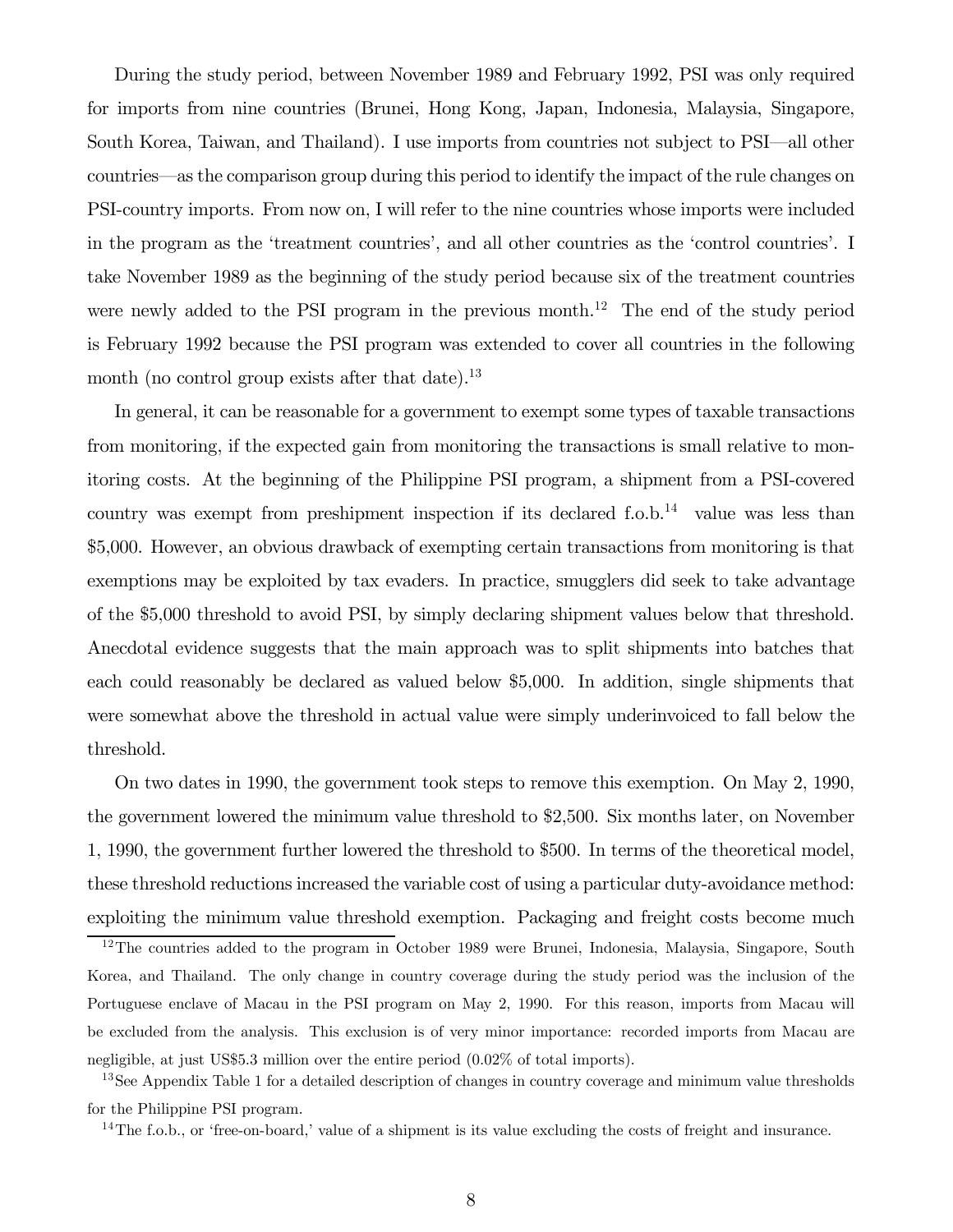more onerous when shipments are split into smaller batches. The strategy of simply underinvoicing a single shipment to fall below the threshold also became more difficult.15

The analysis shows that after the minimum value threshold was lowered, shipments from PSI countries shifted dramatically to an alternative method of avoiding import duties. These shifts were differential with respect to changes for shipments from non-PSI countries, helping confirm that the threshold reduction was the causal factor behind the shifts.

At the outset, it is important to address a potential alternative interpretation of the displacement patterns: perhaps importers are not seeking to avoid import duties, but only seek to avoid the transaction cost of the preshipment inspection. (The inspection fee is paid by the Philippine government, so the transactions cost arises from a potential delay in the departure of the shipment.) The empirical results in section 3.4 below provide evidence for the duty-avoidance motivation: displacement across product groups is positively correlated with the tariff rate, which should not be the case if mere inspection-avoidance was the motivation behind the displacement.

## 3.1 Identifying shipment types amenable to smuggling

The empirical analysis uses data on individual shipments and their characteristics, obtained from the National Statistics Office of the Philippines. The dataset contains information on each shipment that entered the country via formal customs procedures. Prior to the present study, these data had only been used to calculate aggregate Philippine import statistics.

After the reduction of the minimum value threshold to \$500, what alternative methods of duty avoidance were available to importers from PSI countries? Two other methods exist that importers from PSI countries could have used to avoid the preshipment inspection, and thus continue avoiding import duties. The methods are:

- 1. Valuing shipments below the new minimum value threshold, \$500.
- 2. Importing shipments via an export processing zone. Export processing zones are governmentcreated geographic areas into which licensed manufacturing enterprises can import raw materials and intermediate inputs without payment of duties. To encourage investment in government-sponsored export processing zones, imports required by enterprises in the zones were also exempted from the preshipment inspection requirement. Such zones could

<sup>&</sup>lt;sup>15</sup>Grossly undervalued shipments also would have been much more likely to catch the attention of *domestic* customs officers, even if they escaped the PSI requirement.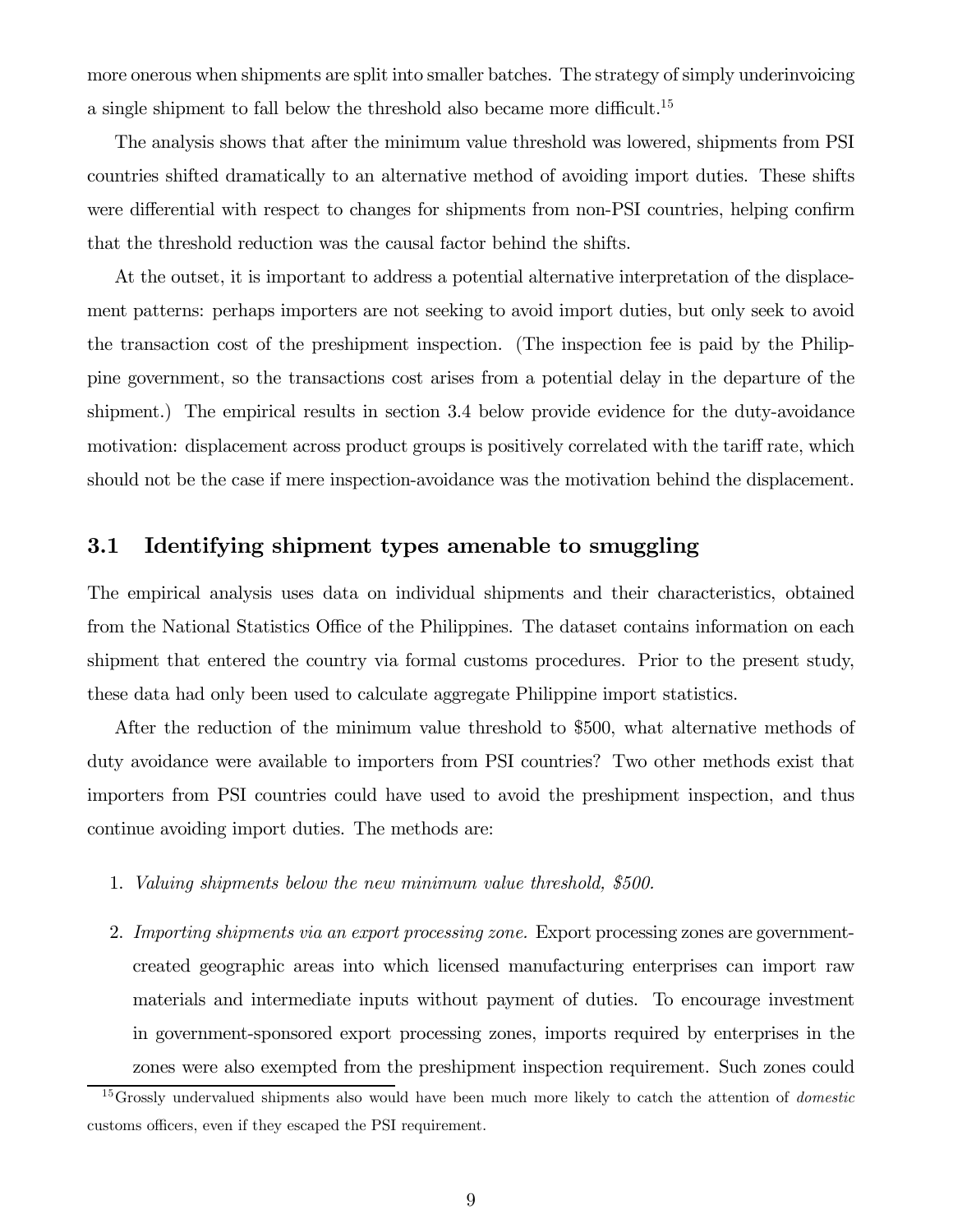have been used as a conduit for smuggling: zone imports could simply be diverted into the domestic market.

The empirical analysis will gauge the extent to which shipments from PSI countries shift towards these alternative methods in response to the reduction in the minimum value threshold. (Of course, there are other ways to avoid import duties which I cannot observe, so that I am likely to be understating total actual displacement.) Note that some of the activities to which importers switch after the increase in enforcement may include technically legal methods of avoiding import duties. For example, an export manufacturer originally located outside an export processing zone might have been smuggling via the minimum value threshold exemption, to reduce its import duty payments on imported raw materials. The threshold reduction might have encouraged the firm to bear the fixed costs of relocating to the export processing zone; it would then have been legally exempt from import duties on its imported raw materials. This would be a case of displacement from illegal smuggling (via the minimum value threshold exemption) to legal tax avoidance.

In sum, therefore, the empirical analysis will track changes in the frequency of the following shipment types from both PSI and non-PSI countries:

- 1. Shipments valued between \$5,000 and \$500
- 2. Shipments valued under \$500
- 3. Shipments destined for export processing zones

The declared f.o.b. value of each shipment is reported (in nominal US dollars), and this information is used to determine whether a shipment falls into one of the first two listed categories. The dataset also indicates whether a shipment is destined for an export processing zone.<sup>16</sup>

It is important to note that the smuggling method targeted for increased enforcement, and the export processing zone method, qualitatively meet the conditions in the model under which displacement could be large. The increase in enforcement targeted the minimum value threshold loophole, a smuggling method likely to be characterized by low (but not necessarily zero) fixed costs: such costs would consist of convincing overseas suppliers to split shipments into smaller

<sup>&</sup>lt;sup>16</sup>The analysis will track displacement from the first shipment type to the other two on the list, and so it is important to avoid double-counting of shipments. As it turns out, though, exceedingly few shipments to export processing zones also fall into one of the low-value categories (0.02% of imports by value). I therefore simply allocate such overlapping shipments to the relevant low-value type (either 'between \$5000 and \$500' or 'under \$500'). The results are not sensitive to allocating these shipments to the export processing zone category instead.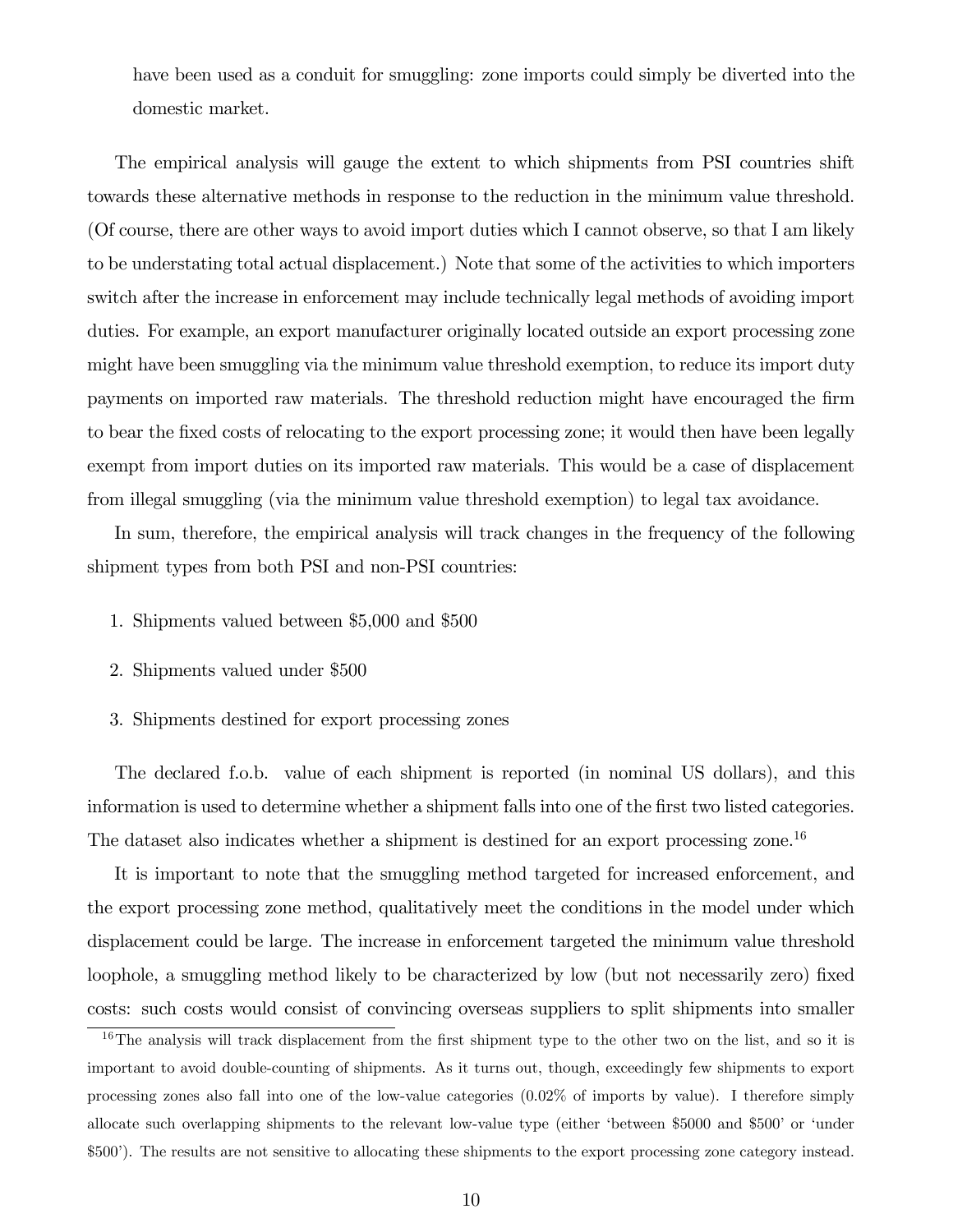batches, or of finding an overseas supplier willing to do so. However, the method entailed nontrivial variable costs. Per-unit packaging and documentation costs are high when shipments must be split into small batches. Alert customs officers may also be more likely to notice when large numbers of identical small shipments are brought in by the same importer.

By contrast, shipping to export processing zones is likely to have been characterized by high fixed but low variable costs, as it is a privilege granted only to government-authorized firms. So importers seeking to smuggle via export processing zones may have had to establish and maintain presences in the zones, or find firms already in the zones willing to import on their behalf. Either option is likely to have entailed significant fixed costs. However, having established an avenue for shipping into export processing zones, importers to the zones should have faced considerably lower variable costs. Shipments to export processing zones are duty-free, so that customs inspections should have been perfunctory at best. Anecdotal evidence suggests that the borders of the zones were poorly policed, so that goods brought into the zones easily found their way into the domestic market.

## 3.2 Summary statistics and figures

The essence of the empirical results emerges in simple summary statistics and graphs for imports from treatment and control countries. Figure 2 displays the fraction of total imports entering the Philippines in shipments with declared values equal to or above \$2,500 but below \$5,000. The solid line is the fraction for treatment countries, while the dotted line is for control countries. The most striking aspect of this graph is the decline in the fraction of total imports in this value range for treatment countries after May 1990, just as the minimum value threshold for PSI was lowered from \$5,000 to \$2,500. By contrast, the fraction of total imports from control countries declared to be in this value range displays no similar change during these months. The explanation for these differential patterns is quite certain: prior to May 1990, some fraction of imports from PSI countries were being intentionally declared as valued in this range to avoid the PSI requirement. When the minimum value threshold was lowered to \$2,500, this practice ceased.

Figure 3 displays the fraction of total imports entering in shipments with declared values equal to or above \$500 but below \$2,500, for treatment countries compared to control countries. The differential changes suggest that importers of goods from treatment countries modified their PSIavoidance strategies: the fraction of imports from treatment countries entering in this value range increases sharply when the minimum value threshold for PSI is lowered to \$2,500 in May 1990,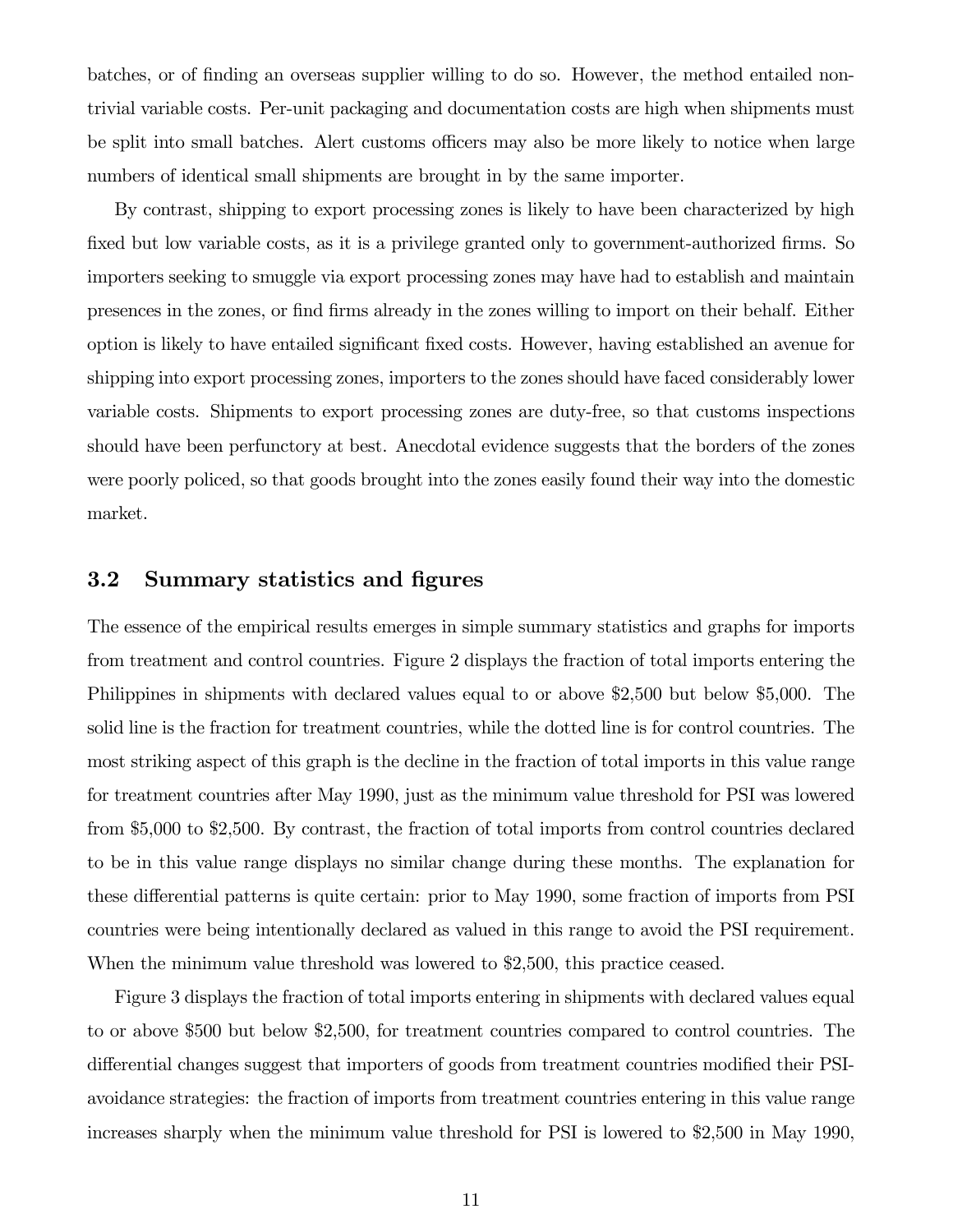and declines just as sharply when the threshold is lowered further to \$500 in November 1990. These changes on the part of imports from treatment countries are not mirrored by changes in control countries.

The empirical analysis that follows focuses on changes before and after the May to November 1990 transitional period, so it makes sense to simply focus on shipments valued between \$500 and \$5,000 (the combination of the shipments in Figures 2 and 3). Table 1 presents summary import statistics by shipment type and country group, for the before and after periods used in the empirical analysis to follow. Shipments valued between \$5,000 and \$500 accounted for 5.1% of treatment country imports, and 1.9% of control country imports during the 'before' period. In the 'after' period, by which time the minimum value threshold had been lowered to \$500, shipments in this value range accounted for just 3.7% of treatment country imports, while the percentage in this value range for control countries stayed essentially constant; treatment country imports of this type therefore declined differentially by 1.4 percentage points.

Once the minimum value threshold for PSI is lowered to \$500 in November 1990, it is sensible to check for a corresponding differential increase in the fraction of total imports from treatment countries entering under that threshold. Figure 4 displays the fraction of total imports entering in shipments with declared values below \$500 for both groups of countries. While the fraction of total imports under \$500 from treatment countries seems to rise somewhat after November 1990, this change is not obviously differential with respect to imports from control countries. Table 1 also indicates that the fraction of shipments entering in this category was very small both before and after the reform, and so not likely to be an important area of displacement.

Figure 5 displays the fraction of total imports from the two country groups that are destined for export processing zones. A differential increase in export processing zone shipments from treatment countries is apparent, suggesting that importers from these countries may have been encouraged to take advantage of the PSI exemption for export processing zone shipments as the minimum value threshold was lowered. Table 1 indicates that shipments to export processing zones accounted for 4.9% of treatment country imports, and 5.2% of control country imports during the 'before' period. In the 'after' period, shipments of this type accounted for 9.1% of treatment country imports; by contrast, the percentage in this value range for control countries had risen only slightly, to 5.7%. The differential increase for treatment countries was therefore 3.7 percentage points.

Table 1 also indicates that total import volumes were roughly similar for both treatment and control groups in the before and after periods. In the before period, the total value of imports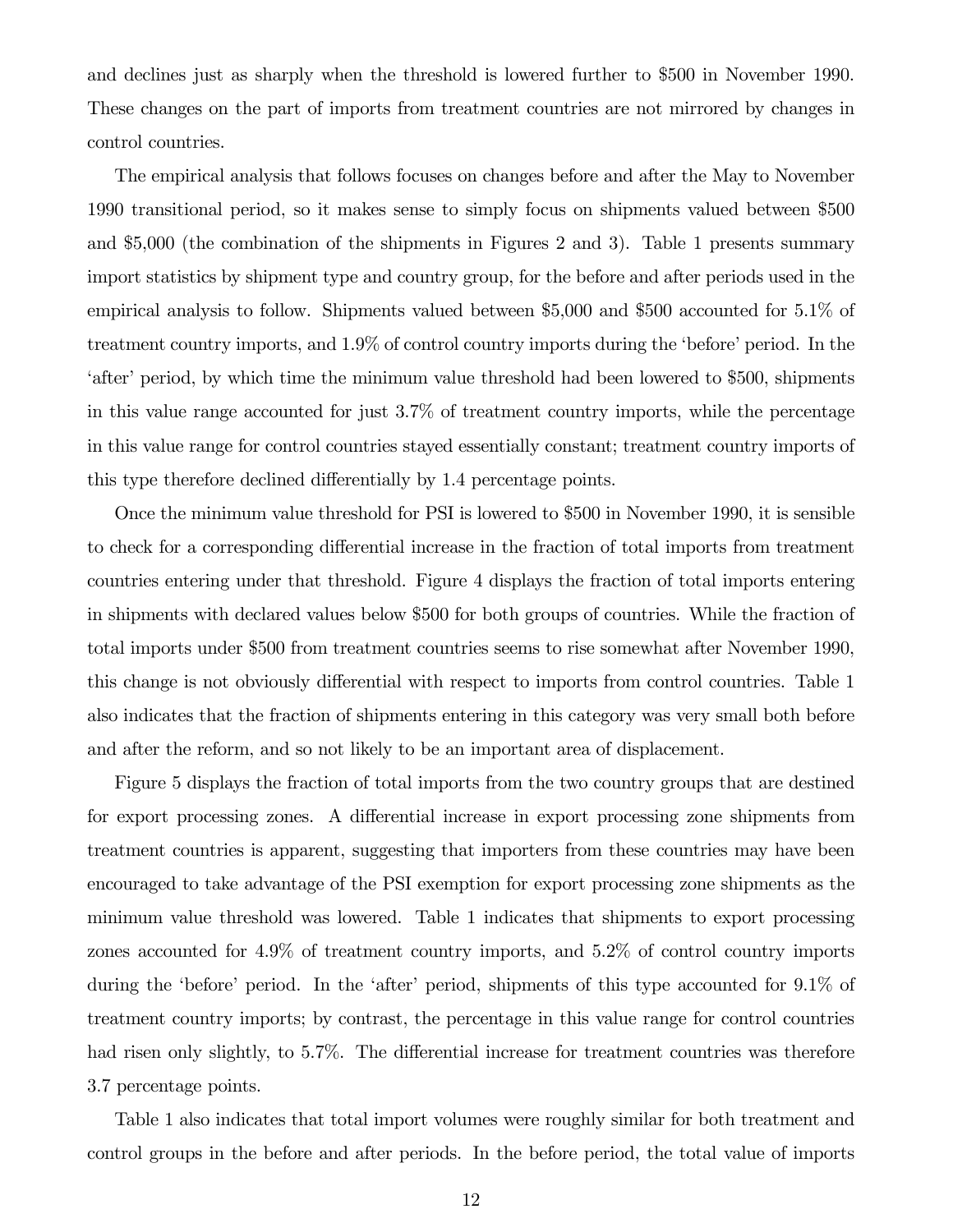from treatment and control countries were roughly similar: \$2.3 billion for treatment countries, and \$3.1 billion for control countries, and both grow by between \$5-6 billion through the (longer) after period. (While treatment imports appear to grow by somewhat more than control imports in proportional terms, the regression estimates in Section 3.5 reveal no statistically significant difference between the overall growth rate of treatment and control imports.)

The summary statistics in Table 1, combined with Figures 2-5, provide the first indication that the minimum value threshold reductions led to substantial displacement to an alternative duty-avoidance method, shipping via export processing zones. The following sections make the same point via regression analysis, and additionally examine heterogeneity in displacement across product groups related to tariff rates and import volumes.

## 3.3 Empirical estimates

I estimate the following linear probability model for each of three shipment types separately, as well as a category for 'any of the three shipment types' that allow avoidance of preshipment inspection.17

Consider the probability that imports from country g and product group h enter the country as shipment type j during period p, denoted  $P_{ghp}^j$ . I will consider two time periods: the 'before period' (November 1989 - April 1990), during which the minimum value threshold for PSI inspection was \$5,000, and the 'after period' (December 1990 - February 1992), when the minimum value threshold was \$500.18

The simplest difference-in-difference estimate of the impact of the treatment (the reduction <sup>17</sup>It may seem natural to model the choice among shipment types in the context of an empirical choice model such as multinomial logit. But in this context, there is no gain to multinomial logit estimation over a linear probability model, because the linear probability model and multinomial logit provide identical predicted probabilities when estimating a saturated model (where right-hand-side variables are mutually-exclusive dummy variables). Independent variables for difference-in-difference estimation in fact provide a saturated model: right-hand-side regressors provide the predicted probabilities in mutually-exclusive categories (PSI shipments in the before period, non-PSI shipments in the before period, PSI shipments in the after period, and non-PSI shipments in the after period). There is also no gain to estimating binomial logit or probit models for the shipment types separately, because these also generate exactly identical predicted probabilities as the linear probability model in the saturated case.

<sup>18</sup>Changes in PSI rules apply for shipments whose letters of credit are opened after the rule change, and the arrival date in the country could be some weeks later. Therefore, shipments arriving during the month when the threshold was first lowered to \$500 may not yet have been subject to the new PSI rules. I therefore exclude November 1990 from the 'after period'.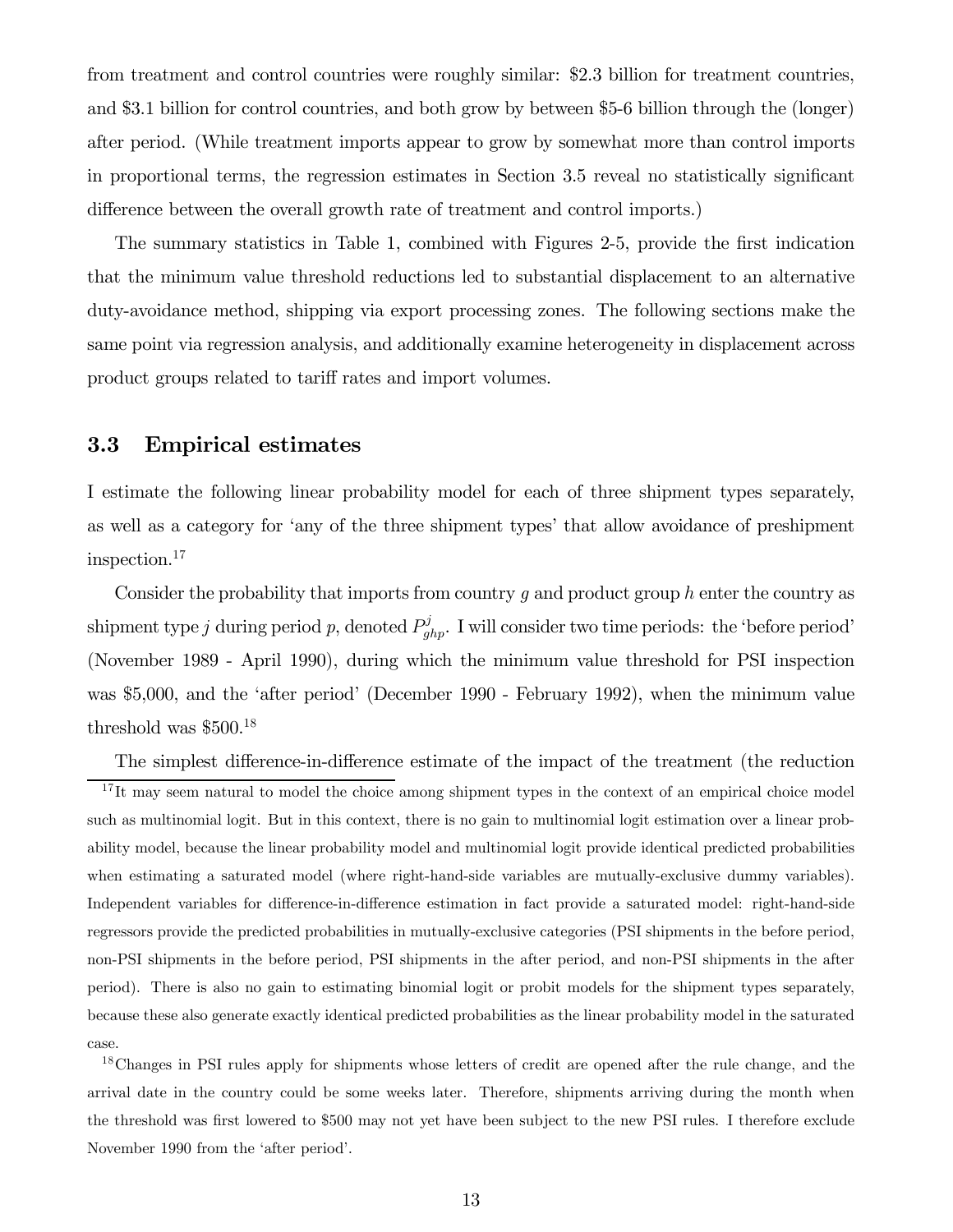of the minimum value threshold) on the probability that a shipment enters as shipment type  $j$ ,  $P_{ghp}^j$ , is estimated using the following regression equation:

$$
P_{ghp}^{j} = \beta_0^{j} + \beta_1^{j} \left( TREATMENT_{gh} * AFTER_p \right) + \beta_2^{j} TREATMENT_{gh} + \beta_3^{j} AFTER_p + \varepsilon_{ghp}^{j} \tag{4}
$$

Time-invariant country group effects are accounted for:  $TREATMENT_{gh}$  is a country group dummy, taking a value of 1 if a shipment is declared as originating in a PSI country, and 0 otherwise. The corresponding fixed effect for shipments originating in non-PSI countries is captured in the constant term,  $\beta_0^j$ . The change between the before and after periods common to shipments from all countries is accounted for via the inclusion of  $AFTER_p$ , the indicator for the after period.

The differential change since the before period in the probability of shipments of type  $j$  for PSI countries is captured in the interaction term between the treatment indicator  $(TREATMENT_{gh})$ and the indicator for the after period.  $\varepsilon_{ghp}^j$  is a mean-zero error term.

The coefficient of interest will be  $\beta_1^j$ , the differential change for shipments from treatment countries in the likelihood of observing shipment type  $j$ , in response to a change in the enforcement environment (the reduction of the minimum value threshold) that makes it more difficult to smuggle by valuing a shipment between \$500 and \$5,000. The identification assumption is that without the minimum value threshold reduction, changes in the observed frequency of particular shipment types over time would have been the same for imports from treatment and control countries.

For each potential method of duty avoidance, I estimate weighted least squares regressions as in equation (4), where the dependent variable is the fraction of the total value of imports entering as the shipment type in question. The unit of observation is imports in a country/product-group cell in a certain month; product groups are the 21 Harmonized System (version 1988) sections. Each observation is weighted by mean monthly imports (by value) in before period (Nov 1989 to Apr 1990) for the country/product-group cell, so that coefficients can be interpreted as reflecting the probability that a particular dollar of imports falls into a certain category. It is possible that error terms in equation (4) may be serially correlated among observations from the same country, so I calculate standard errors clustered by country.

Because the reduction in the minimum value threshold to \$500 makes it more difficult to evade duties on shipments valued above that threshold, we should expect that when the shipment type in question is 'shipments valued between \$5000 and \$500',  $\beta_1^j$  < 0 (that shipment type should become differentially less common). If displacement occurs to alternative duty-avoidance methods associated with the other shipment types, we should expect that  $\beta_1^j > 0$  for the other shipment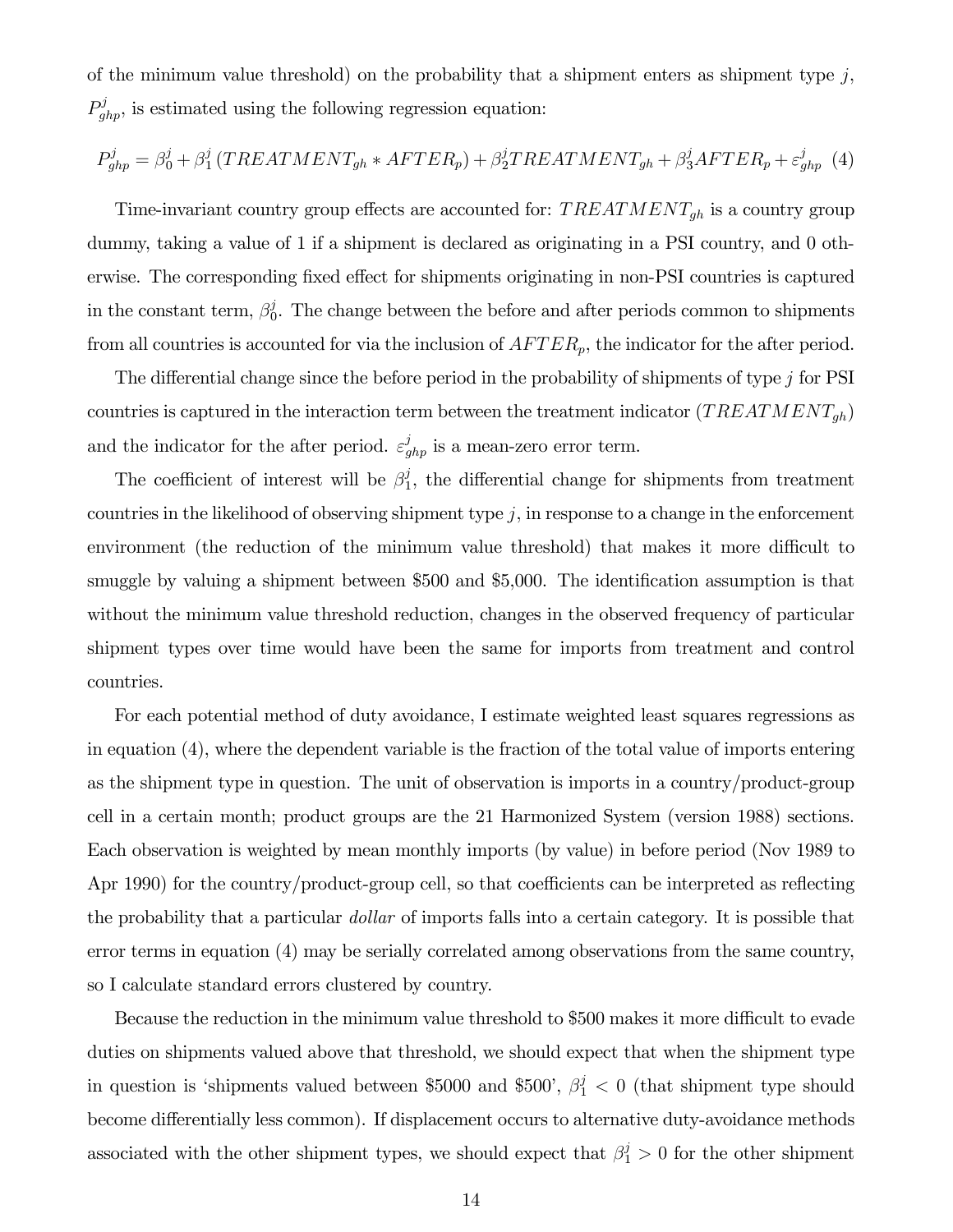types (those shipment types should become differentially more common). These predictions are borne out in the results.

Table 2, Panel A presents the regression results from estimation of equation (4); each column contains coefficients and standard errors for a specific shipment type j. The second row of the table displays coefficients on the treatment group indicator  $(\beta_2^j)$ , and the third row the coefficient on the after indicator  $(\beta_3^j)$ .

The coefficients of interest are in the first row, the coefficient on the interaction between the treatment dummy and the after indicator  $(\beta_1^j)$ , which represent the differential change between the before period and the after period in the likelihood that a dollar of imports from a treatment country entered via shipment type  $j$ . The null hypothesis is that imports from treatment countries do not shift among shipment types in response to the minimum value threshold reduction in a manner different from control-country imports. If this were true, we should find that  $\beta_1^j$  is not statistically significantly different from zero for any of the three shipment types.

In the first regression, the negative coefficient on (Treatment country)\*(After) indicates that between the before period and the after period it became differentially less likely that a dollar of imports from a treatment country entered in a shipment valued between \$5,000 and \$500. This change is highly statistically significantly different from zero, providing strong evidence that the additional inspection requirement for low-value shipments discouraged importers from using duty-avoidance methods involving valuation in this value range. A dollar of imports from PSI countries became 1.7 percentage points differentially less likely to be in a shipment valued between \$5,000 and \$500 between the before and after periods.

The positive coefficients on (Treatment country)<sup>\*</sup>(After) in the following two regressions suggest that importers from PSI countries switched to alternative methods of duty avoidance in response to the minimum value threshold reductions. In the regression where the fraction of imports destined for export processing zones is the dependent variable, the coefficient is statistically significantly different from zero. A dollar of imports from a treatment country became 2.7 percentage points differentially more likely to be in a shipment destined for an export processing zone between the before and after periods.

The coefficient on the (Treatment country)\*(After) variable in the last column of the table (representing the change in the net use of all three potential methods of duty avoidance) is not statistically significant, although it is positive in sign. I simply conclude that I cannot reject the null hypothesis that the combined use of all three methods of avoiding import duties was unchanged in response to the minimum value threshold reduction.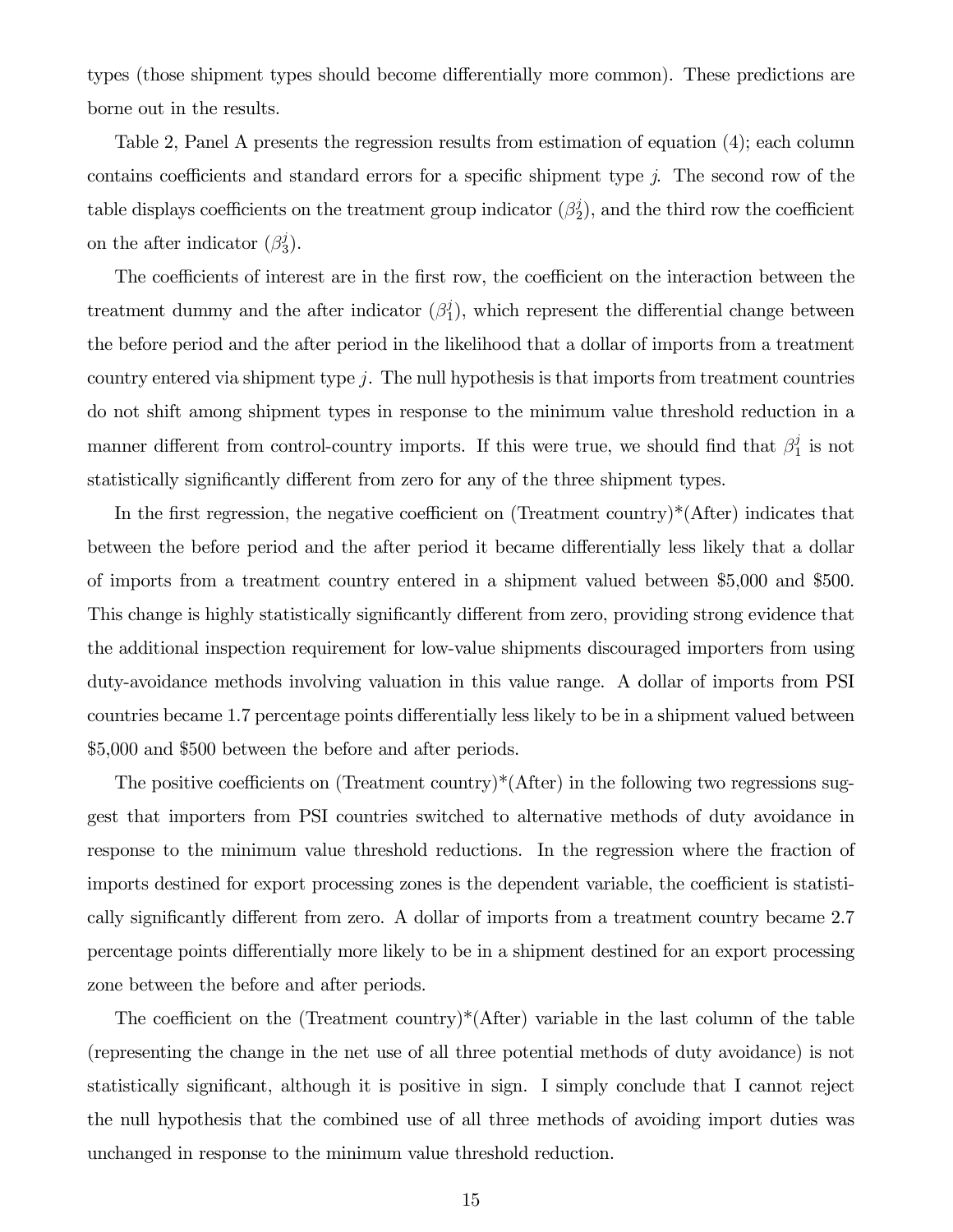The results of Panel A, Table 2 are for the simplest possible difference-in-difference estimate of the impact of the minimum value threshold reductions. A potential worry might be that simply capturing time-invariant heterogeneity across treatment and control imports with the 'Treatment country' indicator is too crude; for example, one could imagine that changes in the fractions of imports in the different shipment categories might simply reflect a change in the composition of imports (at the country or product level) within the treatment and control groups over time.

Such concerns motivate the following regression equation:

$$
P_{ghp}^j = \beta_0^j + \beta_1^j \left( TREATMENT_{gh} * AFTER_p \right) + \gamma_{gh} + \theta_p + \varepsilon_{ghp}^j \tag{5}
$$

where  $\gamma_{gh}$  denotes fixed effects for the country/product-group cell (of which there are 740), and  $\theta_p$  denotes fixed effects for the month (of which there are 21).

Panel B of Table 2 presents coefficient estimates on the (Treatment country)\*(After) variable, corresponding to those in Panel A. The coefficients are essentially the same as those in Panel A, and attain similar levels of statistical significance. The fact that the results are essentially unchanged after the inclusion of country/product-group fixed effects provides no reason to worry that changes in the composition of imports might be behind these differential shifts across shipment types over time.

An alternative estimate of the treatment effect of the minimum value threshold reduction can be obtained when the unit of analysis is taken to be all imports from a particular country in a particular month (disregarding information on product group). Such estimates are presented in Appendix Table 2 (in a format that parallels that of Table 2). Aside from the change in unit of analysis, the country/product-group fixed effects in Panel B are replaced by simple country fixed effects. The coefficients in Appendix Table 2 on the (Treatment country)<sup>\*</sup>(After) term in columns (a) and (c) are of the same signs and levels of statistical significance as those in Table 2. The main difference is that each coefficient of interest is slightly larger in absolute value.

Country/product-group fixed effects are substantially more conservative than mere country fixed effects. So in all analyses to follow, I return to the specification where the analysis is conducted at the country/product-group level.

### 3.4 Displacement, tariffs, and import volumes

The above results describe average displacement across all products. The model of smuggling displacement makes predictions as to the relationship between the amount of displacement, on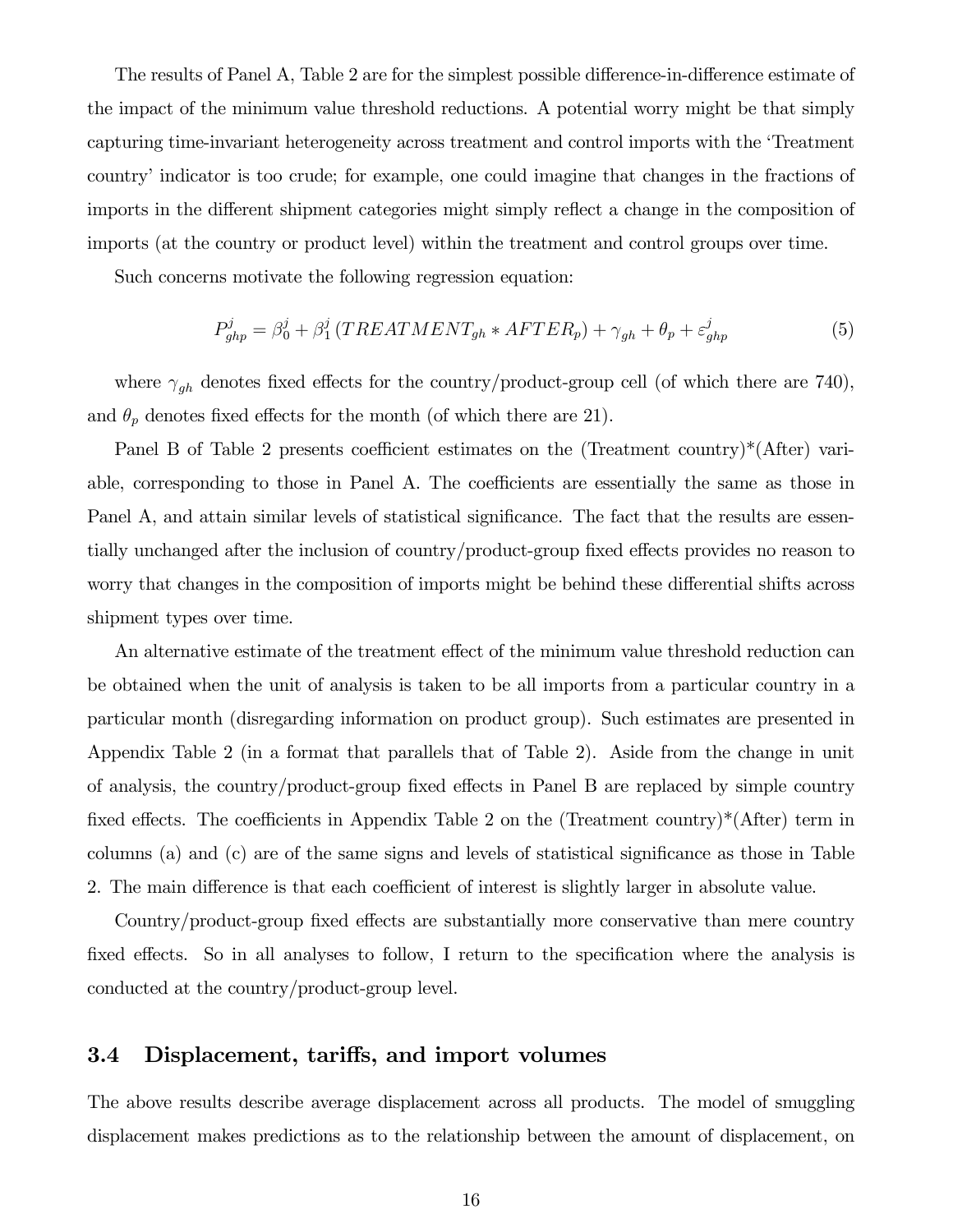the one hand, and a product's tariff rate and import volume on the other. This subsection thus examines how the magnitude of displacement to alternative methods differs according to these characteristics. In addition, testing whether displacement responds to the tariff rate can help confirm that the shifts are being motivated by avoidance of import duties (and not merely by avoidance of the preshipment inspection itself).

When the government makes it more difficult to exploit the minimum value threshold, importers can either cease smuggling or switch to an alternative method. As discussed in section 2 above, we should expect more displacement for products with higher tariffs  $(\tau)$  and higher import volumes, and that the impact of tariffs (import volume) on displacement should be lower when import volume (tariffs) is already high: the cross-partial derivative should be negative.

An extension of equation  $(5)$  that can test these hypotheses is:

$$
P_{ghp}^{j} = \alpha_{0}^{j} + \alpha_{1}^{j} (TREATMENT_{gh} * AFTER_{p})
$$
  
\n
$$
+ \alpha_{2}^{j} (\tau_{h} * TREATMENT_{gh} * AFTER_{p}) + \alpha_{3}^{j} (\ln M_{h} * TREATMENT_{gh} * AFTER_{p})
$$
  
\n
$$
+ \alpha_{4}^{j} (\tau_{h} * \ln M_{h} * TREATMENT_{gh} * AFTER_{p})
$$
  
\n
$$
+ \alpha_{5}^{j} (\tau_{h} * AFTER_{p}) + \alpha_{6}^{j} (\ln M_{h} * AFTER_{p})
$$
  
\n
$$
+ \alpha_{7}^{j} (\tau_{h} * \ln M_{h} * AFTER_{p})
$$
  
\n
$$
+ \gamma_{gh} + \theta_{p} + \varepsilon_{ghp}^{j}
$$
  
\n(6)

 $\tau_h$  is a tariff rate for product group h, and  $\ln M_h$  is the log of import volume for that product group. The coefficients of interest are those on the interaction terms between  $\tau_h$ ,  $\ln M_h$ , and  $\tau_h * \ln M_h$ , on the one hand, and  $TREATMENT_{gh} * AFTER_p$  on the other:  $\alpha_2^j$ ,  $\alpha_3^j$ , and  $\alpha_4^j$ . Interactions between  $\tau_h$ , ln  $M_h$ , and  $\tau_h * \ln M_h$  and  $AFTER_p$  are also included, to account for changes over time in the frequency of various shipment types that may be associated with a product's tariff rate or import volume.19

A difficulty with working with tariff data is that importers may be able to misdeclare the product category of a shipment to take advantage of a lower tariff rate. To take an extreme example, imagine that only honest importers ever declare that they are importing high-tariff products, while dishonest importers shift among smuggling methods so that they can always declare that they only import low-tariff products. We might then *observe* more displacement occurring for low-tariff than for high-tariff products, even if the products being displaced were in

<sup>&</sup>lt;sup>19</sup>It is not necessary to include interactions with  $TREATMENT_{gh}$  in the regression, because these would be absorbed by the country/product-group fixed effects,  $\gamma_{gh}$ .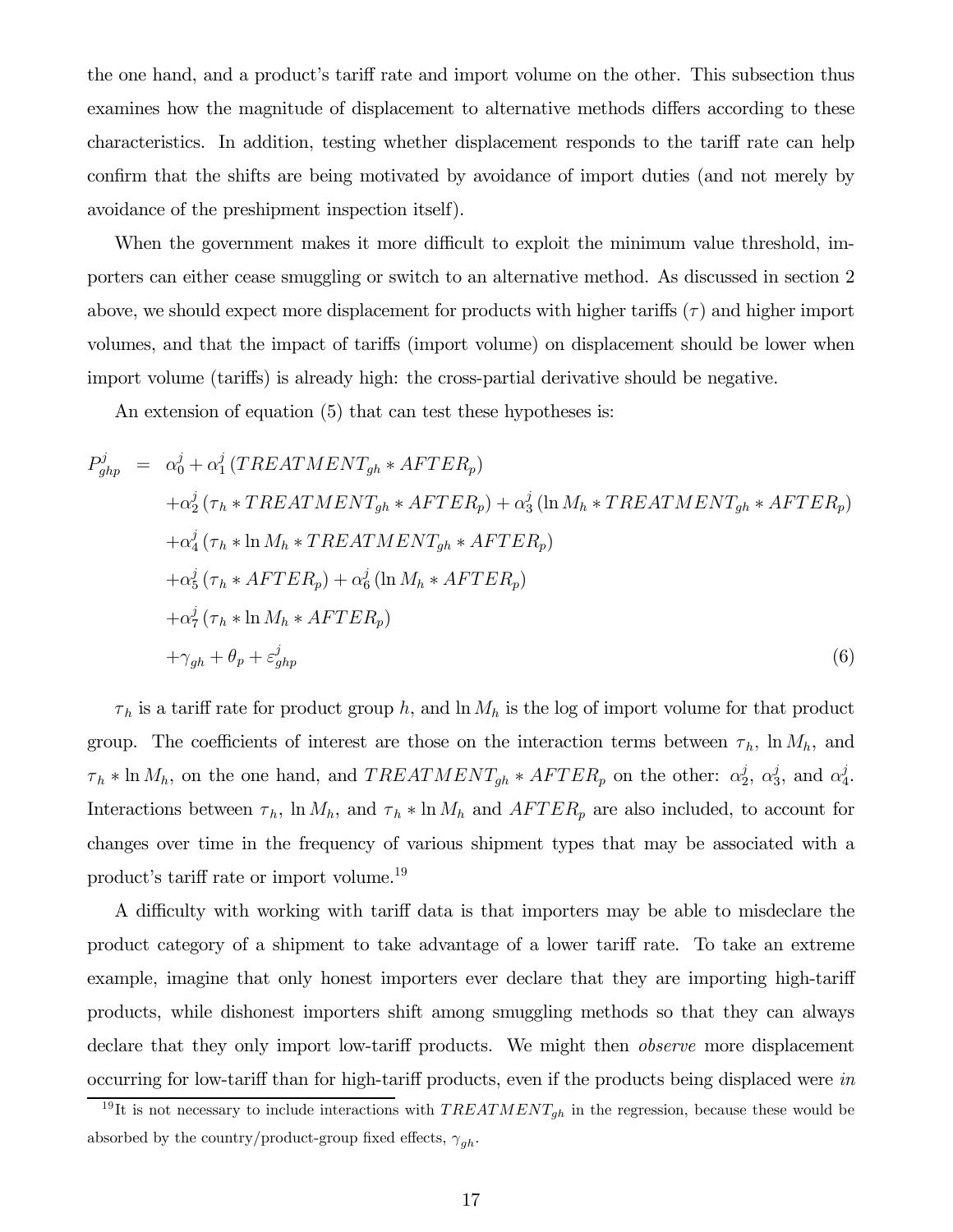reality high-tariff products.

On the other hand, importers are unlikely to be able to misdeclare the contents of their shipments across very aggregated product categories. They might be able, for example, to misdeclare that a certain shipment of high-quality (and high-tariff) textiles actually contained another type of low-quality, low-tariff cloth, but would have difficulty claiming the shipment contained lower-tariff chemicals or machinery.

I therefore work with tariff rates and product groups at a relatively high level of aggregation: Harmonized System (version 1988) sections, of which there are 21. The tariff variable  $\tau_h$  in equation (6) is the simple average 1989 tariff rate across all individual items within the HS 1988 section.

While the import volume that is relevant in the theoretical discussion above is at the level of the individual importer, importer-level data is unfortunately not available. Therefore I simply proxy importer-level trade volumes for a given product with the overall import volume of said product. The import volume variable  $M_h$  is also at the HS section level, and is the log of mean monthly imports in the 'before' period in the HS 1988 section.<sup>20</sup>

Table 3 presents characteristics of the HS 1988 product groups. The mean of  $M_h$  across the product groups is \$43.02 million, ranging from a low of \$0.24 million for 'arms and ammunition...' (HS 19) to a high of \$243 million for 'machinery, mechanical appliances...' (HS 16). The mean and standard deviation of  $\ln M_h$  are 16.39 and 1.86, respectively. The mean of  $\tau_h$  across the product groups is 31.28, ranging from a low of 14.75 'mineral products' (HS 5) to a high of 48.89 for 'arms and ammunition...' (HS 19).

Coefficients from estimation of equation (6) are presented in Table 4. Focus first on the results for export processing zone shipments, in column (c). The theoretical predictions are that the coefficients  $\alpha_2^j$  and  $\alpha_3^j$  should be positive, reflecting the fact that higher tariffs and higher import volumes should make it more attractive to displace shipments to alternative methods of duty avoidance; in addition, the fact that the decision to displace simply requires that potential evaded tariffs be above a certain threshold indicates that the cross-partial derivative of displacement should be negative  $(\alpha_4^j$  should be negative). These predictions turn out to be exactly right: the coefficients on  $\tau_h * TREATMENT_{gh} * AFTER_p$  and  $\ln M_h * TREATMENT_{gh} * AFTER_p$  are both positive, and the coefficient on  $\tau_h * \ln M_h * TREATMENT_{gh} * AFTER_p$  is negative; all are statistically significantly different from zero at conventional levels.

<sup>&</sup>lt;sup>20</sup>Both the tariff rate and the import volume are as measured prior to the 'after' period to avoid confounding the empirical estimates via possible endogeneity of these variables with respect to the treatment of interest.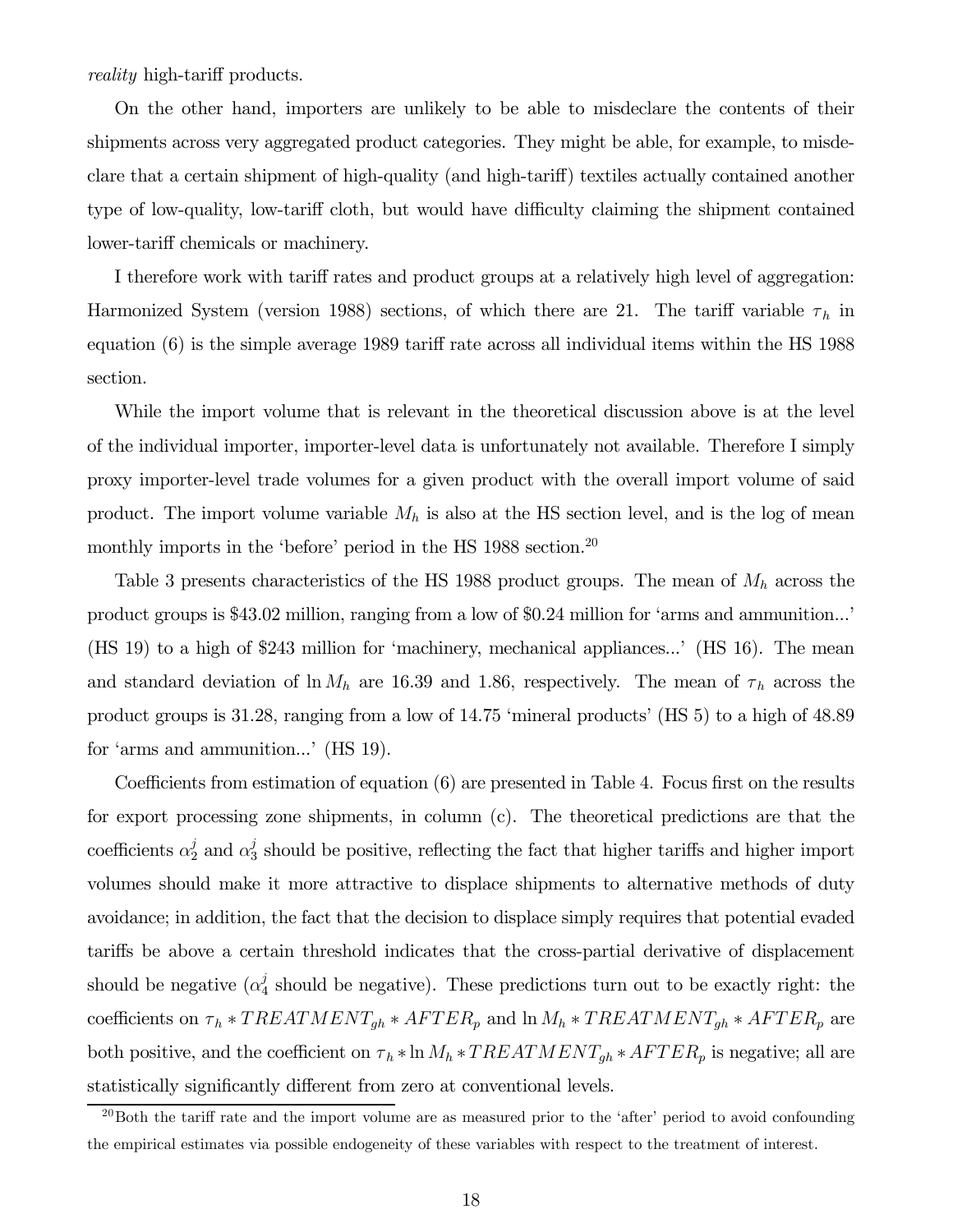These estimates imply that for a product group such as HS 10, 'Pulp; paper, paperboard, and articles thereof' (whose  $\ln M_h$  is 16.74, near the mean across product groups), a tariff rate increase of 10 percentage points from its previous level would have led to an increase in displacement to export processing zones amounting to 1.6 percentage points of total imports.

It is now of interest to turn to the results for shipments valued between \$5,000 and \$500, in column (a). The coefficients on the interaction terms are of *opposite* signs as the respective coefficients for export processing zone shipments, in column (c); all are highly statistically significantly different from zero. This pattern is sensible, and supports the notion that displacement is occuring out of shipments valued between \$5,000 and \$500, and *into* shipments to export processing zones. These results indicate that, prior to the reduction in the minimum value threshold, the products that were most likely to be valued below \$5,000 to avoid the preshipment inspection were those with high tariffs or high import volumes (but that the impact of either of these variables singly was lower the higher the level of the other variable). Once the minimum value threshold was lowered, importers shifted these same products out of the 'valuation between \$5,000 and \$500' method of duty avoidance and into duty avoidance methods that involved shipping via export processing zones.

### 3.5 Impact on total imports

An outcome of potential interest (and one that is in a sense more fundamental than the dependent variables of Tables 2-4) is the total value of imports originating in treatment and control countries. It makes sense to examine this outcome for two reasons. First, increased enforcement in the form of a reduction in the minimum value threshold could discourage imports from treatment countries, and lead traders to import from control countries instead. Second, the minimum value threshold reduction also creates incentives to *misreport* the origin of shipments: importers from treatment countries might find ways to make it appear that their shipments actually originated from control countries.

Both these types of responses to the minimum value threshold reduction would lead the observed total value of imports to decline differentially for treatment countries with respect to control countries. Appendix Table 3 examines whether there is any evidence for such a differential change. In column (a) of the table, the regression is analogous to those in Panel A of Table 2, with the difference that the outcome is the natural log of the total value of imports in the country/product-group cell in a given month. In column (b) of the table, the regression is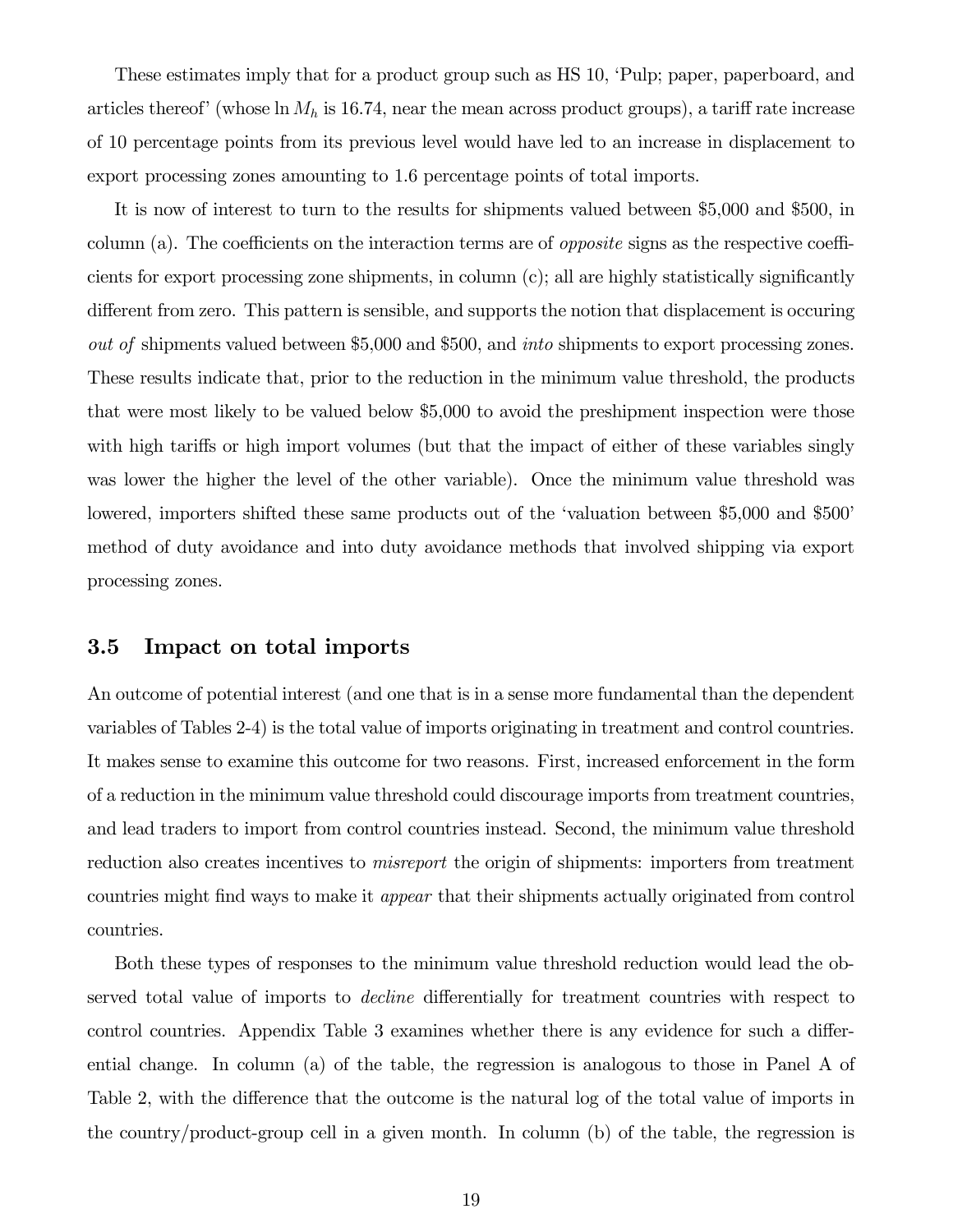analogous to those in Panel B of Table 2, and the outcome is again the natural log of imports.

The regression results provide no indication that import volumes declined differentially due to the minimum value threshold reduction: the coefficient on the  $(Teatement~country)*(After)$  variable is not statistically significantly different from zero (and the coefficient is actually positive in sign). There is therefore no evidence that the country origins of Philippine imports changed due to the reform (whether due to misreporting or true shifting of import sources). Displacement to shipping via export processing zones may have provided importers from treatment countries sufficient opportunity to preserve the illicit profits of duty avoidance, so that it was not additionally necessary to source imports from elsewhere or to misreport the source countries of imports.

### 3.6 Test for pre-existing differential trends

Interpreting the differential changes just described as being due to the PSI minimum value threshold reductions requires an identification assumption: that, in the absence of the changes in the minimum value thresholds, the changes in the frequencies of the shipment types would have been identical for shipments from treatment and control countries. While this parallel-trend assumption is impossible to test directly, a partial test is possible: I test for the existence of analogous changes in the frequency of the different shipment types before the reform actually occurred.

In this 'false experiment', I estimate regressions analogous to those in Table 2, but where the 'before' period refers to November 1988 to April 1989, and the after period refers to November 1989 to April 1990. Appendix Table 4 presents the regression results. There is no evidence of shifts to alternative duty-avoidance methods corresponding to those found in the actual period of analysis: the coefficients on the (Treatment country)\*( $After$ ) variable are small and not statistically significantly different from zero. (Figures 2 through 5 also provide no indication of the existence of pre-existing trends.) There is also no pre-existing differential trend in the total value of imports from treatment and control countries (last column of Appendix Table 4).

## 3.7 Implications for Philippine government revenue

Conservative estimates of tariff revenue gains and losses (net of PSI fees) suggest that the minimum value threshold reductions were a starkly uneconomic proposition, leading to significant losses in net revenue for the Philippine government. Table 5 presents estimates of revenue gains and losses from the threshold reductions in the after period (December 1990 to February 1992); see Appendix Section 5.2 for details of the calculations.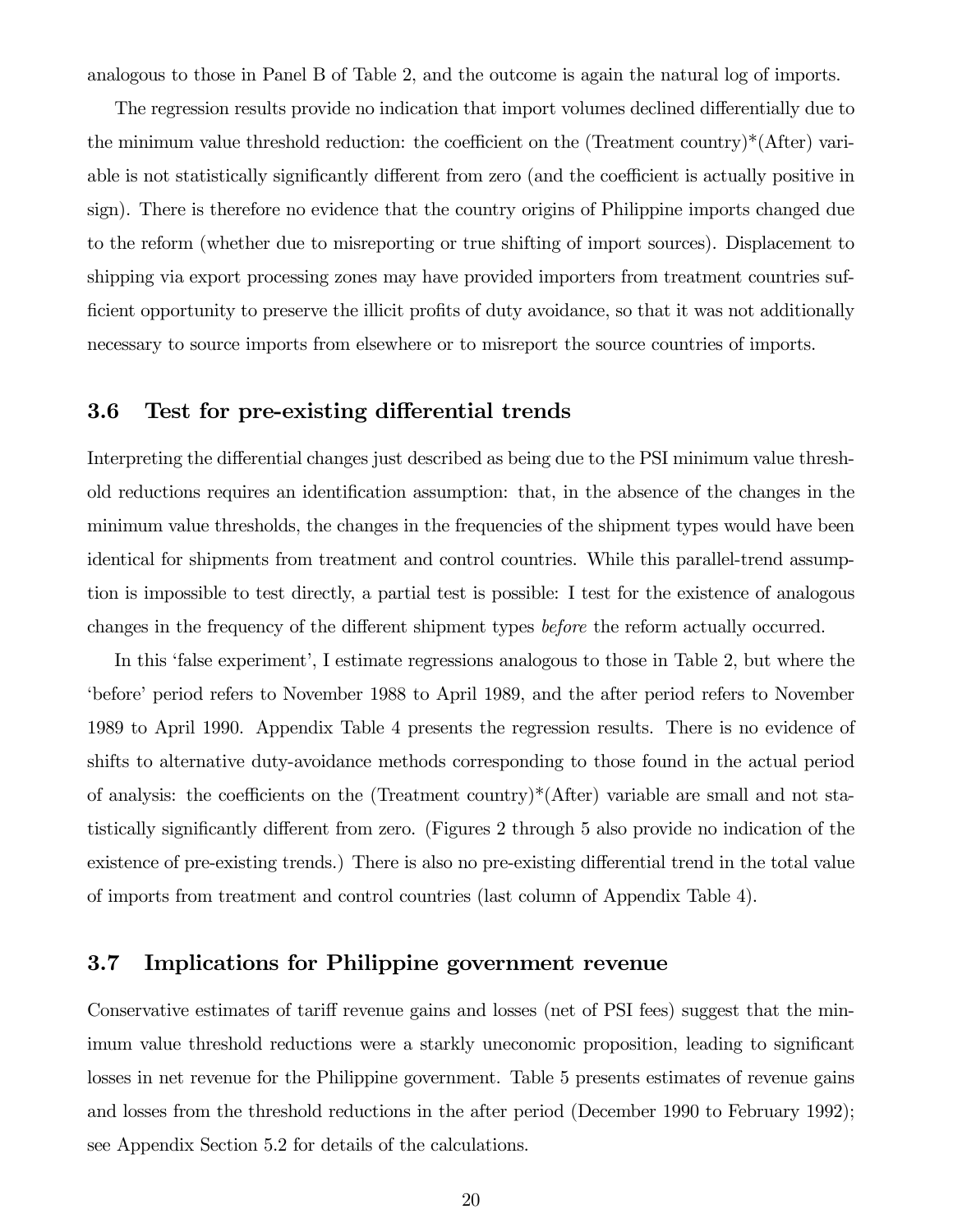The minimum value threshold reductions led to two types of revenue gains. First, because importers were no longer able to avoid the PSI requirement by valuing shipments between \$5,000 and \$500, import duty collections should have increased on shipments that would not have been inspected before. Second, shipments were not subject to PSI (thus saving inspection fees) if they were shifted to valuation under \$500 or to export processing zones. I estimate that total revenue gains from these two sources amounted to roughly \$24.6 million.

These revenue gains were considerably overshadowed by two kinds of costs to the Philippine government. First, additional inspections of shipments valued between \$500 and \$5,000 would have amounted to \$28.0 million. Second, losses in import duties due to shifts to the other methods of duty avoidance would have totaled \$33.3 million.

These gross revenue losses balanced against gross revenue gains imply that the minimum value threshold reductions led to a net loss of \$36.8 million for the Philippine government. Given the magnitude of the estimated gross losses relative to the gross gains, the overall conclusion should be robust to relatively large changes in the assumptions used for the calculation.<sup>21</sup>

## 4 Conclusion

In a wide variety of contexts, governments seeking to discourage an undesirable activity face the possibility that increased enforcement could simply push the activity to alternative channels. This paper provides evidence that enforcement-induced crime displacement–as predicted by theory– responds to the size of illicit profits threatened by enforcement. In addition, it documents that crime displacement can be very large, leading the amount of crime to be essentially unchanged after the increase in enforcement.

Empirical evidence comes from an increase in enforcement in Philippine customs, in the context of a widespread customs reform known as preshipment inspection (PSI). Identification exploits policies increasing enforcement (by requiring PSI) on only a subsets of imports, so that other import categories serve as comparison groups. Increased enforcement on shipments from a subset

<sup>&</sup>lt;sup>21</sup>While in retrospect the minimum value threshold reductions were clearly uneconomic from the standpoint of raising import duties net of fees, it is not obvious that the Philippine government could have known this in advance. At the time of the changes, Philippine customs was not computerized, the number of shipments in the \$500 to \$5,000 value range might not have been known exactly, and so it might have been difficult to estimate the cost of the additional inspections. It was also unclear ex ante what fraction of shipments under \$5,000 were declared as being in that value range purely to avoid the PSI requirement. Finally, the large displacement to export processing zones was probably unanticipated.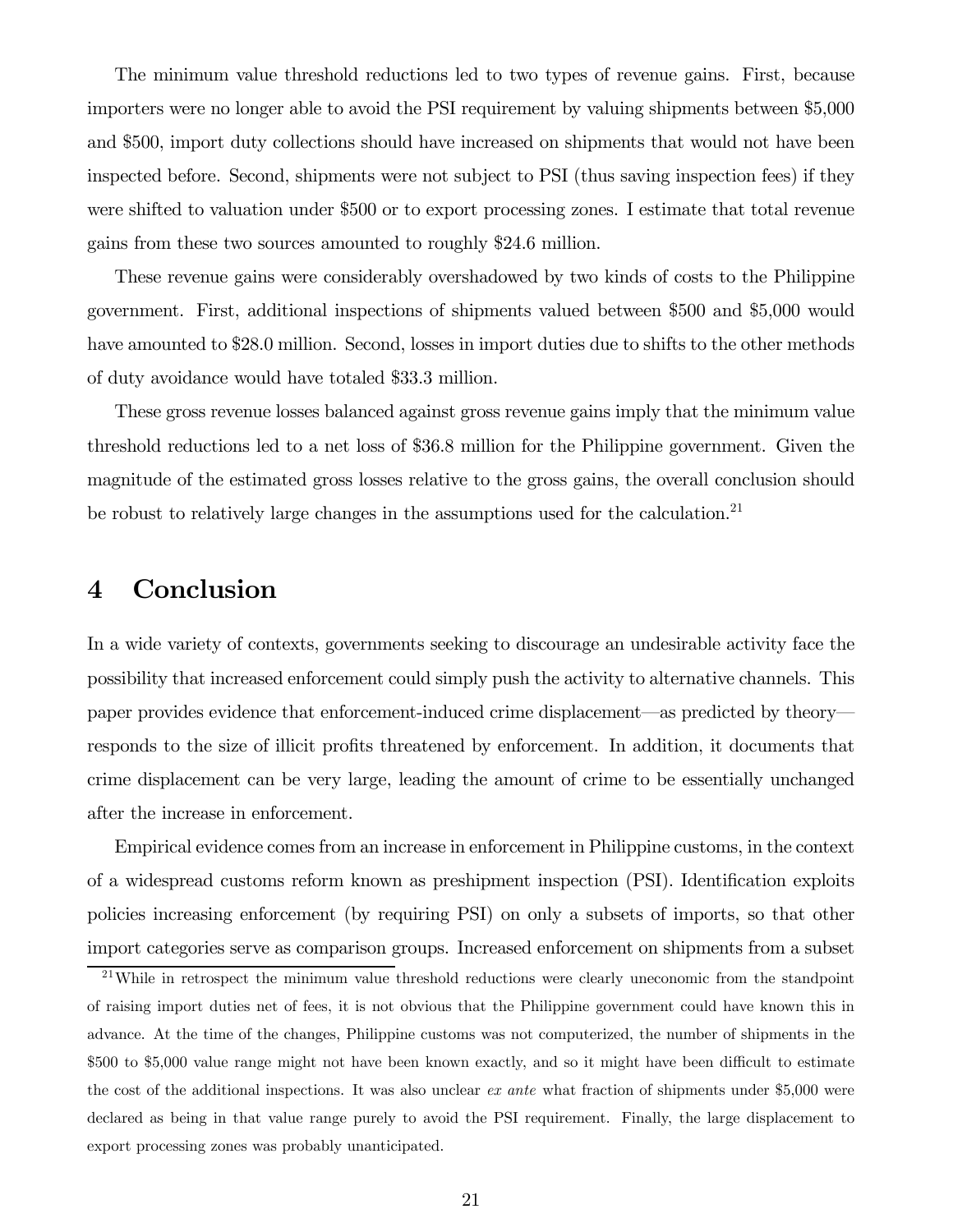of countries stimulated displacement to another observed duty-avoidance method, shipping to export processing zones. Displacement was greatest for product groups with higher tariffs and higher import volumes.

Import duty collection is not likely to be the only context in which crime displacement can be substantial in the wake of increased enforcement. Collection of income taxes is the most obviously related area. There are a number of ways to evade taxes–including hiring a crooked accountant, setting up offshore bank accounts, or shifting to economic activities that leave few documentary traces–and many of these methods should involve high fixed costs but low variable costs.

More generally, crimes that are carried out by organized groups may be especially susceptible to displacement to high-fixed-cost methods, because such groups should be less liquidityconstrained. Examples of such crimes may include political corruption, money laundering, illegal gambling operations, or the illegal drug trade.<sup>22</sup> Valuable future work could seek evidence—in these and other crimes–of enforcement-induced displacement to high-fixed-cost, low-variable-cost lawbreaking methods.

## 5 Appendix

## 5.1 Description of preshipment inspection

PSI programs are typically initiated and supervised by a country's finance ministry (or occasionally its central bank), often upon the recommendation of multilateral funding institutions. When governments institute PSI programs, importers are required to have their incoming shipments inspected by a certified firm before they leave the country of origin. Importers inform the PSI firm's local office of the pending shipment, and the PSI firm arranges for its own or affiliated agents in the origin country to inspect the shipment before departure.

Shipments are typically inspected at the premises of the exporting firm or at the port of departure. PSI firms assess the tariff classification, quantity, and total value of individual shipments, and send their assessments to the client government. Many programs require that tamper-resistant seals be placed on shipping containers after inspection. In nearly all PSI programs, the PSI firm

 $^{22}$ In the drug trade, for example, more frequent searches of arriving passengers have discouraged smuggling via single air travelers (a low-fixed-cost, high-variable-cost method). An alternative method is shipping drugs within 20- or 40-foot shipping containers filled with a legal commodity used simply to conceal the illicit cargo (a highfixed-cost, low-variable-cost method). For a discussion of displacement to alternative drug smuggling methods, see U.S. Drug Enforcement Administration (2001, 2003) and Abt Associates (2001).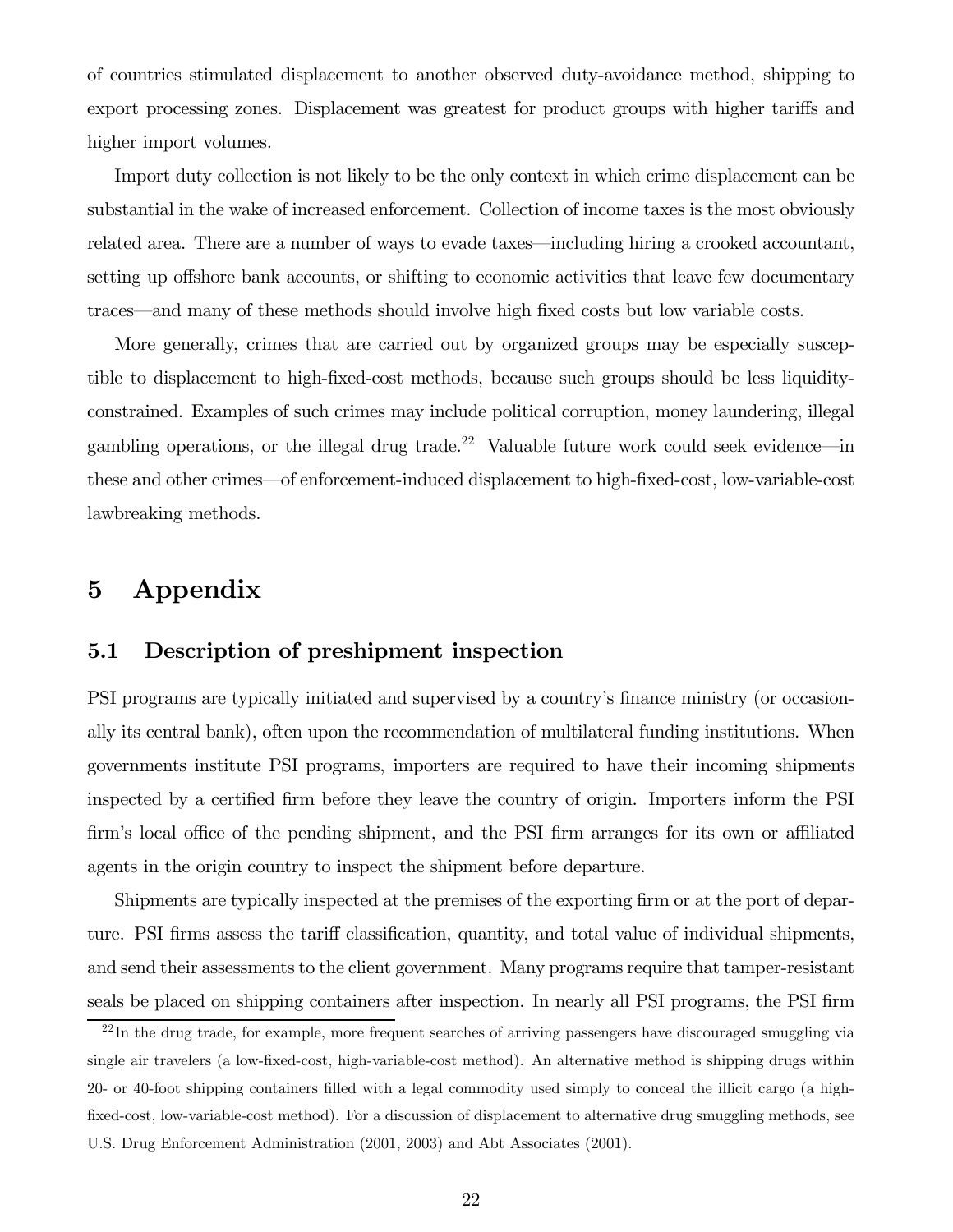does not collect the import duties; rather, actual duty collection remains the responsibility of customs officials in the shipment's destination country. Upon the shipment's arrival in the destination country, the client government can use the PSI firm's assessment to keep importers (and potentially complicit customs officials) from misreporting the contents of shipments when they pass through customs. It follows that PSI does not assist in collecting duties for shipments that enter the destination country outside of formal customs channels (shipments 'smuggled outright').

While PSI clearly can be seen as a policy for combating certain types of smuggling and customs corruption, it could also help facilitate the imports of honest importers by streamlining customs clearance. A primary tactic used by corrupt customs officials to extract bribes from importers is to delay the clearance of shipments from customs, often on the pretext that there is some discrepancy between the customs declaration and the shipment's actual contents. A preshipment inspection generates independent information on the contents of a shipment that could increase an honest importer's bargaining power vis-a-vis a corrupt customs officer, potentially reducing customs clearance times.23

Almost all PSI contracts specify that certain product categories and types of shipment are exempt from the inspection requirement. Also, shipments below a minimum value threshold are typically exempted from PSI. Data on the share of imports for which PSI is required is not generally available, but when it has been reported the percentage is usually in the 80%-90% range (see Rege 2001).

In return for their services, PSI firms typically charge a fee of about 1% of the value of imports inspected, usually with a minimum charge per shipment in the realm of \$250. The client government pays the fee in most PSI programs, but in some countries importers pay the fee. In the Philippine program, the government paid a fee of 0.6% of imports inspected, with a minimum charge of \$225 per shipment.

In 1985, Indonesia became the first country to require preshipment inspection of imports for customs purposes. The Philippine program followed soon afterwards, and was active from April 1987 to March 2000. In total, over 50 developing countries have implemented customs PSI programs for some period of time.<sup>24</sup> As of mid-2002, such programs remained active in nearly  $40$ of these countries.

 $^{23}$ Low (1995) (pp. 68-73) and Jenkins (1992) provide suggestive evidence along these lines. They cite survey evidence that PSI was accompanied by dramatic reductions in customs clearance times in Indonesia.

 $^{24}$ A small number of countries retain preshipment inspection firms to verify national quality or safety standards, to help enforce foreign exchange restrictions, or for other non-customs purposes.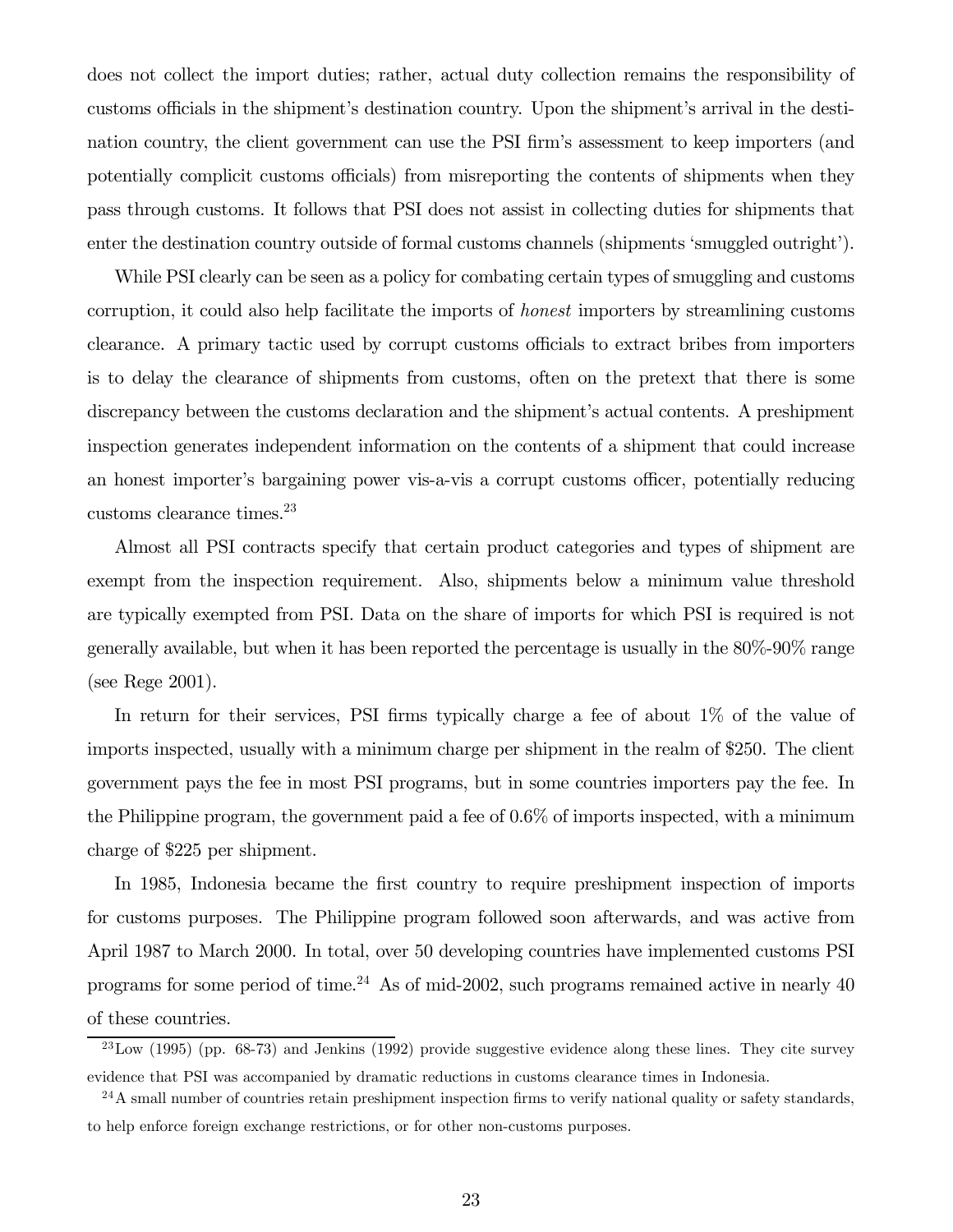## 5.2 Calculation of impact on Philippine government revenue

This section outlines the details of the calculation of the change in Philippine import duty revenue generated by the 1990 reduction in the PSI minimum value threshold, and the resulting displacement to alternative methods of duty avoidance. Results of the calculations described here are in Table 5, and the values of all parameters are at the bottom of Table 5.

Increase in import duties due to the reduction in minimum value threshold smuggling is estimated as:

$$
\frac{\beta_1^1 M^p \tau}{0.9},
$$

where  $\beta_1^1$  is the coefficient in the regression for valuation between \$5,000 and \$500 in Table 2,  $M^p$  is total imports from PSI countries during the after period,  $\tau$  is the weighted average tariff rate, and 0.9 is the assumed fraction of true import values reported prior to the reform for shipments in the \$5,000 to \$500 value range. The weights for calculation of the tariff rate are HS sections during the after period. Tariff data is from 1992 UNCTAD Trains dataset (1991 data is unavailable).

Avoided inspection fees due to shifts to valuation under \$500 are estimated as:

$$
\left(\frac{\beta_1^2M^p}{\$500}\right)*\$225,
$$

where  $\beta_1^2$  is the coefficient in the regression for valuation under \$500 in Table 2, and \$500 is the assumed original value of each affected shipment before it was shifted to valuation under \$500. (\$500 is a lower bound on the actual original value of shipments shifted to valuation under \$500, so using \$500 as the denominator here will overstate the original number of shipments and the savings due to avoided inspections.) The term in parentheses is the inferred number of shipments that were shifted to valuation under \$500. \$225 is the avoided inspection fee for each such shipment.

Avoided inspection fees due to shifts to export processing zones are calculated as follows:

$$
\beta_1^3 M^p \eta,
$$

where  $\beta_1^3$  is the coefficient in the regression for export processing zones in Table 2, and  $\eta$  is the PSI fee as a percentage of the declared value of an export processing zone shipment  $(0.77\%)$ .<sup>25</sup>

 $^{25}\eta$  is calculated by inferring total PSI fees payable for all shipments to export processing zones during the after period, taking into account the distribution of shipments by size and the PSI fee structure (0.6% of declared value, with \$225 minimum charge per shipment), and then dividing by the total value of shipments in the same period.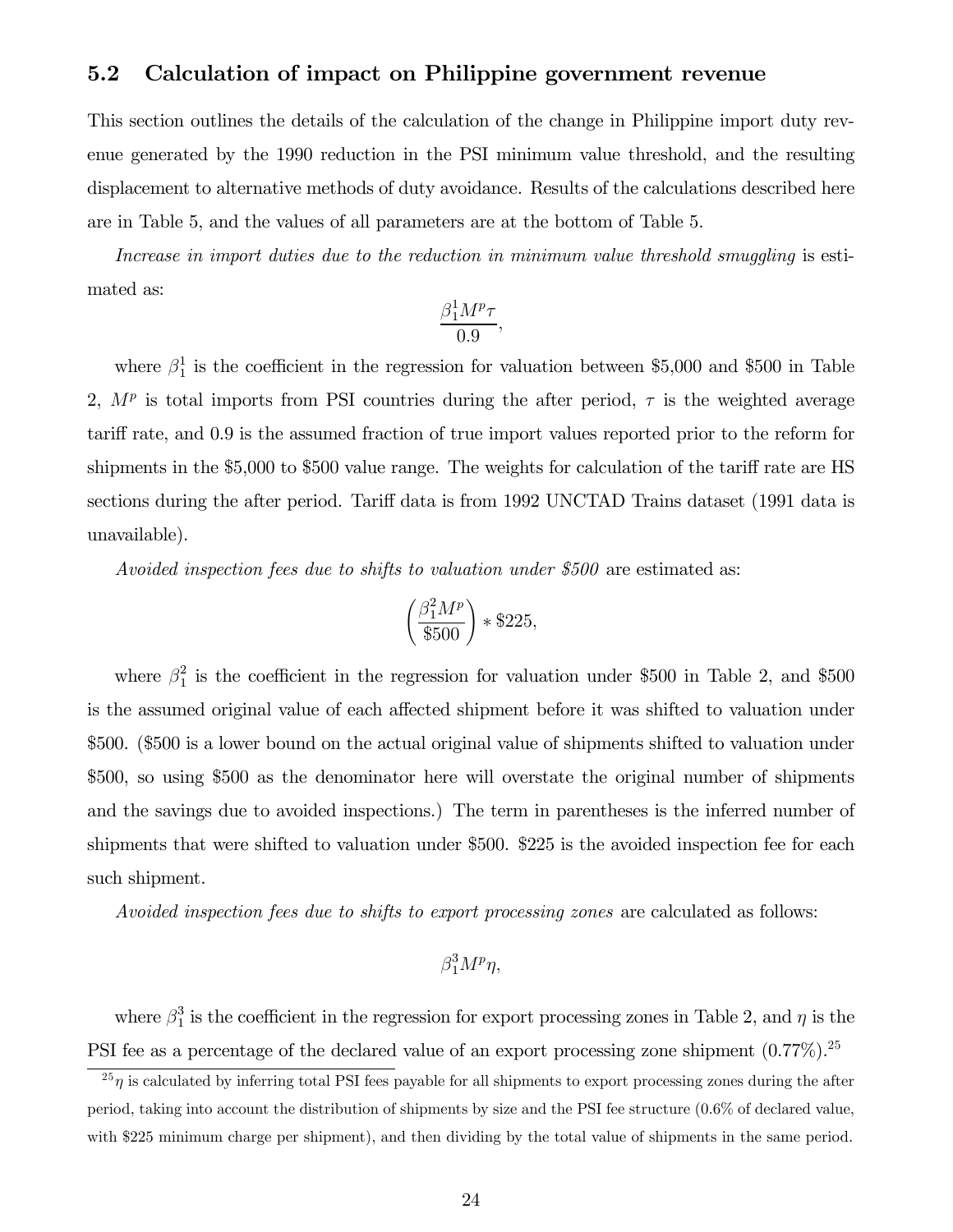Additional inspection fees for shipments valued between \$500 and \$5,000 are simply

 $N * $225,$ 

where  $N$  is the total number of shipments from PSI countries valued between \$500 and \$5,000 in the after period, and \$225 is the inspection cost per shipment in that value range.

Loss of import duties due to shifts to valuation under \$500 is estimated as:

$$
\beta_1^2 M^p \tau * (0.1) \,,
$$

where  $\beta_1^2$  is the coefficient in the regression for valuation under \$500 in Table 2, and 0.1 is the rate of underinvoicing (fraction of total shipment value unreported) importers are assumed to be able to achieve.

Loss of import duties due to shifts to export processing zones is estimated as:

$$
\beta_1^3 M^p \tau,
$$

where  $\beta_1^3$  is the coefficient in the regression for export processing zones in Table 2. (This expression is not multiplied by a rate of underinvoicing because all shipments to export processing zones are exempt from import duties.)

## 6 References

Abt Associates, Measuring the Deterrent Effect of Enforcement Operations on Drug Smuggling, 1991-1999. U.S. Office of National Drug Control Policy, August 2001.

Andreoni, James, 'Reasonable Doubt and the Optimal Magnitude of Fines: Should the Penalty Fit the Crime?' RAND Journal of Economics, Vol. 22, No. 3, Autumn 1991, pp. 385-395.

Andreoni, J., B. Erard, and J. Feinstein, 'Tax Compliance,' Journal of Economic Literature, Vol. 36, June 1998, pp. 818-860.

Ayres, Ian and Steven Levitt, 'Measuring Positive Externalities from Unobservable Victim Precaution: An Empirical Analysis of Lojack,' Quarterly Journal of Economics, February 1998, pp. 43-77.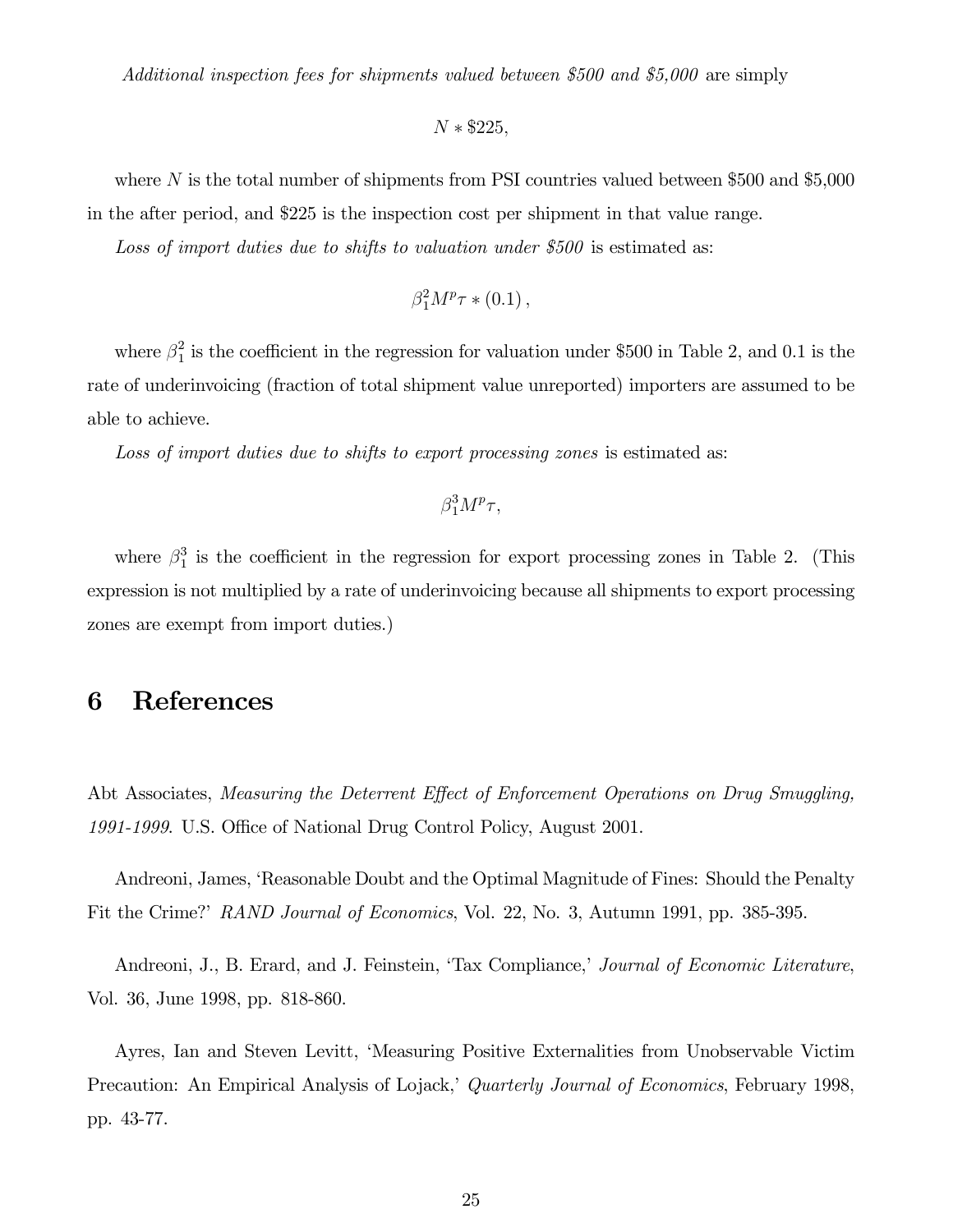Bar-Ilan, Avner and Bruce Sacerdote, 'The Response to Fines and Probability of Detection in a Series of Experiments,' NBER Working Paper No. 8638, Cambridge, MA, December 2001.

Becker, Gary, 'Crime and Punishment: An Economic Approach,' Journal of Political Economy, Vol. 76, 1969, pp. 169-217.

Bernard, Jean-Thomas and Robert J. Weiner, 'Multinational Corporations, Transfer Prices, and Taxes: Evidence from the US Petroleum Industry,' in Assaf Razin and Joel Slemrod, eds., Taxation in the Global Economy. Chicago: University of Chicago Press, 1990, pp. 123-154.

Bertrand, Marianne, Esther Duflo and Sendhil Mullainathan, 'How Much Should We Trust Difference-in-Difference Estimates?', Quarterly Journal of Economics, Vol. 119, No. 1, February 2004, pp. 249-275.

Bhagwati, Jagdish, 'On the Underinvoicing of Imports,' Bulletin of the Oxford University Institute of Statistics, Nov. 1964.

Braga, Anthony, David Weisburd, Elin Waring, Lorraine Green Mazerolle, William Spelman, and Francis Gajewski, 'Problem-Oriented Policing in Violent Crime Places: A Randomized Controlled Experiment,' Criminology, Vol. 37, No. 3, 1999, pp. 541-580.

Chaiken, Jan M., Michael W. Lawless, and Keith A. Stevenson, The Impact of Police Activity on Crime: Robberies on the New York City Subway System, New York City: Rand Institute, 1974.

Clausing, Kimberly, 'The Impact of Transfer Pricing on Intrafirm Trade,' in James R. Hines, Jr., ed., International Taxation and Multinational Activity. Chicago: University of Chicago Press, 2001, pp. 173-199.

Corman, Hope and H. Naci Mocan, 'A Time-Series Analysis of Crime, Deterrence, and Drug Abuse in New York City,' American Economic Review, Vol. 90, No. 3, June 2000, pp. 584-604.

De Wulf, Luc, 'Statistical Analysis of Under- and Overinvoicing of Imports,' Journal of Development Economics, Vol. 8, 1981, p. 303-323.

DiNardo, John and Thomas Lemieux, 'Alcohol, Marijuana, and American Youth: The Unintended Consequences of Government Regulation,' Journal of Health Economics, Vol. 20, 2001, pp. 991-1010.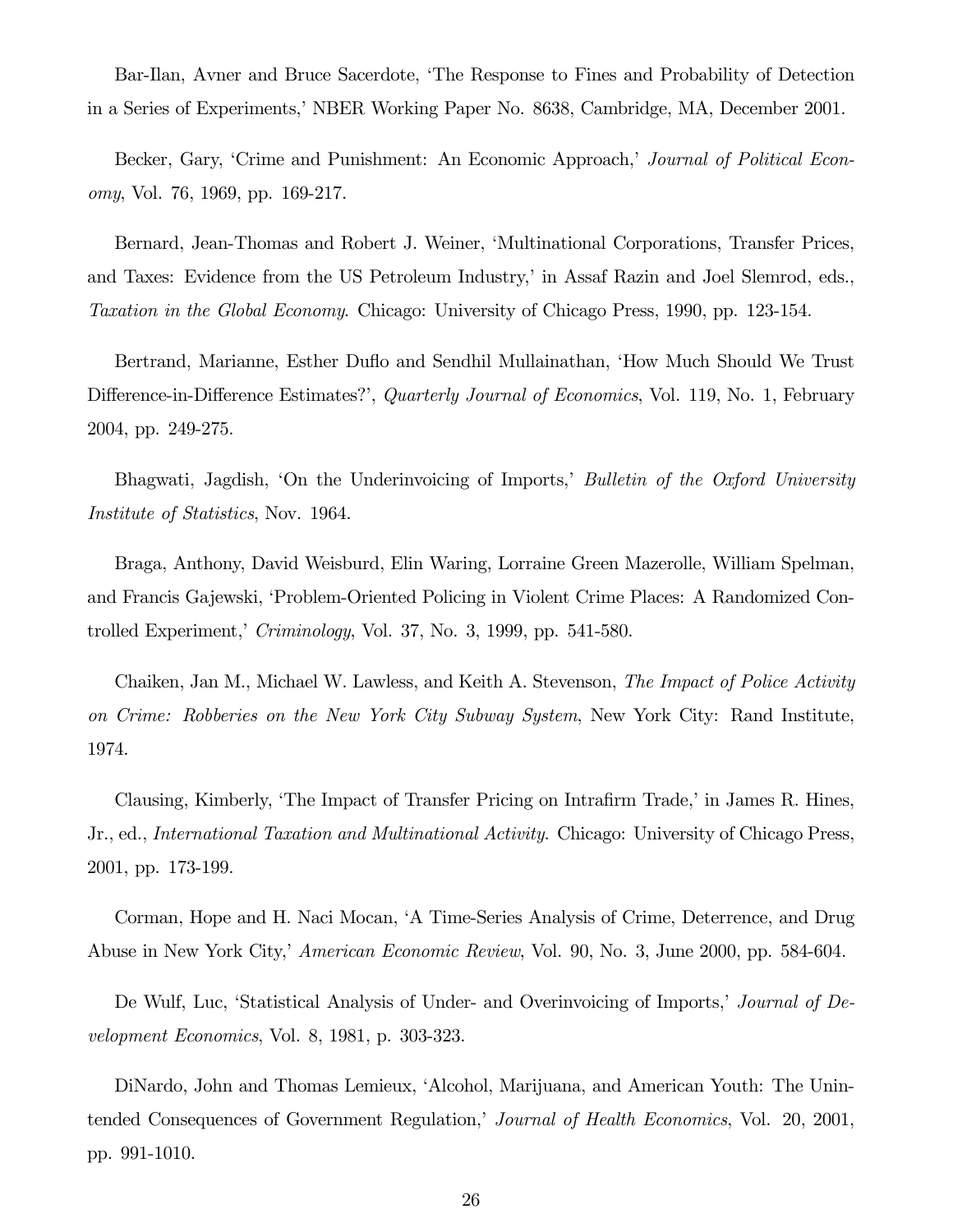Di Tella, Rafael and Ernesto Schargrodsky, 'Do Police Reduce Crime? Estimates Using the Allocation of Police Forces After a Terrorist Attack,' American Economic Review, forthcoming, 2004.

Ehrlich, Isaac, 'Participation in Illegitimate Activities: A Theoretical and Empirical Investigation,' Journal of Political Economy, Vol. 81, No. 3, 1973, pp. 521-565.

Fisman, Raymond and Shang-Jin Wei, 'Tax Rates and Tax Evasion: Evidence from 'Missing Imports' in China,' Journal of Political Economy, Vol. 112, No. 2, April 2004.

Freeman, Richard, 'Why Do So Many Young American Men Commit Crimes and What Might We Do About It?' *Journal of Economic Perspectives*, Vol. 10, No. 1, Winter 1996, pp. 25-42.

Hesseling, Rene, 'Displacement: A Review of the Literature,' in Ronald V. Clarke, ed., Crime Prevention Studies, Vol. 3, Monsey, NY: Criminal Justice Press, 1994.

Hines, James R., Jr., and Eric Rice, 'Fiscal Paradise: Foreign Tax Havens and American Business,' Quarterly Journal of Economics, Vol. 109, No. 1, pp. 149-182.

Holmstrom, Bengt and Paul Milgrom, 'Multitask Principal-Agent Analyses: Incentive Contracts, Asset Ownership, and Job Design,' Journal of Law, Economics, and Organization, Vol. 7, 1991, pp. 553-581.

Jenkins, Glenn, 'Economic Reform and Institutional Innovation,' Bulletin of the International Bureau of Fiscal Documentation, December 1992, pp. 588-596.

Klepper, Steven, and Daniel Nagin, 'The Anatomy of Tax Evasion,' Journal of Law, Economics, and Organization, Vol. 5, No. 1, Spring 1989, pp. 1-24.

Levitt, Steven, 'Using Electoral Cycles in Police Hiring to Estimate the Effect of Police on Crime,' American Economic Review, Vol. 87, No. 3, June 1997, pp. 270-290.

Levitt, Steven, 'Why Do Increased Arrest Rates Appear to Reduce Crime: Deterrence, Incapacitation, or Measurement Error?' Economic Inquiry, Vol. 36, July 1998, pp. 353-372.

Low, Patrick, 'Preshipment Inspection Services,' World Bank Discussion Paper, No. 278, 1995.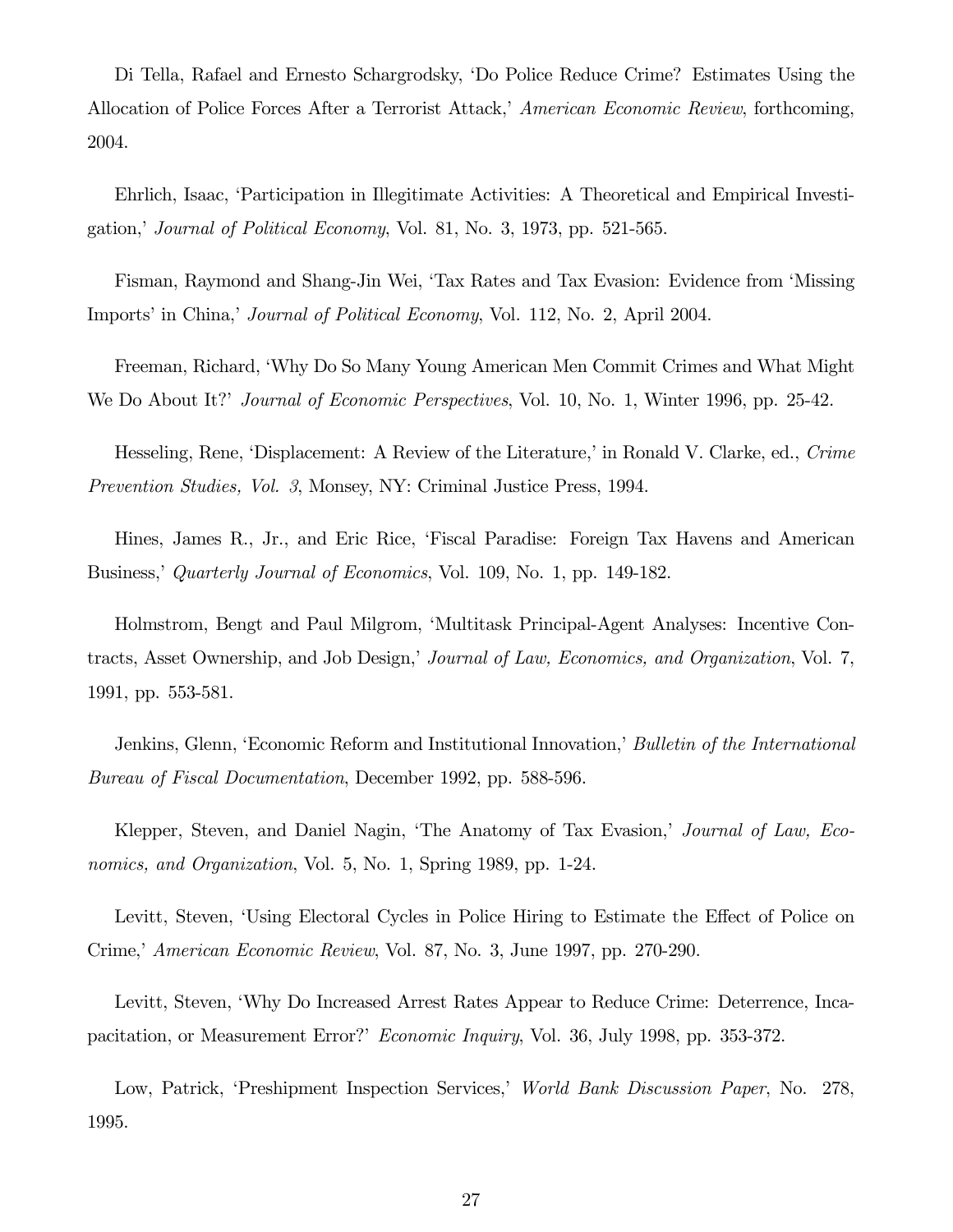McCormick, Robert and Robert Tollison, 'Crime on the Court,' Journal of Political Economy, Vol. 92, No. 2, April 1984, pp. 223-235.

McPheters, Lee, Robert Mann, and Don Schlagenhauf, 'Economic Response to a Crime Deterrence Program: Mandatory Sentencing for Robbery With a Firearm,' Economic Inquiry, Vol. 22, No. 4, 1984, pp. 550-570.

Mookherjee, Dilip, and I. P. L. Png, 'Marginal Deterrence in Enforcement of Law,' Journal of Political Economy, Vol. 102, No. 5, 1994, pp. 1039-1066.

Morgenstern, Oskar, 'Foreign Trade Statistics,' in The Accuracy of Economic Observations. Princeton: Princeton University Press, 1950.

Naya, Seiji and Theodore Morgan, 'The Accuracy of International Trade Data: The Case of Southeast Asian Countries,' Journal of the American Statistical Association, June 1969.

Prendergast, Canice, 'The Tenuous Tradeoff Between Risk and Incentives,' NBER Working Paper 7815, July 2000.

Pritchett, Lant and Geeta Sethi, 'Tariff Rates, Tariff Revenue, and Tariff Reform: Some New Facts,' World Bank Economic Review, Vol. 8, No. 1, 1994, pp. 1-16.

Rege, Vinod, Preshipment Inspection: Past Experiences and Future Directions, London: Commonwealth Secretariat, 2001.

Reppetto, Thomas, 'Crime Prevention and the Displacement Phenomenon,' Crime & Delinquency, April 1976, pp. 166-177.

Shavell, Steven, 'A Note on Marginal Deterrence,' International Review of Law and Economics, Vol. 12, 1992, pp. 345-355.

Slemrod, Joel and Shlomo Yitzhaki, 'Tax Avoidance, Evasion, and Administration,' in Alan Auerbach and Martin Feldstein, eds., Handbook of Public Economics, North-Holland, 2002.

Stigler, George, 'The Optimum Enforcement of Laws,' Journal of Political Economy, Vol. 78, 1970, pp. 526-536.

U.S. Drug Enforcement Administration, Southeast Asian Heroin Smuggling Methods: Containerized Cargo. Washington, D.C., September 2001.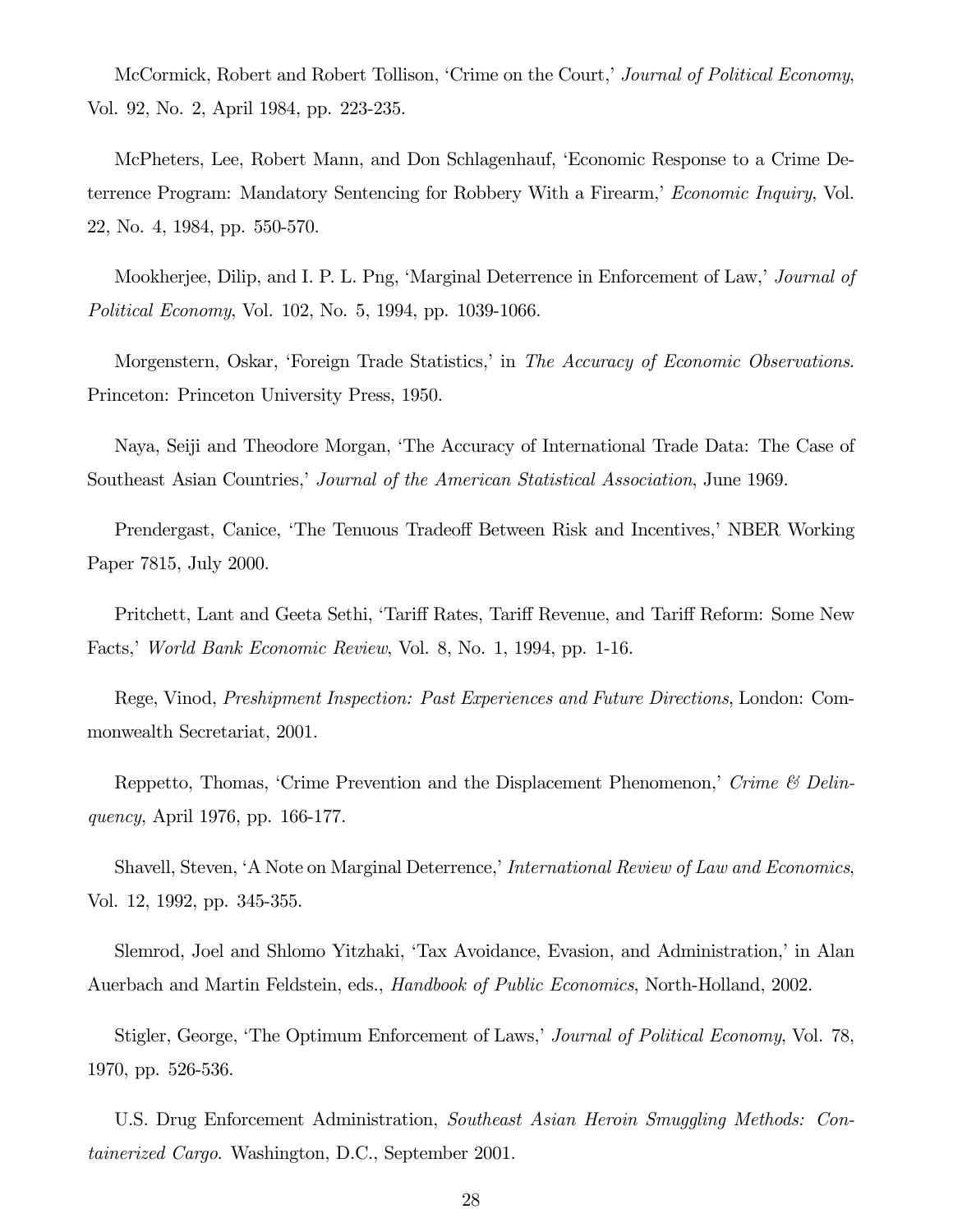U.S. Drug Enforcement Administration, Drug Trafficking in the United States. Washington, D.C., 2003.

Wilde, Louis, 'Criminal Choice, Nonmonetary Sanctions, and Marginal Deterrence: A Normative Analysis,' International Review of Law and Economics, Vol. 12, 1992, pp. 333-344.

Witte, Ann Dryden, 'Estimating the Economic Model of Crime with Individual Data,' Quarterly Journal of Economics, Vol. 94, February 1980, pp. 57-84.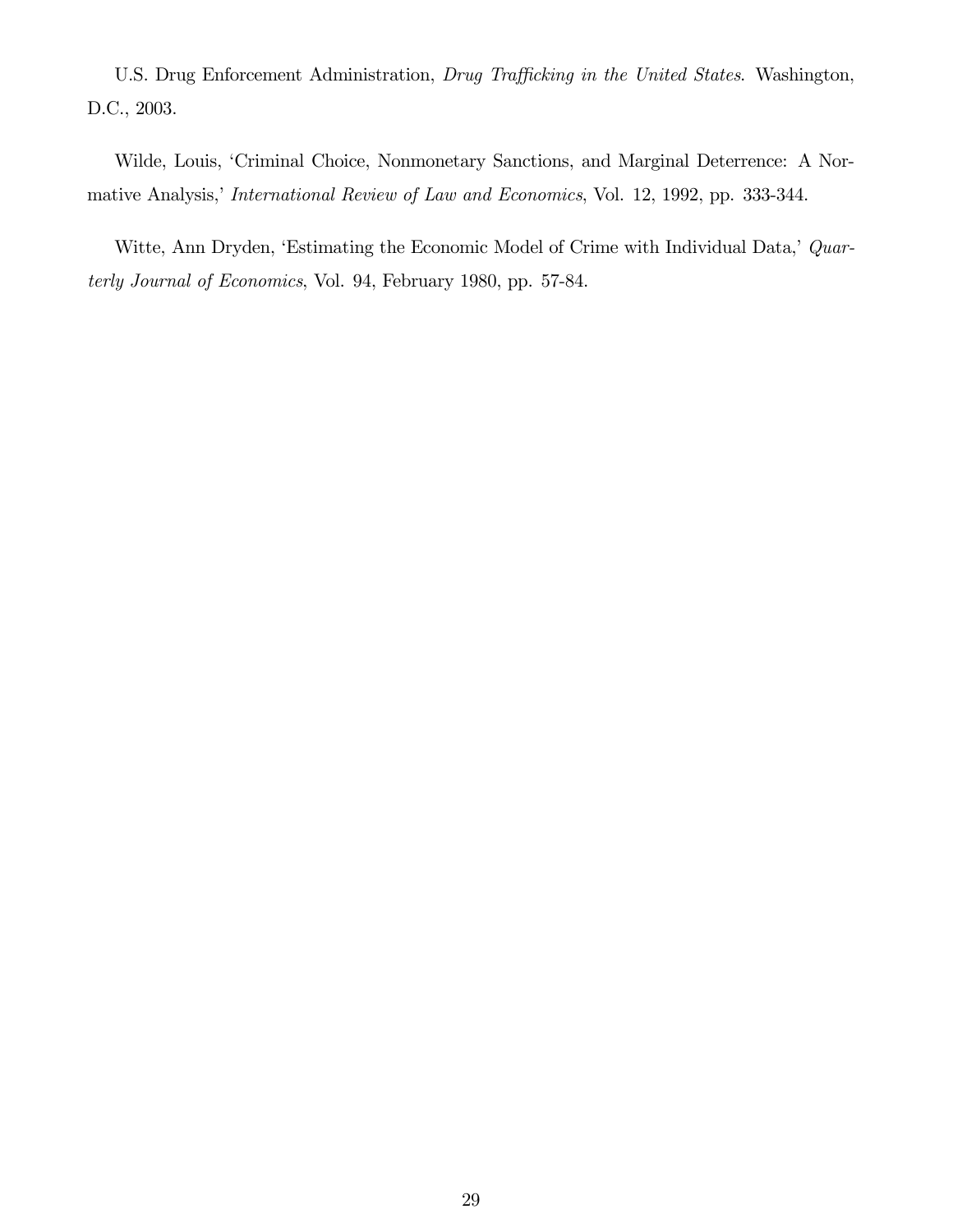## **Table 1: Philippine imports by shipment type and country group**

Nov 1989 - Feb 1992

#### **A. Treatment group imports**

|                                                | Before period | After period | Change       |
|------------------------------------------------|---------------|--------------|--------------|
|                                                | (Nov 1989 to  | (Nov 1990 to | (After minus |
|                                                | Apr 1990)     | Feb 1992)    | before)      |
| Total value of shipments (US\$ millions)       | 2,310         | 7,390        | 5,080        |
| Ln (Total value of shipments)                  | 21.56         | 22.72        | 1.162        |
| Percentage between \$5000 and \$500            | $5.07\%$      | $3.67\%$     | $-1.40\%$    |
| Percentage under \$500                         | 0.25%         | $0.30\%$     | $0.05\%$     |
| Percentage destined for export processing zone | 4.89%         | $9.09\%$     | $4.20\%$     |

#### **B. Control group imports**

|                                                | Before period | After period | Change<br>(After minus |
|------------------------------------------------|---------------|--------------|------------------------|
|                                                | (Nov 1989 to  | (Nov 1990 to |                        |
|                                                | Apr 1990)     | Feb 1992)    | before)                |
| Total value of shipments (US\$ millions)       | 3,080         | 8.790        | 5,710                  |
| Ln (Total value of shipments)                  | 21.85         | 22.90        | 1.050                  |
| Percentage between \$5000 and \$500            | 1.89%         | 1.92%        | $0.02\%$               |
| Percentage under \$500                         | $0.11\%$      | $0.14\%$     | $0.03\%$               |
| Percentage destined for export processing zone | 5.24%         | 5.73%        | $0.49\%$               |

#### **C. Difference-in-difference (treatment group change minus control group change)**

| Total value of shipments (US\$ millions)<br>Ln (Total value of shipments) | $-630$<br>0.112 |
|---------------------------------------------------------------------------|-----------------|
| Percentage between \$5000 and \$500                                       | $-1.42%$        |
| Percentage under \$500                                                    | $0.02\%$        |
| Percentage destined for export processing zone                            | 3.71%           |

NOTES-- Treatment group countries during the period of analysis are Hong Kong, Japan, Taiwan, Brunei, Indonesia, Malaysia, Singapore, South Korea, and Thailand. All other countries are control countries. Shipments in overlapping shipment types (e.g., shipment is both "under \$500" and "destined for export processing zone") are allocated to the low-value types (either "between \$5000 and \$500" or "under \$500"). Data source: shipment database of the National Statistics Office of the Philippines.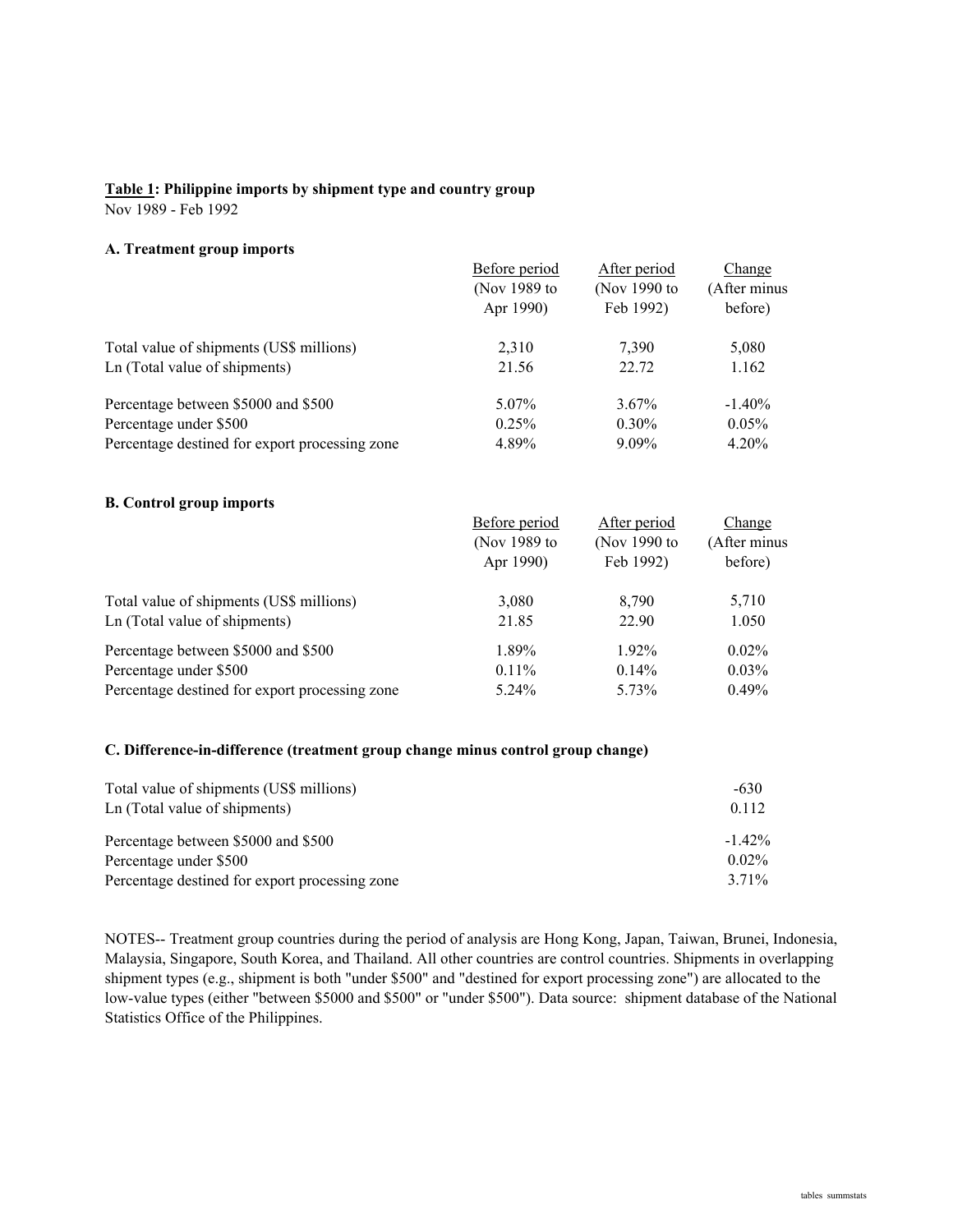#### **Table 2: Displacement of treatment-country imports to alternative duty-avoidance methods**

**(Weighted least squares estimates)**

Before period: Nov 1989 - Apr 1990. After period: Dec 1990 - Feb 1992.

#### **A. Basic difference-in-difference estimate**

|                               | <i>Dependent variable:</i> Fraction of imports |                     |                                           |                                               |
|-------------------------------|------------------------------------------------|---------------------|-------------------------------------------|-----------------------------------------------|
|                               | $$ between \$5000<br>and \$500                 | $\dots$ under \$500 | destined for<br>export processing<br>zone | in any of the<br>previous three<br>categories |
|                               | (a)                                            | (b)                 | (c)                                       | $(a)+(b)+(c)$                                 |
| (Treatment country)*(After)   | $-0.017$                                       | 0.0002              | 0.027                                     | 0.01                                          |
|                               | $(0.006)$ ***                                  | (0.002)             | $(0.010)**$                               | (0.013)                                       |
| "Treatment country" indicator | 0.03                                           | 0.0011              | $-0.002$                                  | 0.029                                         |
|                               | $(0.012)$ **                                   | (0.001)             | (0.013)                                   | (0.018)                                       |
| "After" indicator             | 0.003                                          | 0.0023              | 0.002                                     | 0.007                                         |
|                               | (0.002)                                        | (0.002)             | (0.008)                                   | (0.008)                                       |
| Constant                      | 0.026                                          | 0.0021              | 0.05                                      | 0.078                                         |
|                               | $(0.004)$ ***                                  | $(0.0003)$ ***      | $(0.012)$ ***                             | $(0.014)$ ***                                 |
| R-squared                     | 0.02                                           | $\theta$            | 0.01                                      | 0.02                                          |
| Number of observations        | 11,303                                         | 11,303              | 11,303                                    | 11,303                                        |

#### **B. Detailed country/product-group and month fixed effects**

|                                     | <i>Dependent variable:</i> Fraction of imports |                      |                   |                |
|-------------------------------------|------------------------------------------------|----------------------|-------------------|----------------|
|                                     | between \$5000                                 | $\ldots$ under \$500 | destined for      | in any of the  |
|                                     | and \$500                                      |                      | export processing | previous three |
|                                     |                                                |                      | zone              | categories     |
|                                     | (a)                                            | (b)                  | (c)               | $(a)+(b)+(c)$  |
| (Treatment country)*(After)         | $-0.016$                                       | 0.0004               | 0.027             | 0.012          |
|                                     | $(0.006)$ ***                                  | (0.003)              | $(0.010)$ ***     | (0.012)        |
| Country/product-group fixed effects | Y                                              | Y                    | Y                 | Y              |
| Month fixed effects                 | Y                                              | Y                    | Y                 | Y              |
| R-squared                           | 0.38                                           | 0.16                 | 0.65              | 0.58           |
| Number of observations              | 11,303                                         | 11,303               | 11,303            | 11,303         |

\* significant at 10%; \*\* significant at 5%; \*\*\* significant at 1%

NOTES-- Each column of table presents coefficients (standard errors in parentheses) in a separate weighted least squares regression. Standard errors clustered by country. Unit of observation is imports in a country/product-group cell in a given month. Data are monthly from Nov 1989 to Feb 1992 (excluding May-Nov 1990 transition period). Dependent variables are fraction of a month's imports that fall into given category (e.g., fraction of imports destined for export processing zone). Independent variables in Panel B are fixed effects for each country/product-group combination and fixed effects for each time period (individual months). "After" indicates observation occurs in Dec 1990 or after. Each observation weighted by mean monthly imports (by value) in before period (Nov 1989 to Apr 1990) for the country/product-group. Product group is Harmonized System section.

During before period (Nov 1989 - Apr 1990), minimum value threshold for PSI inspection was \$5,000. During after period (Dec 1990 - Feb 1992), minimum value threshold for PSI inspection was \$500. Each category of shipments indicated is a potential method of avoiding import duties. Reduction in PSI minimum value threshold makes it more difficult to smuggle from treatment countries via shipments valued between \$5,000 and \$500. Avoiding import duties via valuation under \$500 and via shipping to export processing zones is possible in both before and after periods. Treatment group (those whose shipments required PSI) is shipments from Hong Kong, Taiwan, Japan, South Korea, Brunei, Indonesia, Malaysia, Singapore, and Thailand. Sample excludes shipments from Macau.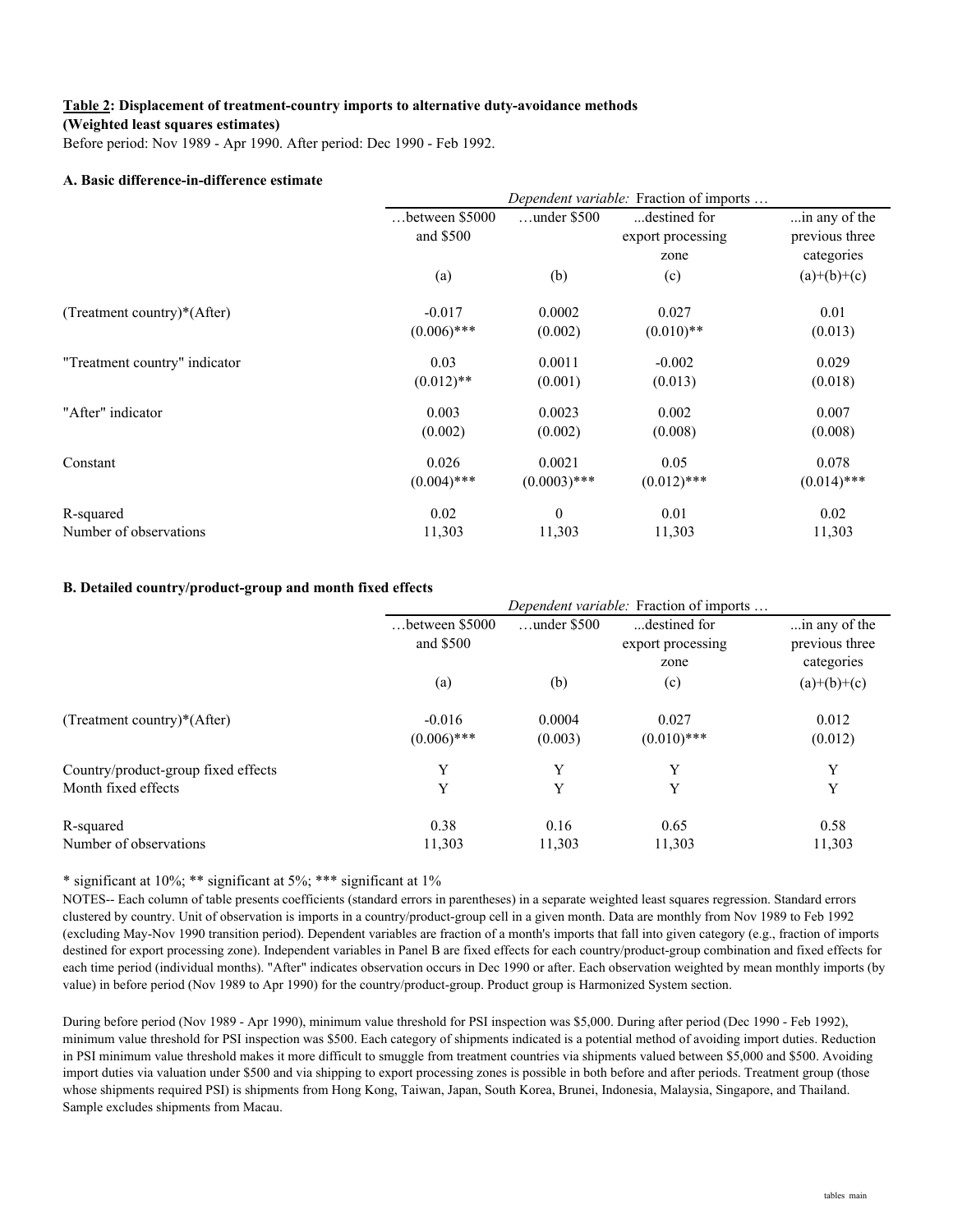#### **Table 3: Characteristics of major product groups**

| Harmonized<br>System section import volume | Mean monthly<br>in "before"<br>period (US\$<br>millions) | Ln(mean)<br>monthly<br>import<br>volume) | Mean tariff<br>rate $(\% )$ | Description                                                                       |
|--------------------------------------------|----------------------------------------------------------|------------------------------------------|-----------------------------|-----------------------------------------------------------------------------------|
| 1                                          | 24.70                                                    | 17.02                                    | 28.18                       | Live animals; animal products                                                     |
| $\overline{c}$                             | 42.20                                                    | 17.56                                    | 36.02                       | Vegetable products                                                                |
| 3                                          | 2.04                                                     | 14.53                                    | 35.68                       | Animal or vegetable oils, fats, or waxes                                          |
| $\overline{\mathcal{L}}$                   | 28.60                                                    | 17.17                                    | 40.97                       | Prepared foods, beverages, and tobacco                                            |
| 5                                          | 156.00                                                   | 18.87                                    | 14.75                       | Mineral products (including oil and petroleum)                                    |
| 6                                          | 89.20                                                    | 18.31                                    | 16.42                       | Chemicals and related products (pharmaceuticals, cosmetics, etc.)                 |
| $\overline{7}$                             | 40.90                                                    | 17.53                                    | 27.89                       | Plastics, rubber, and articles thereof                                            |
| 8                                          | 5.41                                                     | 15.50                                    | 32.02                       | Goods of leather or animal skin                                                   |
| 9                                          | 3.41                                                     | 15.04                                    | 31.22                       | Wood, cork, straw, and articles thereof                                           |
| 10                                         | 18.70                                                    | 16.74                                    | 32.67                       | Pulp; paper, paperboard, and articles thereof                                     |
| 11                                         | 81.10                                                    | 18.21                                    | 40.81                       | Textiles and textile articles                                                     |
| 12                                         | 2.04                                                     | 14.53                                    | 45.00                       | Footwear, headgear, umbrellas, walking sticks; articles of feathers, down or hair |
| 13                                         | 6.09                                                     | 15.62                                    | 35.26                       | Articles of stone, plaster, ceramics, glass, etc.                                 |
| 14                                         | 1.62                                                     | 14.29                                    | 44.44                       | Pearls, precious or semiprecious stones, precious metals, jewelry, coin           |
| 15                                         | 73.20                                                    | 18.11                                    | 21.76                       | Base metals and articles thereof                                                  |
| 16                                         | 243.00                                                   | 19.31                                    | 24.22                       | Machinery, mechanical appliances; electrical equipment; electronic appliances     |
| 17                                         | 65.30                                                    | 17.99                                    | 25.50                       | Vehicles, aircraft, vessels and associated transport equipment                    |
| 18                                         | 16.10                                                    | 16.59                                    | 19.41                       | Precision instruments and apparatus; timekeeping devices; musical instruments     |
| 19                                         | 0.24                                                     | 12.37                                    | 48.89                       | Arms and ammunition; parts and accessories thereof                                |
| 20                                         | 1.82                                                     | 14.41                                    | 39.18                       | Miscellaneous manufactured articles                                               |
| 21                                         | 1.83                                                     | 14.42                                    | 16.67                       | Works of art, antiques                                                            |
| Mean                                       | 43.02                                                    | 16.39                                    | 31.28                       |                                                                                   |
| Std. Dev.                                  | 60.93                                                    | 1.86                                     | 10.06                       |                                                                                   |

NOTES-- Import volume variable is mean monthly imports in the before period in the Harmonized System (1988 version) section. "Before" period is Nov 1989 to Apr 1990. Tariff rate is simple average 1989 tariff across all individual items in the Harmonized System section.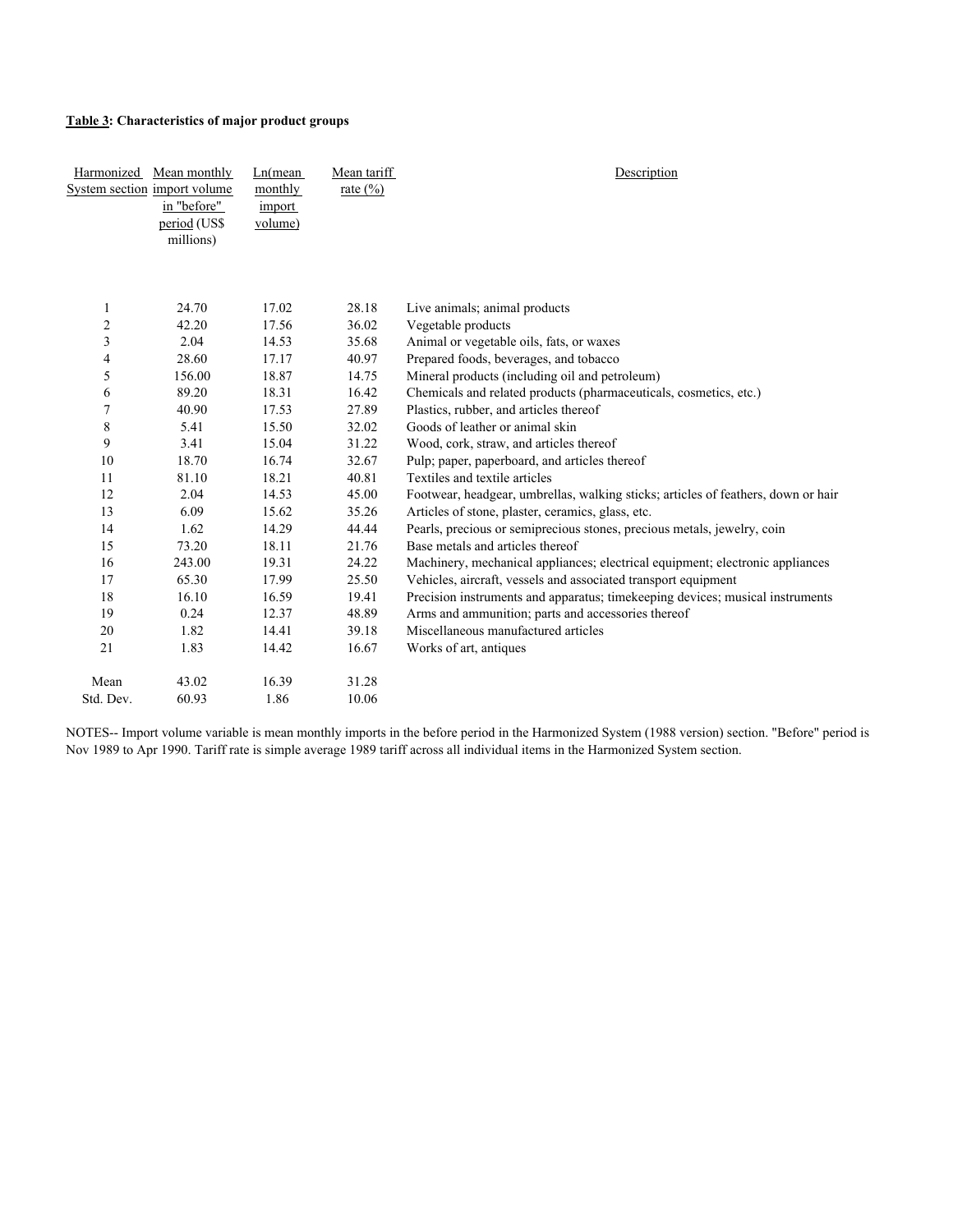#### **Table 4: Heterogeneity in impact of increased enforcement on treatment-country imports**

#### **(Weighted least squares estimates)**

Before period: Nov 1989 - Apr 1990. After period: Dec 1990 - Feb 1992.

|                                              | Dependent variable: Fraction of imports |                     |                                           |                                               |
|----------------------------------------------|-----------------------------------------|---------------------|-------------------------------------------|-----------------------------------------------|
|                                              | between \$5000<br>and \$500             | $\dots$ under \$500 | destined for<br>export processing<br>zone | in any of the<br>previous three<br>categories |
| Right-hand-side variables:                   | (a)                                     | (b)                 | (c)                                       | $(a)+(b)+(c)$                                 |
| (Treatment group)*(After)                    | 0.6648                                  | 0.2495              | $-1.2506$                                 | $-0.3363$                                     |
|                                              | $(0.2442)$ ***                          | (0.2072)            | $(0.6085)$ **                             | (0.5655)                                      |
| Interactions with (Treatment group)*(After): |                                         |                     |                                           |                                               |
| Tariff rate                                  | $-0.0250$                               | $-0.0066$           | 0.0384                                    | 0.0068                                        |
|                                              | $(0.0090)$ ***                          | (0.0060)            | $(0.0184)$ **                             | (0.0179)                                      |
| Log import volume                            | $-0.0375$                               | $-0.0135$           | 0.0717                                    | 0.0208                                        |
|                                              | $(0.0133)$ ***                          | (0.0111)            | $(0.0338)$ **                             | (0.0310)                                      |
| (Tariff rate)*(Log import volume)            | 0.0014                                  | 0.0004              | $-0.0022$                                 | $-0.0005$                                     |
|                                              | $(0.0005)$ ***                          | (0.0003)            | $(0.0010)**$                              | (0.0010)                                      |
| Interactions with "After" indicator:         |                                         |                     |                                           |                                               |
| Tariff rate                                  | 0.0018                                  | 0.0002              | $-0.0138$                                 | $-0.0118$                                     |
|                                              | (0.0058)                                | (0.0021)            | (0.0109)                                  | (0.0127)                                      |
| Log import volume                            | 0.0008                                  | 0.0000              | $-0.0081$                                 | $-0.0074$                                     |
|                                              | (0.0090)                                | (0.0032)            | (0.0183)                                  | (0.0188)                                      |
| (Tariff rate)*(Log import volume)            | $-0.0001$                               | 0.0000              | 0.0009                                    | 0.0008                                        |
|                                              | (0.0003)                                | (0.0001)            | (0.0006)                                  | (0.0007)                                      |
| Country-product group fixed effects          | Y                                       | Y                   | Y                                         | $\mathbf Y$                                   |
| Month fixed effects                          | Y                                       | Y                   | Y                                         | Y                                             |
| Num. of obs.:                                | 11,303                                  | 11,303              | 11,303                                    | 11,303                                        |

\* significant at 10%; \*\* significant at 5%; \*\*\* significant at 1%

NOTES-- Each column of table presents coefficients (standard errors in parentheses) from a separate weighted least squares estimation. Standard errors clustered by country. Unit of observation is imports in a country/product-group cell in a particular month. Tariff rate variable is simple average 1989 tariff across all individual items in the Harmonized System (1988 version) section. Import volume variable is log of mean monthly imports in the before period in the Harmonized System section. See Table 2 for other notes.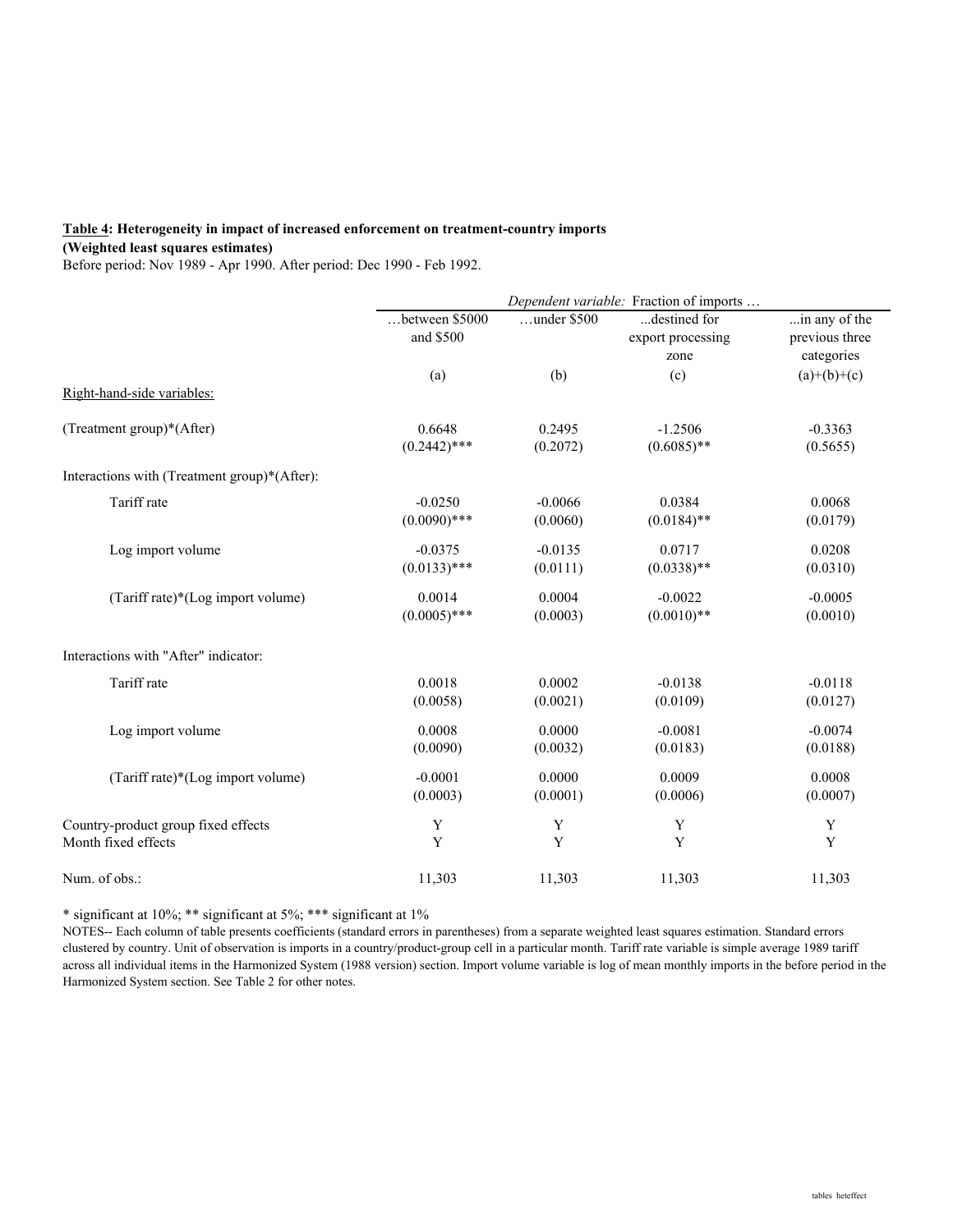#### **Table 5: Implications of minimum value threshold reduction for Philippine customs revenue**

During after period (Dec 1990 - Feb 1992)

#### **Revenue gains**

| Net revenue gain (loss)                                                         | \$<br>(36, 766, 434) |
|---------------------------------------------------------------------------------|----------------------|
|                                                                                 |                      |
| <b>Gross revenue losses</b>                                                     | \$<br>61,372,472     |
| Shifts to export processing zones                                               | \$<br>33,279,394     |
| Shifts to valuation under \$500                                                 | \$<br>49,303         |
| Loss of import duties due to:                                                   |                      |
| Additional inspection fees for shipments valued between \$500 and \$5,000       | \$<br>28,043,775     |
| <b>Revenue losses</b>                                                           |                      |
| Gross revenue gains                                                             | \$<br>24,606,039     |
| Shifts to export processing zones                                               | \$<br>1,445,303      |
|                                                                                 | \$<br>1,248,377      |
| Avoided inspection fees due to:<br>Shifts to valuation under \$500              |                      |
| Increase in import duties due to reduction in minimum value threshold smuggling | \$<br>21,912,359     |

NOTE -- Figures are in nominal US\$. See Appendix for explanation of details behind calculation, and below for inputs to calculations.

#### *Addendum: Inputs to calculations*

| Total imports from PSI countries in after period<br>Weighted average tariff, 1992 (3)<br>Percentage-point increase in true value reported for shipments \$500-\$5000                                                                                | \$<br>6,935,429,990<br>17.8%<br>90% |
|-----------------------------------------------------------------------------------------------------------------------------------------------------------------------------------------------------------------------------------------------------|-------------------------------------|
| Reduction in minimum value threshold smuggling as share of PSI-country imports (5)<br>Increase in valuation under \$500 as share of PSI-country imports (5)<br>Increase in shipments to export processing zones as share of PSI-country imports (5) | $-0.016$<br>0.0004<br>0.027         |
| Assumed original value of shipments under \$500                                                                                                                                                                                                     | \$<br>500.00                        |
| PSI fee as percentage of declared shipment value<br>Minimum charge per inspection                                                                                                                                                                   | \$<br>$0.6\%$<br>225.00             |
| PSI fee as % of declared value of export processing zone shipments (6)                                                                                                                                                                              | $0.77\%$                            |
| Total number of shipments from PSI countries valued between \$500 and \$5,000 (2)                                                                                                                                                                   | 124,639                             |
| Fraction of value underreported solely due to avoidance of PSI via origin switching (4)                                                                                                                                                             | 10.0%                               |

#### **NOTES to Addendum--**

(2) From Dec 1990 - Feb 1992.

(3) Weights are imports by HS section from Dec 1990 - Feb 1992. Tariff data is from 1992 UNCTAD Trains dataset (1991 data unavailable).

(4) Conservative assumptions.

(5) From relevant row of Table 2.

(6) Inferred PSI fees divided by total value of shipments, between Dec 1990 and Feb 1992. PSI fees inferred using distribution of shipments by size under this shipment type and PSI fee structure (0.6% of declared value, with \$225 minimum charge per shipment).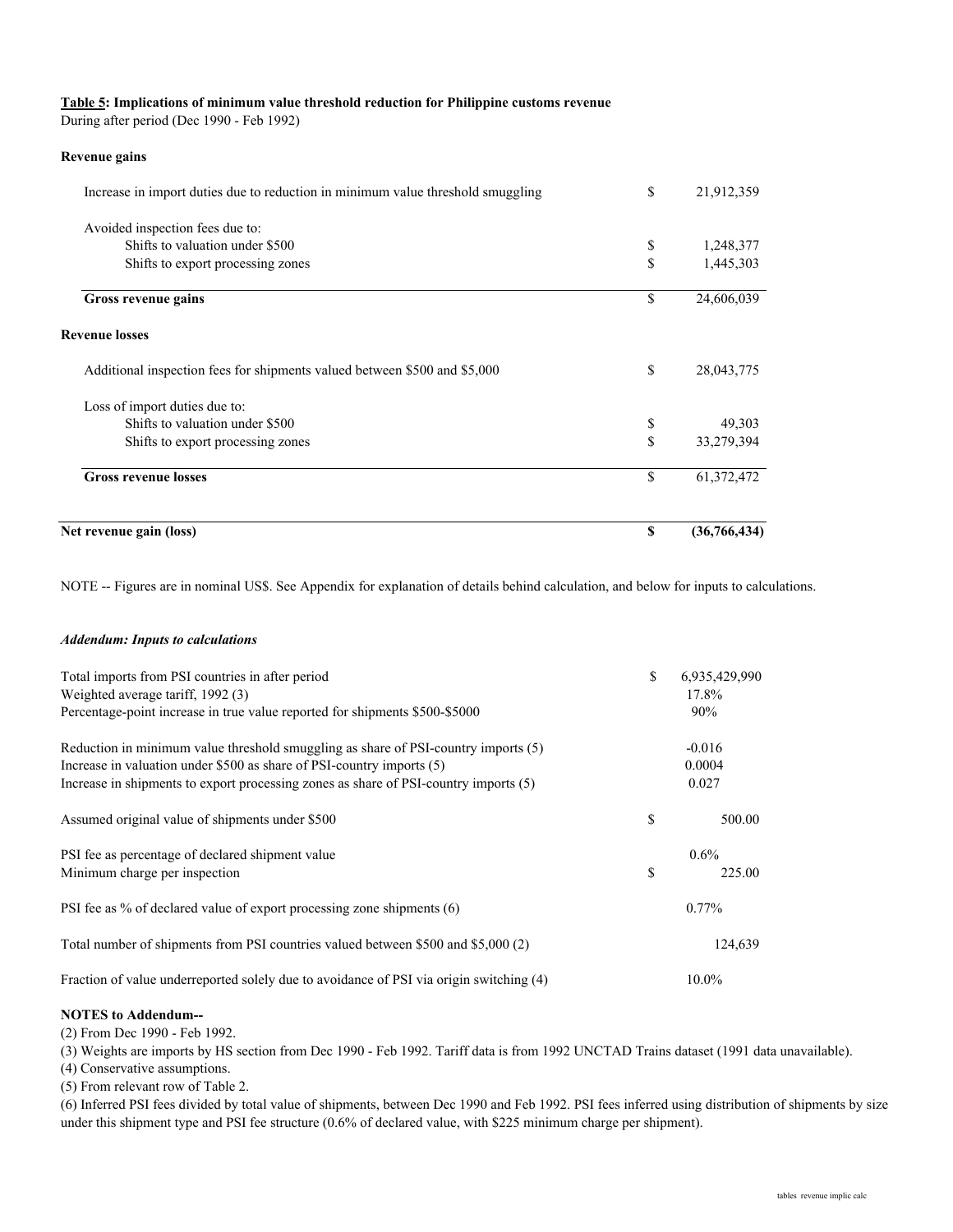| Date                                | Countries added to<br>program                                                  | Minimum value threshold<br>for inspection |
|-------------------------------------|--------------------------------------------------------------------------------|-------------------------------------------|
| April 1, 1987<br>(start of program) | Hong Kong<br>Japan<br>Taiwan                                                   | \$5,000                                   |
| October 1, 1989                     | <b>Brunei</b><br>Indonesia<br>Malaysia<br>Singapore<br>Thailand<br>South Korea |                                           |
| May 2, 1990                         | Macau                                                                          | Lowered to \$2,500                        |
| November 1, 1990                    |                                                                                | Lowered to \$500                          |
| March 16, 1992                      | All remaining<br>countries                                                     |                                           |

## **Appendix Table 1: Changes in Philippine preshipment inspection (PSI) program**

NOTE-- Shipments with invoiced value below minimum value threshold are not required to undergo preshipment inspection.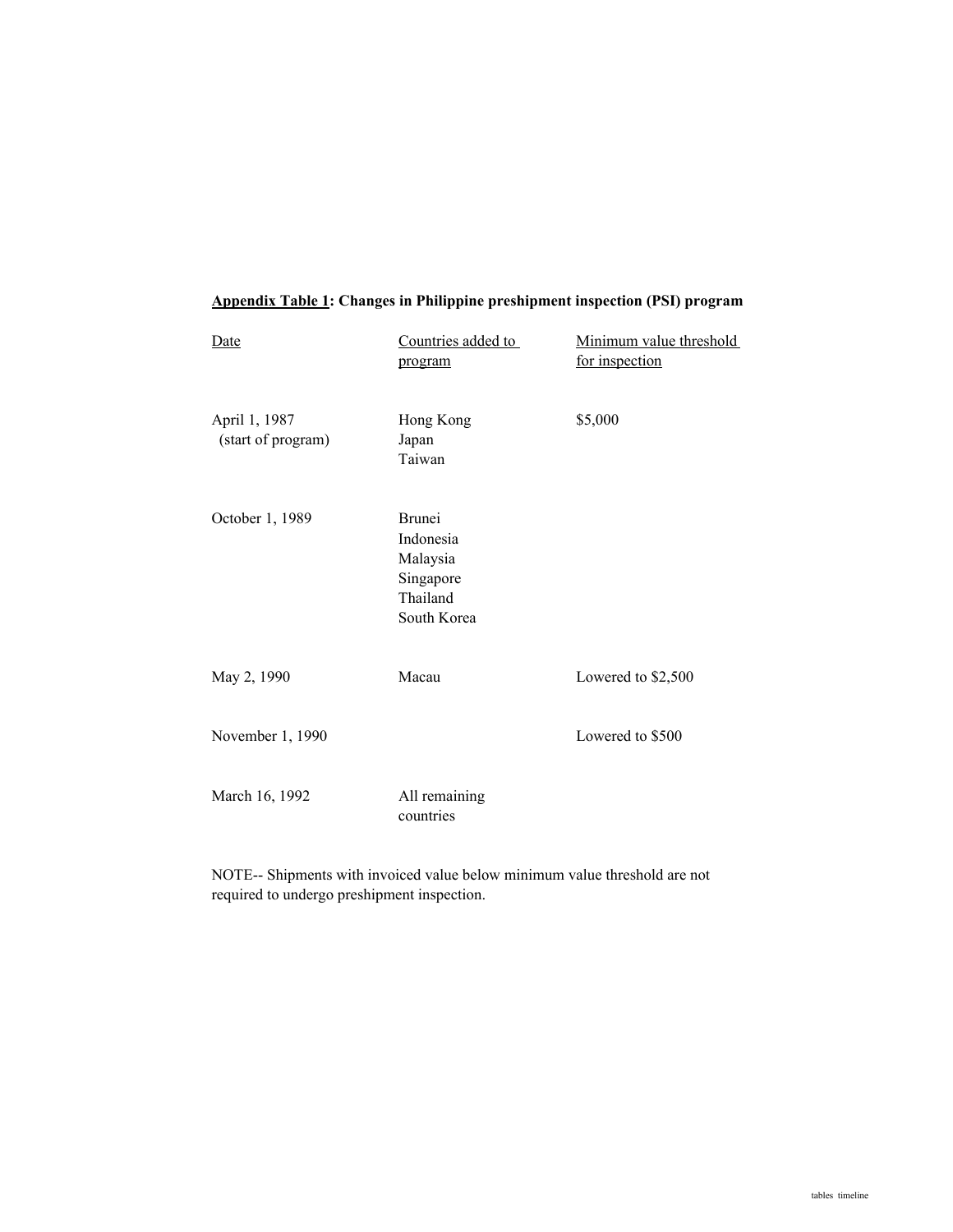#### **Appendix Table 2: Displacement of treatment-country imports to alternative duty-avoidance methods (Data aggregated to country level) (Weighted least squares estimates)**

Before period: Nov 1989 - Apr 1990. After period: Dec 1990 - Feb 1992.

#### **A. Basic difference-in-difference estimate**

|                               | <i>Dependent variable:</i> Fraction of imports |                      |                                           |                                               |
|-------------------------------|------------------------------------------------|----------------------|-------------------------------------------|-----------------------------------------------|
|                               | $$ between \$5000<br>and \$500                 | $\ldots$ under \$500 | destined for<br>export processing<br>zone | in any of the<br>previous three<br>categories |
|                               | (a)                                            | (b)                  | (c)                                       | $(a)+(b)+(c)$                                 |
| (Treatment country)*(After)   | $-0.024$                                       | 0.0007               | 0.035                                     | 0.012                                         |
|                               | $(0.008)$ ***                                  | (0.001)              | $(0.014)$ **                              | (0.018)                                       |
| "Treatment country" indicator | 0.035                                          | $-0.003$             | $-0.001$                                  | 0.031                                         |
|                               | $(0.012)$ ***                                  | (0.005)              | (0.012)                                   | $(0.017)*$                                    |
| "After" indicator             | 0.007                                          | $-0.0003$            | 0.004                                     | 0.01                                          |
|                               | (0.005)                                        | (0.001)              | (0.008)                                   | (0.008)                                       |
| Constant                      | 0.02                                           | 0.0056               | 0.048                                     | 0.074                                         |
|                               | $(0.004)$ ***                                  | (0.005)              | $(0.010)$ ***                             | $(0.013)$ ***                                 |
| R-squared                     | 0.04                                           | $\theta$             | 0.03                                      | 0.03                                          |
| Number of observations        | 1,466                                          | 1,466                | 1,466                                     | 1,466                                         |

#### **B. Detailed country and month fixed effects**

|                             | Dependent variable: Fraction of imports |                      |                   |                |
|-----------------------------|-----------------------------------------|----------------------|-------------------|----------------|
|                             | $$ between \$5000                       | $\ldots$ under \$500 | destined for      | in any of the  |
|                             | and \$500                               |                      | export processing | previous three |
|                             |                                         |                      | zone              | categories     |
|                             | (a)                                     | (b)                  | (c)               | $(a)+(b)+(c)$  |
| (Treatment country)*(After) | $-0.023$                                | 0.0028               | 0.035             | 0.014          |
|                             | $(0.008)$ ***                           | (0.003)              | $(0.015)$ **      | (0.019)        |
| Country fixed effects       | Y                                       | Y                    | Y                 | Y              |
| Month fixed effects         | Y                                       | Y                    | Y                 | Y              |
| R-squared                   | 0.23                                    | 0.48                 | 0.45              | 0.47           |
| Number of observations      | 1,466                                   | 1,466                | 1,466             | 1,466          |

 $\hspace{0.1mm}^*$  significant at 10%; \*\*\* significant at 1%

NOTES-- Notes to Table 2 apply, except as follows. Unit of observation is imports at the origin country level in a given month. Each observation weighted by mean monthly imports (by value) in before period (Nov 1989 to Apr 1990) for specific country. Standard errors clustered by country.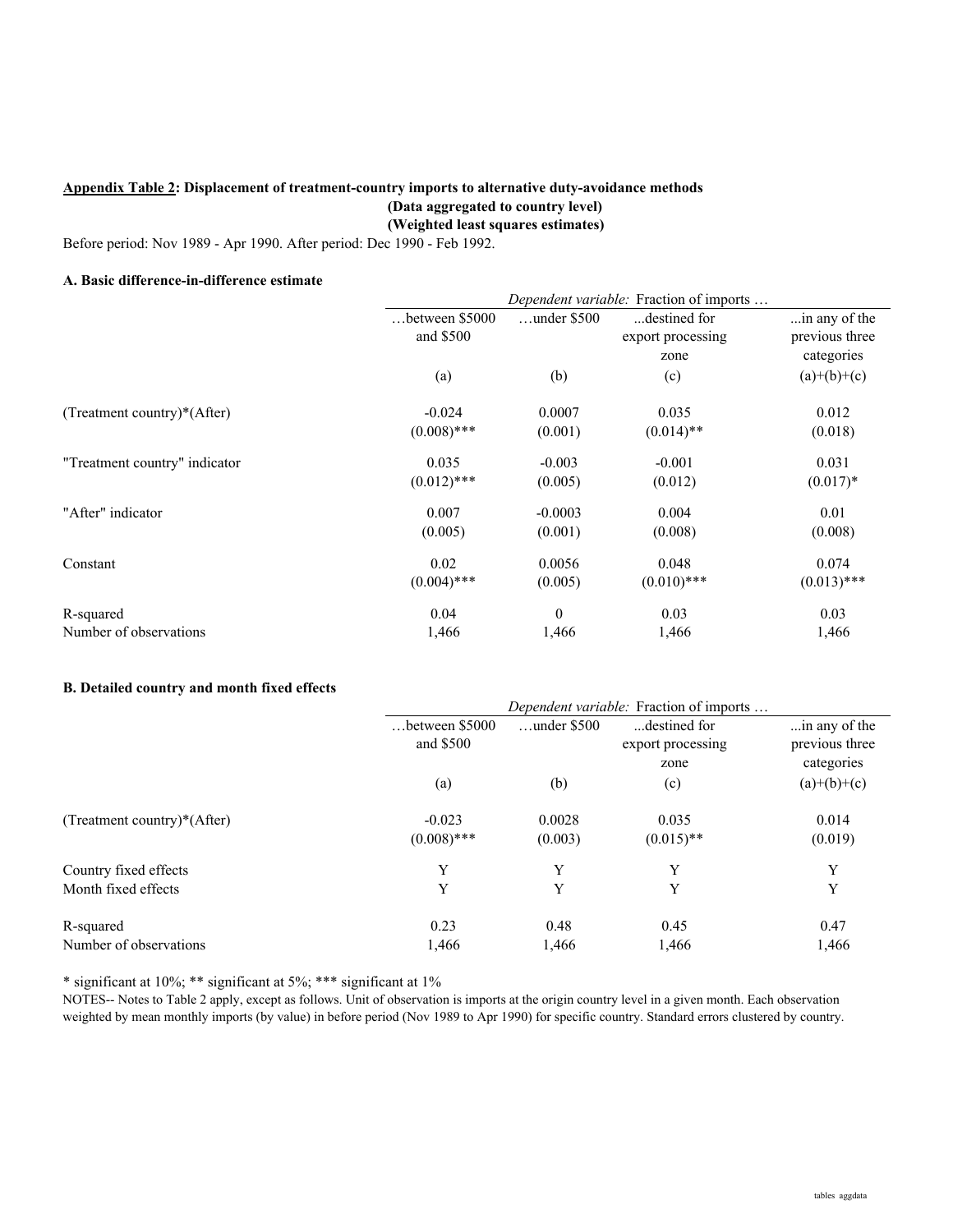## **Appendix Table 3: Impact of enforcement on total imports from treatment and control countries (Weighted least squares estimates)**

Before period: Nov 1989 - Apr 1990. After period: Dec 1990 - Feb 1992.

Dependent variable: Ln(total value of imports)

|                               | (a)           | (b)     |
|-------------------------------|---------------|---------|
| (Treatment country)*(After)   | 0.124         | 0.097   |
|                               | (0.142)       | (0.112) |
| "Treatment country" indicator | 0.324         |         |
|                               | (0.618)       |         |
| "After" indicator             | $-0.052$      |         |
|                               | (0.123)       |         |
| Constant                      | 15.802        |         |
|                               | $(0.435)$ *** |         |
| Country fixed effects         |               | Y       |
| Month fixed effects           |               | Y       |
| R-squared                     | 0.01          | 0.87    |
| Number of observations        | 11,303        | 11,303  |

\* significant at 10%; \*\* significant at 5%; \*\*\* significant at 1%

NOTES-- Notes to Table 2 apply, except that dependent variable is natural log of total imports (in current US\$) in the country/product-group cell in the given month.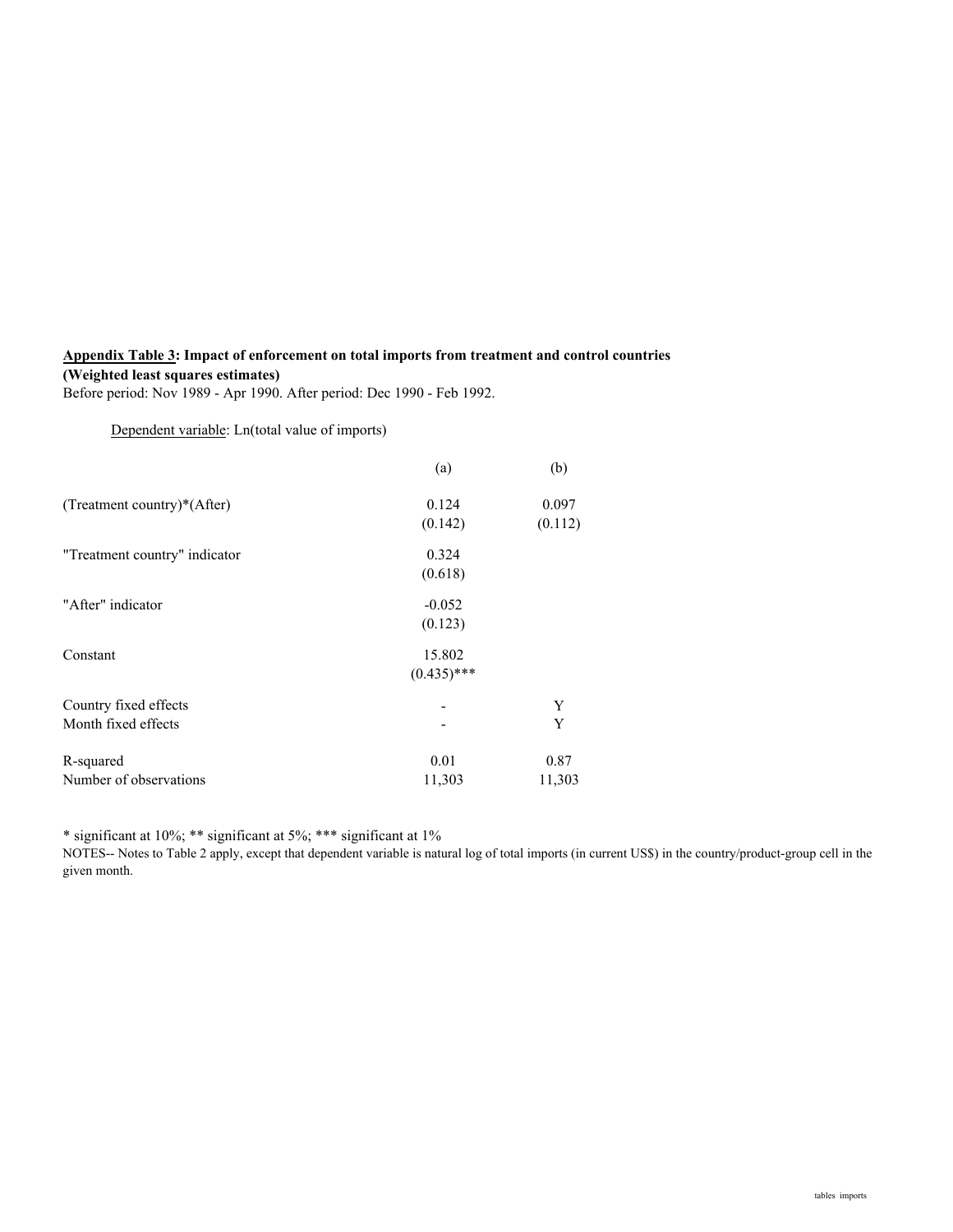#### **Appendix Table 4: Displacement of treatment-country imports to alternative duty-avoidance methods ('False experiment' in pre-period) (Weighted least squares estimates)**

False before period: Nov 1988 - Apr 1989. False after period: Nov 1989 - Apr 1990.

#### **A. Basic difference-in-difference estimate**

|                                    | Dependent variable:         |                                                  |                                                                |                                         |
|------------------------------------|-----------------------------|--------------------------------------------------|----------------------------------------------------------------|-----------------------------------------|
| between \$5000<br>and \$500<br>(a) | $\ldots$ under \$500<br>(b) | destined for<br>export processing<br>zone<br>(c) | in any of the<br>previous three<br>categories<br>$(a)+(b)+(c)$ | Ln(total value of<br>imports)           |
|                                    |                             |                                                  |                                                                |                                         |
| (0.004)                            | (0.006)                     | (0.014)                                          | (0.015)                                                        | (0.158)                                 |
| 0.03                               | 0.005                       | 0.005                                            | 0.04                                                           | 0.353                                   |
| $(0.013)$ **                       | (0.006)                     | (0.017)                                          | $(0.023)*$                                                     | (0.674)                                 |
| $-0.009$                           | $-0.0009$                   | 0.016                                            | 0.005                                                          | 0.473                                   |
| $(0.002)$ ***                      | $(0.0005)*$                 | (0.013)                                          | (0.013)                                                        | $(0.114)$ ***                           |
| 0.035                              | 0.003                       | 0.034                                            | 0.072                                                          | 15.329                                  |
| $(0.006)$ ***                      | $(0.0006)$ ***              | $(0.014)$ **                                     | $(0.020)$ ***                                                  | $(0.438)$ ***                           |
| 0.04                               | $\theta$                    | $\mathbf{0}$                                     | 0.02                                                           | 0.02                                    |
| 5,934                              | 5,934                       | 5,934                                            | 5,934                                                          | 5,934                                   |
|                                    |                             |                                                  |                                                                | Dependent variable: Fraction of imports |

#### **B. Detailed country/product-group and month fixed effects**

|                                     |                                    | Dependent variable:         |                                                  |                                                                |                               |
|-------------------------------------|------------------------------------|-----------------------------|--------------------------------------------------|----------------------------------------------------------------|-------------------------------|
|                                     | between \$5000<br>and \$500<br>(a) | $\ldots$ under \$500<br>(b) | destined for<br>export processing<br>zone<br>(c) | in any of the<br>previous three<br>categories<br>$(a)+(b)+(c)$ | Ln(total value of<br>imports) |
|                                     |                                    |                             |                                                  |                                                                |                               |
| (Treatment country)*(After)         | 0.000                              | $-0.0038$                   | $-0.002$                                         | $-0.006$                                                       | $-0.086$                      |
|                                     | (0.004)                            | (0.006)                     | (0.013)                                          | (0.014)                                                        | (0.167)                       |
| Country/product-group fixed effects | Y                                  | $\mathbf v$                 | Y                                                | Y                                                              | Y                             |
| Month fixed effects                 | Y                                  | $\mathbf{v}$                | Y                                                | Y                                                              | Y                             |
| R-squared                           | 0.48                               | 0.21                        | 0.64                                             | 0.59                                                           | 0.84                          |
| Number of observations              | 5,934                              | 5,934                       | 5,934                                            | 5,934                                                          | 5,934                         |

\* significant at 10%; \*\* significant at 5%; \*\*\* significant at 1%

NOTES-- All notes to Table 2 apply, except that "Before" indicates that observation occurs in Nov 1988 - Apr 1989, and "After" indicates that observation occurs in Nov 1989 - Apr 1990.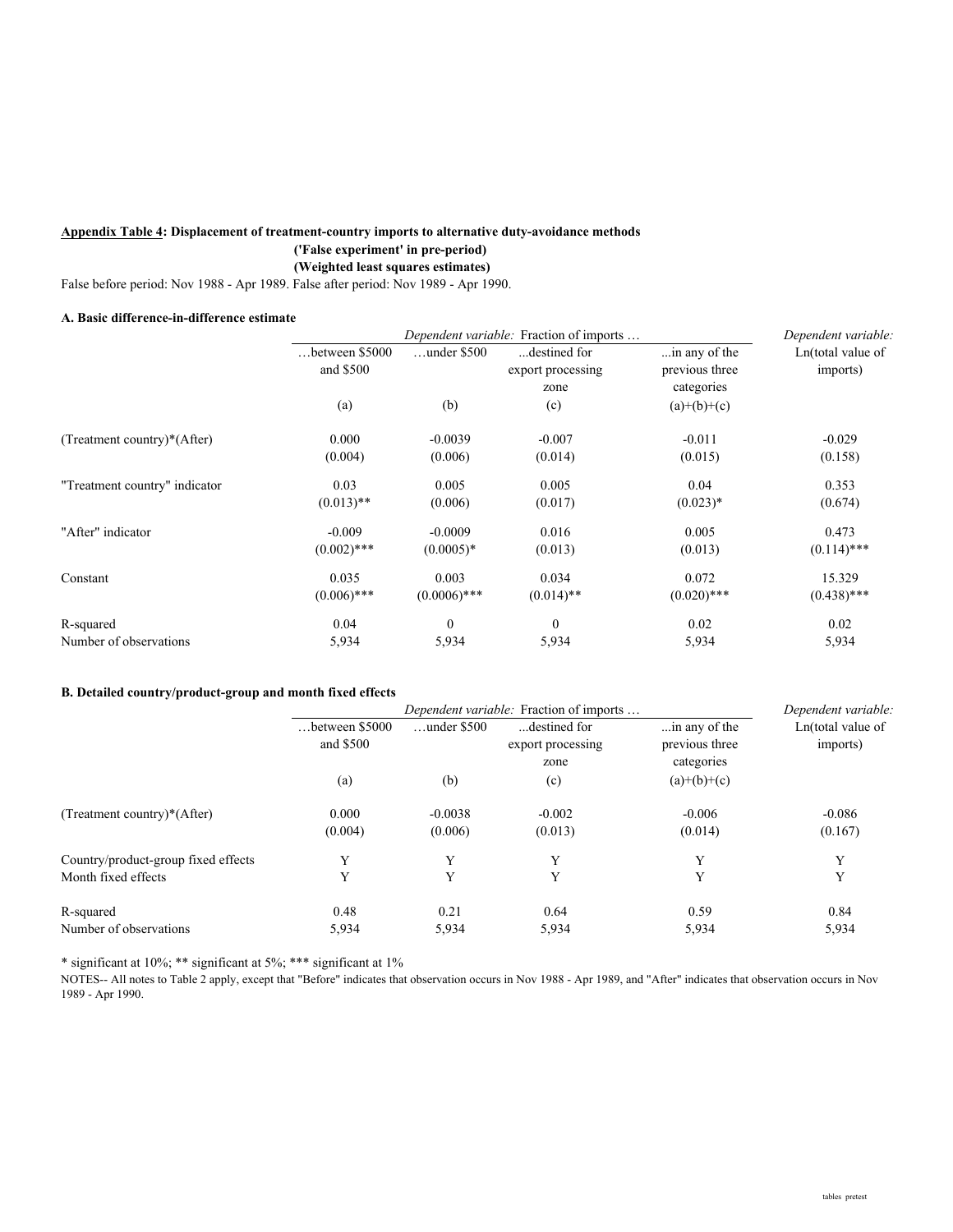**Figure 1: Impact of increased enforcement in smuggling displacement model**



NOTE-- Figure displays graphs of equation (1) in text.  $\tau$  = 0.15 and *M*=1 for all curves. For curve  $B_1$ : *v*=0.6, *F*=0.002. For curve  $B_1$ ': *v*=0.8, *F*=0.002. For curve  $B_2$ : *v*=0.3, *F*=0.012.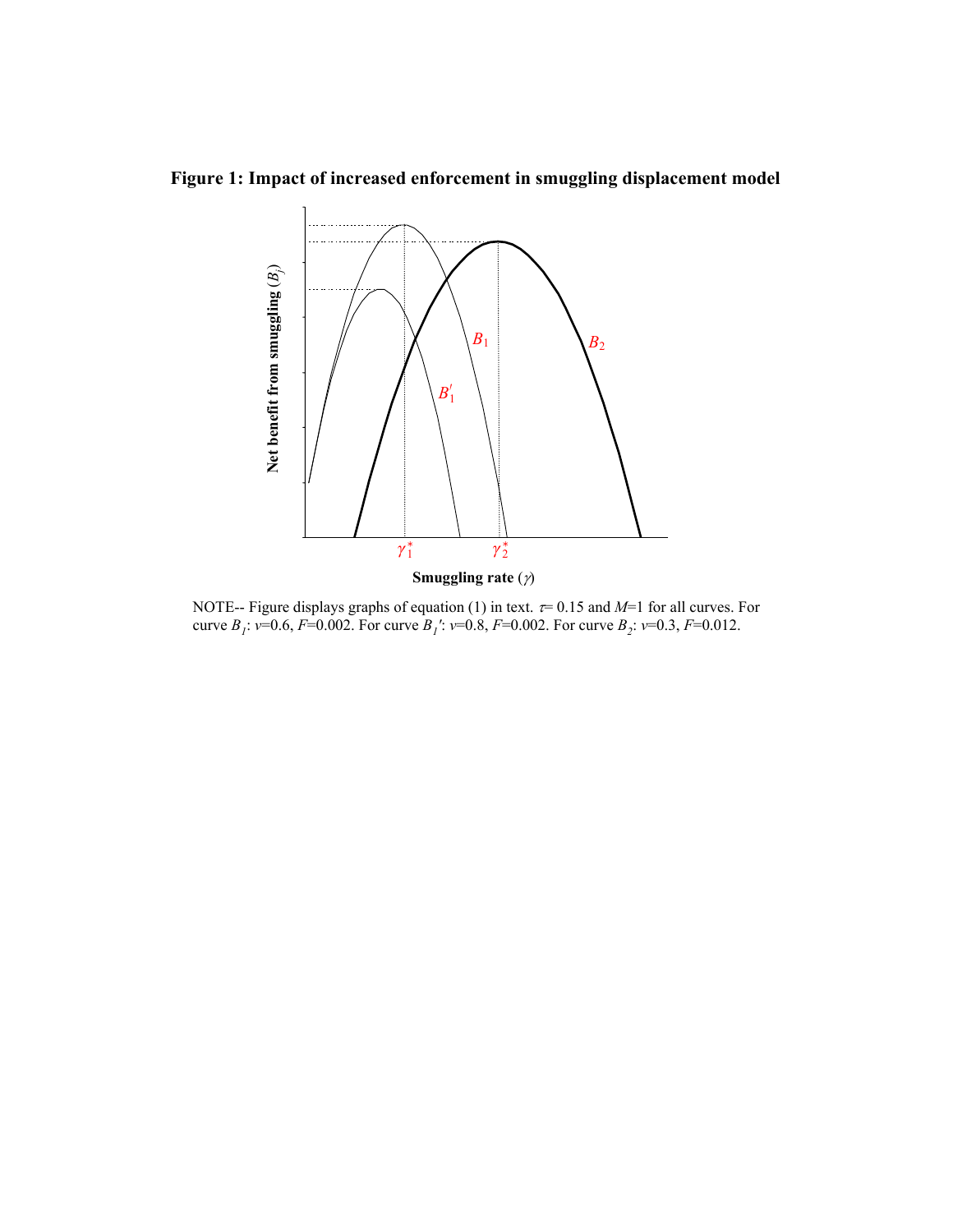

### **Figure 2: Fraction of total imports entering in shipments valued between \$2,500 and \$5,000 (November 1988 – February 1992)**

NOTES-- Chart plots fraction of total imports by value entering in shipments valued between \$2,500 and \$5,000 in the given month, from treatment (PSI) countries and from control (non-PSI) countries. Treatment countries are Hong Kong, Japan, Taiwan, Brunei, Indonesia, Malaysia, Singapore, South Korea, and Thailand. All other countries are control countries. Shipments in overlapping shipment types (e.g., shipment is both "under \$500" and "destined for export processing zone") are allocated to the low-value types (either "between \$5000 and \$500" or "under \$500"). Data source: shipment database of the National Statistics Office of the Philippines.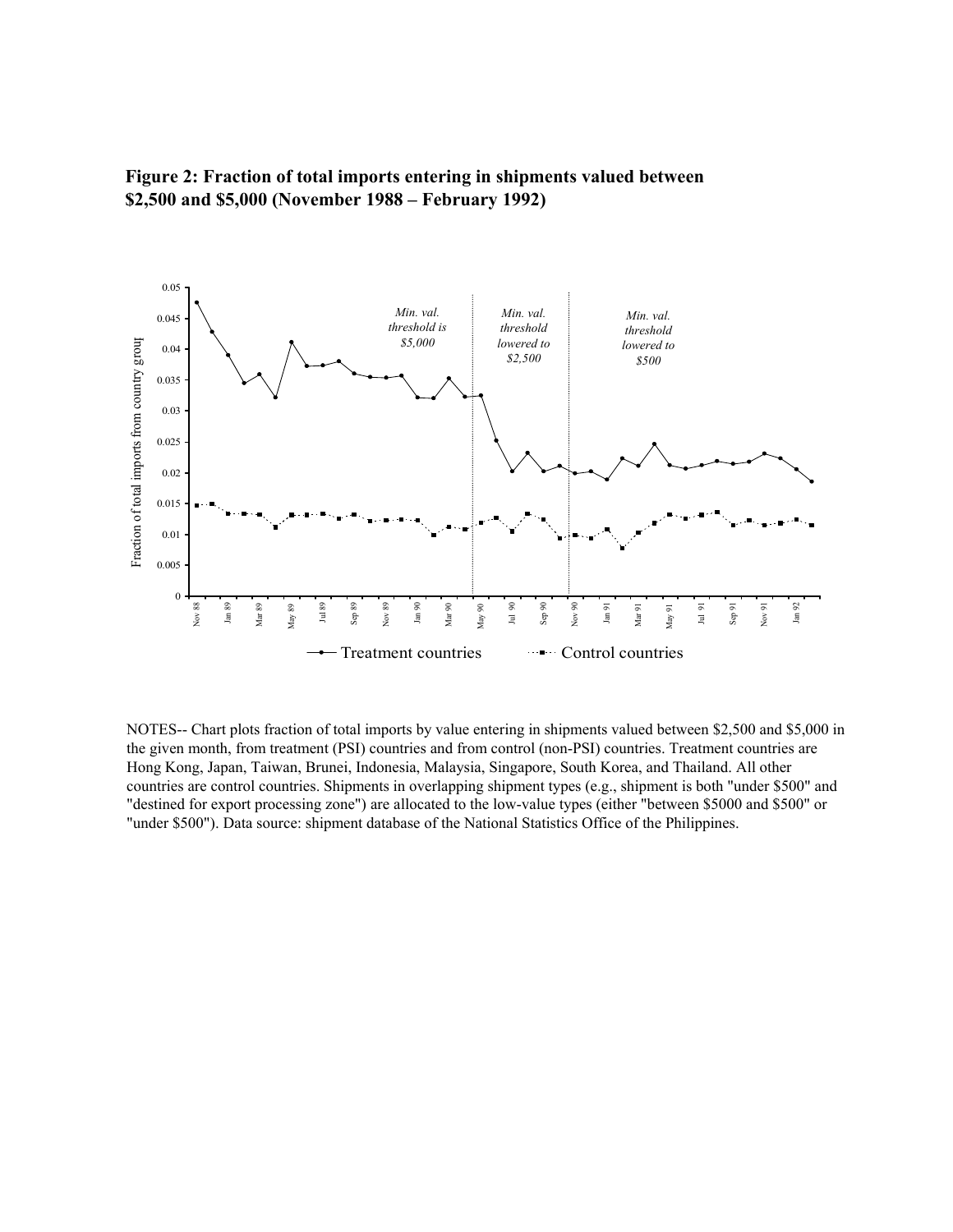



NOTES-- Chart plots fraction of total imports entering in shipments valued between \$500 and \$2,500 in the given month, by country group. For all other notes, see Figure 2.

### **Figure 4: Fraction of total imports entering in shipments valued below \$500 (November 1988 – February 1992)**



NOTES-- Chart plots fraction of total imports entering in shipments valued below \$500 in the given month, by country group. For all other notes, see Figure 2.